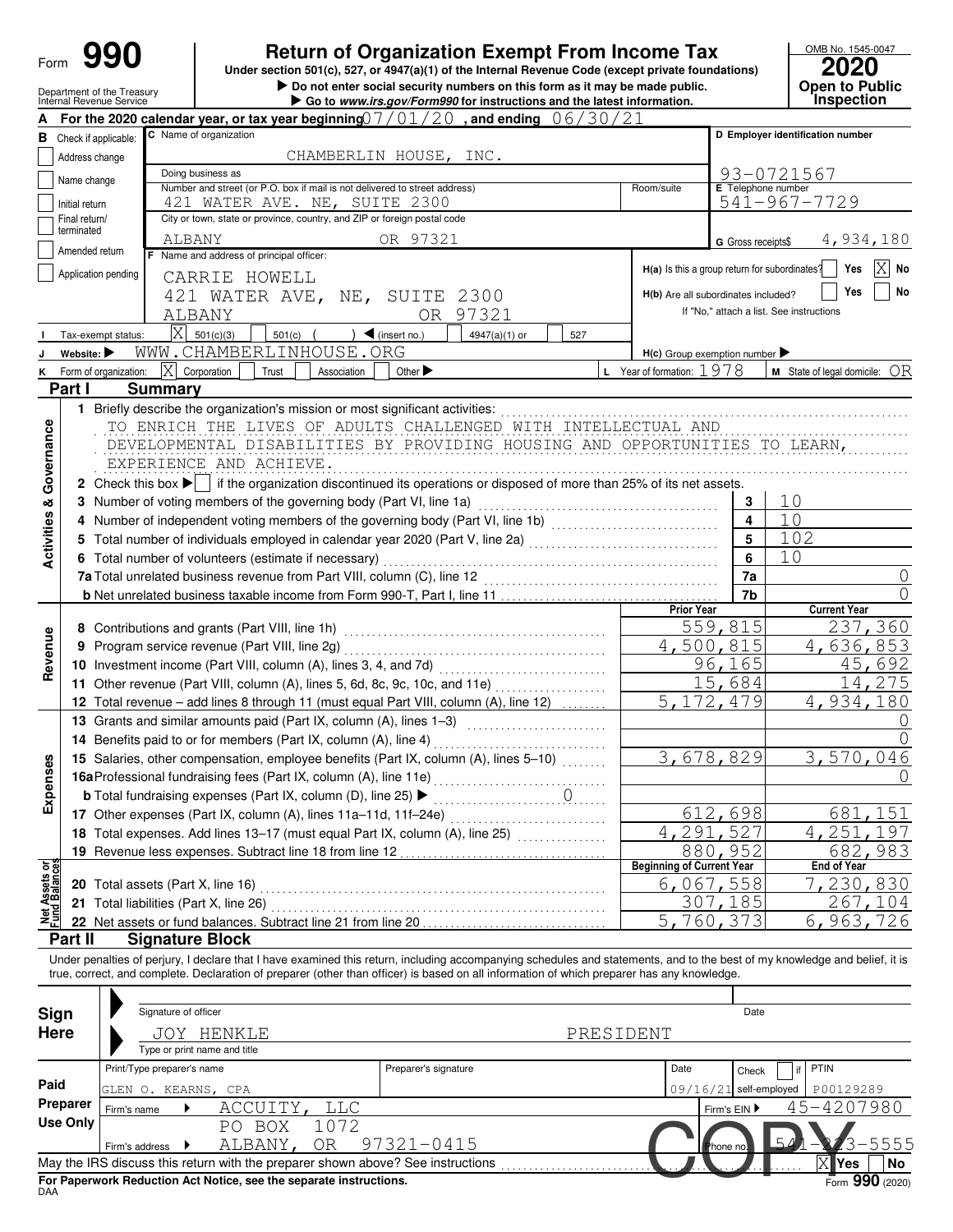|              | Form 990 (2020) CHAMBERLIN HOUSE, INC.                                                             |                                                     | 93-0721567                                                                                                                     | Page 2                                                  |
|--------------|----------------------------------------------------------------------------------------------------|-----------------------------------------------------|--------------------------------------------------------------------------------------------------------------------------------|---------------------------------------------------------|
|              | Part III                                                                                           | <b>Statement of Program Service Accomplishments</b> |                                                                                                                                |                                                         |
|              | 1 Briefly describe the organization's mission:                                                     |                                                     |                                                                                                                                |                                                         |
|              |                                                                                                    |                                                     | TO ENRICH THE LIVES OF ADULTS CHALLENGED WITH INTELLECTUAL AND                                                                 |                                                         |
|              |                                                                                                    |                                                     | DEVELOPMENTAL DISABILITIES BY PROVIDING HOUSING AND OPPORTUNITIES TO LEARN,                                                    |                                                         |
|              | EXPERIENCE AND ACHIEVE.                                                                            |                                                     |                                                                                                                                |                                                         |
|              |                                                                                                    |                                                     |                                                                                                                                |                                                         |
| $\mathbf{2}$ |                                                                                                    |                                                     | Did the organization undertake any significant program services during the year which were not listed on the                   |                                                         |
|              | prior Form 990 or 990-EZ?                                                                          |                                                     |                                                                                                                                | Yes $X$ No                                              |
|              | If "Yes," describe these new services on Schedule O.                                               |                                                     |                                                                                                                                |                                                         |
| 3            | Did the organization cease conducting, or make significant changes in how it conducts, any program |                                                     |                                                                                                                                |                                                         |
|              | services?                                                                                          |                                                     |                                                                                                                                | $\overline{\phantom{x}}$ Yes $\overline{\mathrm{X}}$ No |
|              | If "Yes," describe these changes on Schedule O.                                                    |                                                     |                                                                                                                                |                                                         |
| 4            |                                                                                                    |                                                     | Describe the organization's program service accomplishments for each of its three largest program services, as measured by     |                                                         |
|              |                                                                                                    |                                                     | expenses. Section 501(c)(3) and 501(c)(4) organizations are required to report the amount of grants and allocations to others, |                                                         |
|              | the total expenses, and revenue, if any, for each program service reported.                        |                                                     |                                                                                                                                |                                                         |
|              |                                                                                                    |                                                     |                                                                                                                                |                                                         |
|              | 4a (Code:                                                                                          |                                                     |                                                                                                                                | ) (Revenue $$4,636,853$ )                               |
|              |                                                                                                    |                                                     | CHAMBERLIN HOUSE INC. PROVIDES HOUSING AND SUPPORT SERVICES FOR                                                                |                                                         |
|              |                                                                                                    |                                                     | INTELLECTUALLY AND DEVELOPMENTALLY DISABLED CITIZENS. CHAMBERLIN HOUSE INC.                                                    |                                                         |
|              |                                                                                                    |                                                     | IS DEDICATED TO ENHANCING THE HUMAN EXPERIENCE OF EVERY PERSON INVOLVED                                                        |                                                         |
|              |                                                                                                    |                                                     | WITH CHAMBERLIN HOUSE INC. BY MAXIMIZING ACHIEVEMENT POTENTIAL.                                                                |                                                         |
|              |                                                                                                    |                                                     |                                                                                                                                |                                                         |
|              |                                                                                                    |                                                     |                                                                                                                                |                                                         |
|              |                                                                                                    |                                                     |                                                                                                                                |                                                         |
|              |                                                                                                    |                                                     |                                                                                                                                |                                                         |
|              |                                                                                                    |                                                     |                                                                                                                                |                                                         |
|              |                                                                                                    |                                                     |                                                                                                                                |                                                         |
|              |                                                                                                    |                                                     |                                                                                                                                |                                                         |
|              |                                                                                                    |                                                     |                                                                                                                                |                                                         |
| N/A          |                                                                                                    |                                                     |                                                                                                                                |                                                         |
|              |                                                                                                    |                                                     |                                                                                                                                |                                                         |
|              |                                                                                                    |                                                     |                                                                                                                                |                                                         |
|              |                                                                                                    |                                                     |                                                                                                                                |                                                         |
|              |                                                                                                    |                                                     |                                                                                                                                |                                                         |
|              |                                                                                                    |                                                     |                                                                                                                                |                                                         |
|              |                                                                                                    |                                                     |                                                                                                                                |                                                         |
|              |                                                                                                    |                                                     |                                                                                                                                |                                                         |
|              |                                                                                                    |                                                     |                                                                                                                                |                                                         |
|              |                                                                                                    |                                                     |                                                                                                                                |                                                         |
|              |                                                                                                    |                                                     |                                                                                                                                |                                                         |
|              |                                                                                                    |                                                     |                                                                                                                                |                                                         |
|              |                                                                                                    |                                                     |                                                                                                                                |                                                         |
|              | 4c (Code:<br>) (Expenses \$                                                                        | including grants of \$                              |                                                                                                                                | ) (Revenue \$                                           |
|              |                                                                                                    |                                                     |                                                                                                                                |                                                         |
|              |                                                                                                    |                                                     |                                                                                                                                |                                                         |
|              |                                                                                                    |                                                     |                                                                                                                                |                                                         |
|              |                                                                                                    |                                                     |                                                                                                                                |                                                         |
|              |                                                                                                    |                                                     |                                                                                                                                |                                                         |
|              |                                                                                                    |                                                     |                                                                                                                                |                                                         |
|              |                                                                                                    |                                                     |                                                                                                                                |                                                         |
|              |                                                                                                    |                                                     |                                                                                                                                |                                                         |
|              |                                                                                                    |                                                     |                                                                                                                                |                                                         |
| N/A          |                                                                                                    |                                                     |                                                                                                                                |                                                         |
|              |                                                                                                    |                                                     |                                                                                                                                |                                                         |
|              |                                                                                                    |                                                     |                                                                                                                                |                                                         |
|              | 4d Other program services (Describe on Schedule O.)<br>(Expenses \$                                | including grants of \$                              | (Revenue                                                                                                                       |                                                         |

Form 990 (2020)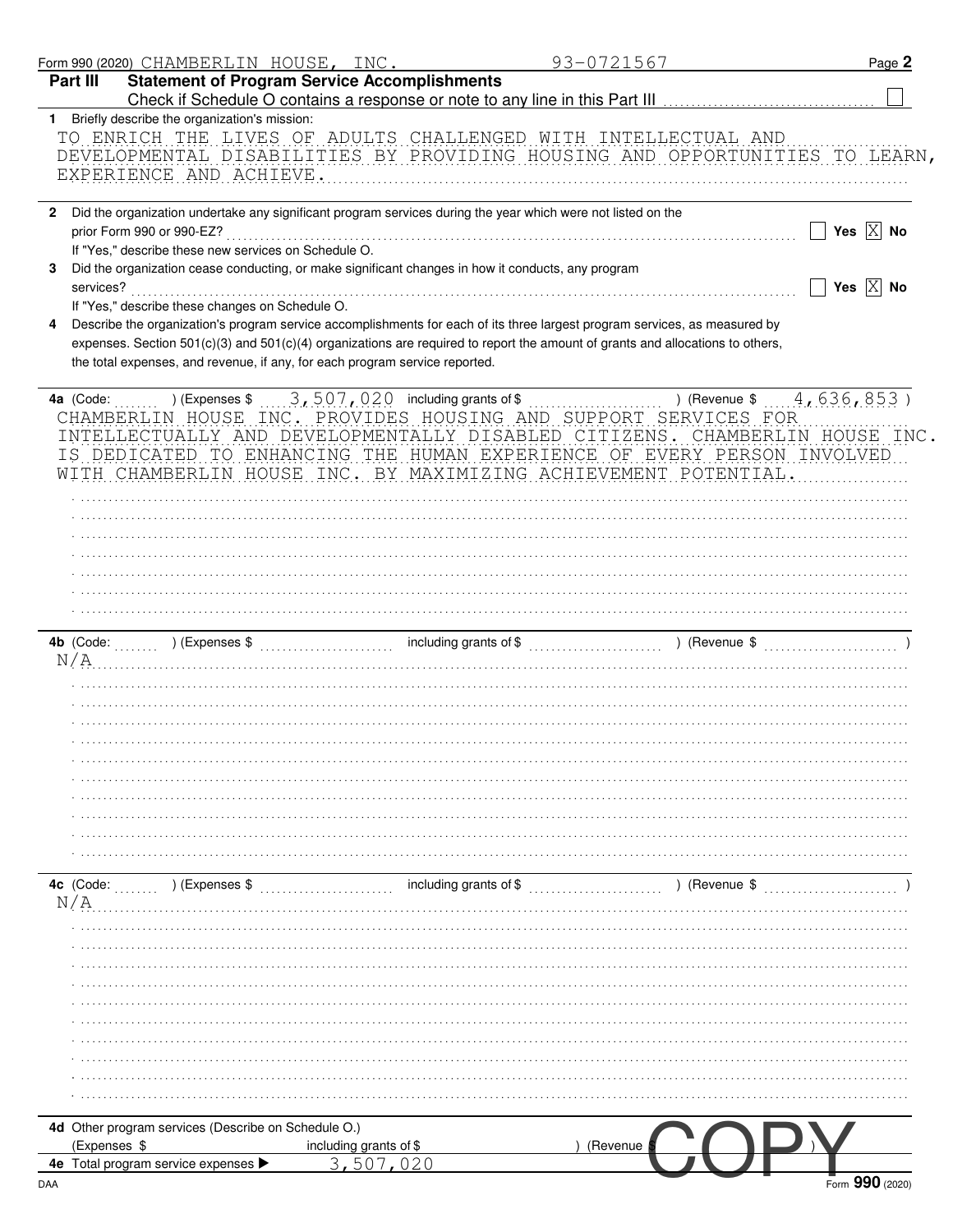| Form 990 (2020) ( | CHAMBERLIN                             | HOUSE | INC. |                           | $a$ ge $\ddot{a}$ |
|-------------------|----------------------------------------|-------|------|---------------------------|-------------------|
| Part IV           | <b>Checklist of Required Schedules</b> |       |      |                           |                   |
|                   |                                        |       |      | $\mathbf{v}$ $\mathbf{v}$ | ---               |

|        |                                                                                                                                                                                                                       |                 | Yes No          |        |
|--------|-----------------------------------------------------------------------------------------------------------------------------------------------------------------------------------------------------------------------|-----------------|-----------------|--------|
| 1.     | Is the organization described in section $501(c)(3)$ or $4947(a)(1)$ (other than a private foundation)? If "Yes,"                                                                                                     |                 |                 |        |
|        | complete Schedule A                                                                                                                                                                                                   | 1               | Χ               |        |
| 2<br>3 | Is the organization required to complete Schedule B, Schedule of Contributors (see instructions)?<br>Did the organization engage in direct or indirect political campaign activities on behalf of or in opposition to | $\mathbf{2}$    |                 | X      |
|        | candidates for public office? If "Yes," complete Schedule C, Part I                                                                                                                                                   | 3               |                 | Χ      |
| 4      | Section 501(c)(3) organizations. Did the organization engage in lobbying activities, or have a section 501(h)                                                                                                         |                 |                 |        |
|        | election in effect during the tax year? If "Yes," complete Schedule C, Part II                                                                                                                                        | 4               |                 | Χ      |
| 5      | Is the organization a section $501(c)(4)$ , $501(c)(5)$ , or $501(c)(6)$ organization that receives membership dues,                                                                                                  |                 |                 |        |
|        | assessments, or similar amounts as defined in Revenue Procedure 98-19? If "Yes," complete Schedule C, Part III                                                                                                        | 5               |                 | Χ      |
| 6      | Did the organization maintain any donor advised funds or any similar funds or accounts for which donors                                                                                                               |                 |                 |        |
|        | have the right to provide advice on the distribution or investment of amounts in such funds or accounts? If                                                                                                           |                 |                 |        |
|        | "Yes," complete Schedule D, Part I                                                                                                                                                                                    | 6               |                 | Χ      |
| 7      | Did the organization receive or hold a conservation easement, including easements to preserve open space,                                                                                                             |                 |                 |        |
|        | the environment, historic land areas, or historic structures? If "Yes," complete Schedule D, Part II                                                                                                                  | 7               |                 | Χ      |
| 8      | Did the organization maintain collections of works of art, historical treasures, or other similar assets? If "Yes,"                                                                                                   |                 |                 |        |
|        | complete Schedule D, Part III                                                                                                                                                                                         | 8               |                 | Χ      |
| 9      | Did the organization report an amount in Part X, line 21, for escrow or custodial account liability, serve as a                                                                                                       |                 |                 |        |
|        | custodian for amounts not listed in Part X; or provide credit counseling, debt management, credit repair, or                                                                                                          |                 |                 |        |
|        | debt negotiation services? If "Yes," complete Schedule D, Part IV                                                                                                                                                     | 9               |                 | Χ      |
| 10     | Did the organization, directly or through a related organization, hold assets in donor-restricted endowments                                                                                                          |                 |                 |        |
| 11     | or in quasi endowments? If "Yes," complete Schedule D, Part V<br>If the organization's answer to any of the following questions is "Yes," then complete Schedule D, Parts VI,                                         | 10              |                 | Χ      |
|        | VII, VIII, IX, or X as applicable.                                                                                                                                                                                    |                 |                 |        |
| а      | Did the organization report an amount for land, buildings, and equipment in Part X, line 10? If "Yes,"                                                                                                                |                 |                 |        |
|        | complete Schedule D, Part VI                                                                                                                                                                                          | 11a             | Χ               |        |
| b      | Did the organization report an amount for investments—other securities in Part X, line 12, that is 5% or more                                                                                                         |                 |                 |        |
|        | of its total assets reported in Part X, line 16? If "Yes," complete Schedule D, Part VII                                                                                                                              | 11 <sub>b</sub> |                 | Χ      |
| c      | Did the organization report an amount for investments—program related in Part X, line 13, that is 5% or more                                                                                                          |                 |                 |        |
|        | of its total assets reported in Part X, line 16? If "Yes," complete Schedule D, Part VIII                                                                                                                             | 11c             |                 | X      |
| d      | Did the organization report an amount for other assets in Part X, line 15, that is 5% or more of its total assets                                                                                                     |                 |                 |        |
|        | reported in Part X, line 16? If "Yes," complete Schedule D, Part IX                                                                                                                                                   | 11d             |                 | X      |
| е      | Did the organization report an amount for other liabilities in Part X, line 25? If "Yes," complete Schedule D, Part X                                                                                                 | 11e             | X               |        |
| f      | Did the organization's separate or consolidated financial statements for the tax year include a footnote that addresses                                                                                               |                 |                 |        |
|        | the organization's liability for uncertain tax positions under FIN 48 (ASC 740)? If "Yes," complete Schedule D, Part X                                                                                                | 11f             | Χ               |        |
| 12a    | Did the organization obtain separate, independent audited financial statements for the tax year? If "Yes," complete                                                                                                   |                 |                 |        |
|        | Schedule D, Parts XI and XII<br>Was the organization included in consolidated, independent audited financial statements for the tax year? If                                                                          | 12a             | Χ               |        |
|        | "Yes," and if the organization answered "No" to line 12a, then completing Schedule D, Parts XI and XII is optional                                                                                                    | 12 <sub>b</sub> |                 | Χ      |
| 13     | Is the organization a school described in section $170(b)(1)(A)(ii)?$ If "Yes," complete Schedule E                                                                                                                   | 13              |                 | Χ      |
| 14a    | Did the organization maintain an office, employees, or agents outside of the United States?                                                                                                                           | 14a             |                 | Χ      |
| b      | Did the organization have aggregate revenues or expenses of more than \$10,000 from grantmaking,                                                                                                                      |                 |                 |        |
|        | fundraising, business, investment, and program service activities outside the United States, or aggregate                                                                                                             |                 |                 |        |
|        | foreign investments valued at \$100,000 or more? If "Yes," complete Schedule F, Parts I and IV [[[[[[[[[[[[[[[                                                                                                        | 14b             |                 | Χ      |
| 15     | Did the organization report on Part IX, column (A), line 3, more than \$5,000 of grants or other assistance to or                                                                                                     |                 |                 |        |
|        | for any foreign organization? If "Yes," complete Schedule F, Parts II and IV                                                                                                                                          | 15              |                 | Χ      |
| 16     | Did the organization report on Part IX, column (A), line 3, more than \$5,000 of aggregate grants or other                                                                                                            |                 |                 |        |
|        | assistance to or for foreign individuals? If "Yes," complete Schedule F, Parts III and IV                                                                                                                             | 16              |                 | Χ      |
| 17     | Did the organization report a total of more than \$15,000 of expenses for professional fundraising services on                                                                                                        |                 |                 |        |
|        |                                                                                                                                                                                                                       | 17              |                 | Χ      |
| 18     | Did the organization report more than \$15,000 total of fundraising event gross income and contributions on                                                                                                           |                 |                 |        |
|        | Part VIII, lines 1c and 8a? If "Yes," complete Schedule G, Part II                                                                                                                                                    | 18              |                 | Χ      |
| 19     | Did the organization report more than \$15,000 of gross income from gaming activities on Part VIII, line 9a?                                                                                                          |                 |                 |        |
| 20a    | Did the organization operate one or more hospital facilities? If "Yes," complete Schedule H                                                                                                                           | 19<br>20a       |                 | Χ<br>X |
| b      | If "Yes" to line 20a, did the organization attach a copy of its audited financial statements to this return?                                                                                                          | ¶20b            |                 |        |
| 21     | Did the organization report more than \$5,000 of grants or other assistance to any domestic organization or                                                                                                           |                 |                 |        |
|        | domestic government on Part IX, column (A), line 1? If "Yes," complete Schedule I, Parts I and II                                                                                                                     |                 |                 | Χ      |
| DAA    |                                                                                                                                                                                                                       |                 | Form 990 (2020) |        |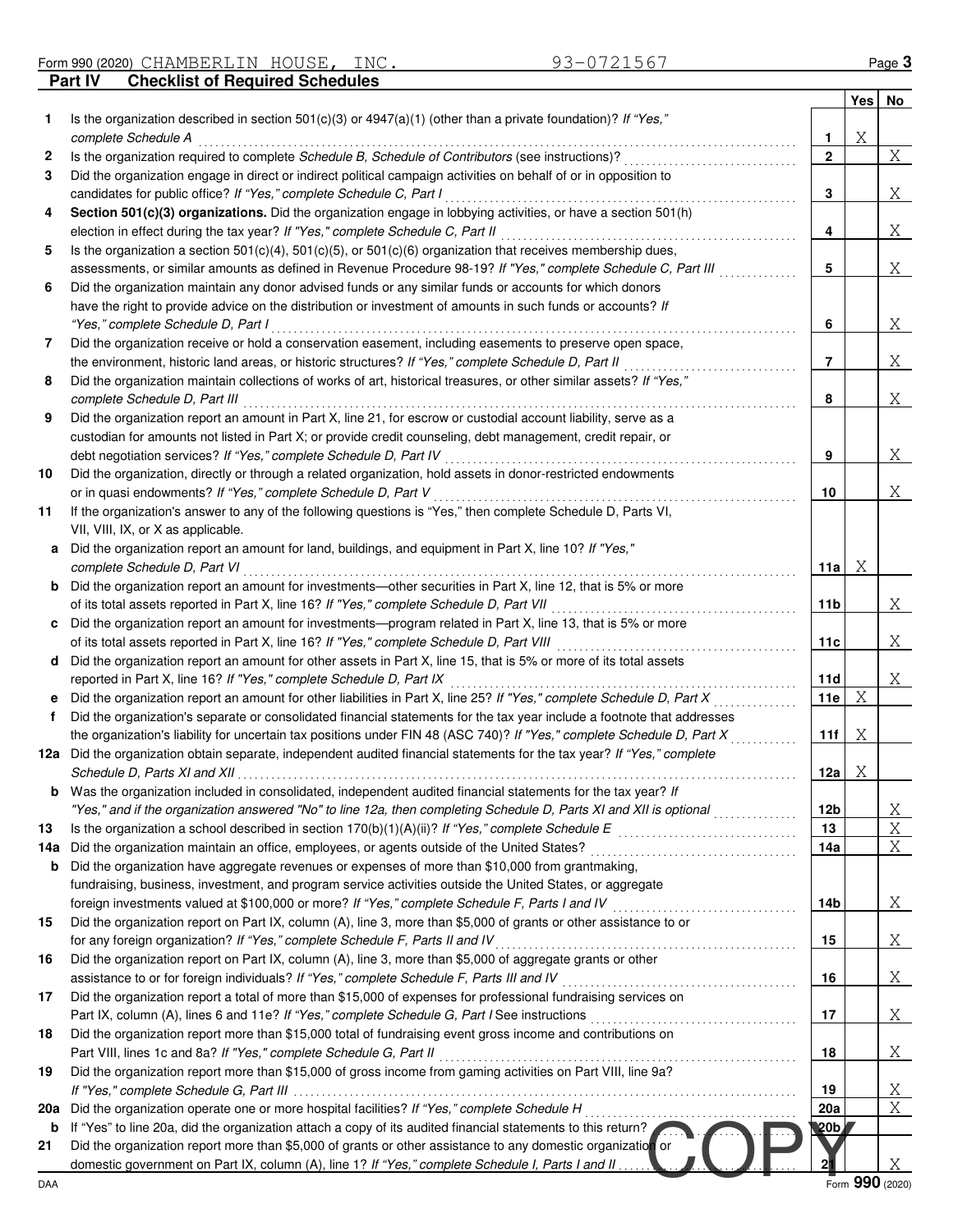Form 990 (2020) CHAMBERLIN HOUSE, INC. 93-0721567 **Part IV** Checklist of Required Schedules (continued)

|         |                                                                                                                                                                                                     |                 | Yes | No              |
|---------|-----------------------------------------------------------------------------------------------------------------------------------------------------------------------------------------------------|-----------------|-----|-----------------|
| 22      | Did the organization report more than \$5,000 of grants or other assistance to or for domestic individuals on                                                                                       |                 |     |                 |
| 23      | Part IX, column (A), line 2? If "Yes," complete Schedule I, Parts I and III<br>Did the organization answer "Yes" to Part VII, Section A, line 3, 4, or 5 about compensation of the                  | 22              |     | Χ               |
|         | organization's current and former officers, directors, trustees, key employees, and highest compensated                                                                                             |                 |     |                 |
|         | employees? If "Yes," complete Schedule J                                                                                                                                                            | 23              |     | Χ               |
| 24a     | Did the organization have a tax-exempt bond issue with an outstanding principal amount of more than                                                                                                 |                 |     |                 |
|         | \$100,000 as of the last day of the year, that was issued after December 31, 2002? If "Yes," answer lines 24b                                                                                       |                 |     |                 |
|         | through 24d and complete Schedule K. If "No," go to line 25a                                                                                                                                        | 24a             |     | Χ               |
| b       | Did the organization invest any proceeds of tax-exempt bonds beyond a temporary period exception?                                                                                                   | 24b             |     |                 |
| c       | Did the organization maintain an escrow account other than a refunding escrow at any time during the year                                                                                           |                 |     |                 |
|         | to defease any tax-exempt bonds?                                                                                                                                                                    | 24c             |     |                 |
| d       | Did the organization act as an "on behalf of" issuer for bonds outstanding at any time during the year?                                                                                             | 24d             |     |                 |
| 25а     | Section 501(c)(3), 501(c)(4), and 501(c)(29) organizations. Did the organization engage in an excess benefit                                                                                        |                 |     |                 |
|         | transaction with a disqualified person during the year? If "Yes," complete Schedule L, Part I                                                                                                       | 25a             |     | Χ               |
| b       | Is the organization aware that it engaged in an excess benefit transaction with a disqualified person in a prior                                                                                    |                 |     |                 |
|         | year, and that the transaction has not been reported on any of the organization's prior Forms 990 or 990-EZ?                                                                                        |                 |     |                 |
|         | If "Yes," complete Schedule L, Part I                                                                                                                                                               | 25 <sub>b</sub> |     | Χ               |
| 26      | Did the organization report any amount on Part X, line 5 or 22, for receivables from or payables to any current                                                                                     |                 |     |                 |
|         | or former officer, director, trustee, key employee, creator or founder, substantial contributor, or 35%                                                                                             |                 |     |                 |
|         | controlled entity or family member of any of these persons? If "Yes," complete Schedule L, Part II                                                                                                  | 26              |     | Χ               |
| 27      | Did the organization provide a grant or other assistance to any current or former officer, director, trustee, key                                                                                   |                 |     |                 |
|         | employee, creator or founder, substantial contributor or employee thereof, a grant selection committee                                                                                              |                 |     |                 |
|         | member, or to a 35% controlled entity (including an employee thereof) or family member of any of these                                                                                              |                 |     |                 |
|         | persons? If "Yes," complete Schedule L, Part III                                                                                                                                                    | 27              |     | Χ               |
| 28      | Was the organization a party to a business transaction with one of the following parties (see Schedule L, Part                                                                                      |                 |     |                 |
|         | IV instructions, for applicable filing thresholds, conditions, and exceptions):<br>A current or former officer, director, trustee, key employee, creator or founder, or substantial contributor? If |                 |     |                 |
| а       | "Yes," complete Schedule L, Part IV                                                                                                                                                                 | 28a             |     | Χ               |
| b       | A family member of any individual described in line 28a? If "Yes," complete Schedule L, Part IV                                                                                                     | 28b             |     | X               |
| c       | A 35% controlled entity of one or more individuals and/or organizations described in lines 28a or 28b? If                                                                                           |                 |     |                 |
|         | "Yes," complete Schedule L, Part IV                                                                                                                                                                 | 28c             |     | X               |
| 29      | Did the organization receive more than \$25,000 in non-cash contributions? If "Yes," complete Schedule M                                                                                            | 29              |     | $\overline{X}$  |
| 30      | Did the organization receive contributions of art, historical treasures, or other similar assets, or qualified                                                                                      |                 |     |                 |
|         | conservation contributions? If "Yes," complete Schedule M                                                                                                                                           | 30              |     | Χ               |
| 31      | Did the organization liquidate, terminate, or dissolve and cease operations? If "Yes," complete Schedule N, Part I                                                                                  | 31              |     | X               |
| 32      | Did the organization sell, exchange, dispose of, or transfer more than 25% of its net assets? If "Yes,"                                                                                             |                 |     |                 |
|         | complete Schedule N, Part II                                                                                                                                                                        | 32              |     | Χ               |
| 33      | Did the organization own 100% of an entity disregarded as separate from the organization under Regulations                                                                                          |                 |     |                 |
|         | sections 301.7701-2 and 301.7701-3? If "Yes," complete Schedule R, Part I                                                                                                                           | 33              |     | Χ               |
| 34      | Was the organization related to any tax-exempt or taxable entity? If "Yes," complete Schedule R, Part II, III,                                                                                      |                 |     |                 |
|         | or IV, and Part V, line 1                                                                                                                                                                           | 34              |     | <u>X</u>        |
| 35а     |                                                                                                                                                                                                     | 35a             |     | $\overline{X}$  |
| b       | If "Yes" to line 35a, did the organization receive any payment from or engage in any transaction with a                                                                                             |                 |     |                 |
|         | controlled entity within the meaning of section 512(b)(13)? If "Yes," complete Schedule R, Part V, line 2                                                                                           | 35 <sub>b</sub> |     |                 |
| 36      | Section 501(c)(3) organizations. Did the organization make any transfers to an exempt non-charitable                                                                                                |                 |     |                 |
|         | related organization? If "Yes," complete Schedule R, Part V, line 2                                                                                                                                 | 36              |     | Χ               |
| 37      | Did the organization conduct more than 5% of its activities through an entity that is not a related organization                                                                                    |                 |     |                 |
|         | and that is treated as a partnership for federal income tax purposes? If "Yes," complete Schedule R, Part VI                                                                                        | 37              |     | Χ               |
| 38      | Did the organization complete Schedule O and provide explanations in Schedule O for Part VI, lines 11b and                                                                                          |                 |     |                 |
|         | 19? Note: All Form 990 filers are required to complete Schedule O.<br><b>Statements Regarding Other IRS Filings and Tax Compliance</b><br>Part V                                                    | 38              | Χ   |                 |
|         | Check if Schedule O contains a response or note to any line in this Part V                                                                                                                          |                 |     |                 |
|         |                                                                                                                                                                                                     |                 | Yes |                 |
|         | 8                                                                                                                                                                                                   |                 |     | No              |
| 1a<br>b | Enter the number reported in Box 3 of Form 1096. Enter -0- if not applicable<br>1a<br>Enter the number of Forms W-2G included in line 1a. Enter -0- if not applicable<br>1 <sub>b</sub>             |                 |     |                 |
| c       | Did the organization comply with backup withholding rules for reportable payments to vendors and                                                                                                    |                 |     |                 |
|         |                                                                                                                                                                                                     |                 |     |                 |
| DAA     |                                                                                                                                                                                                     |                 |     | Form 990 (2020) |
|         |                                                                                                                                                                                                     |                 |     |                 |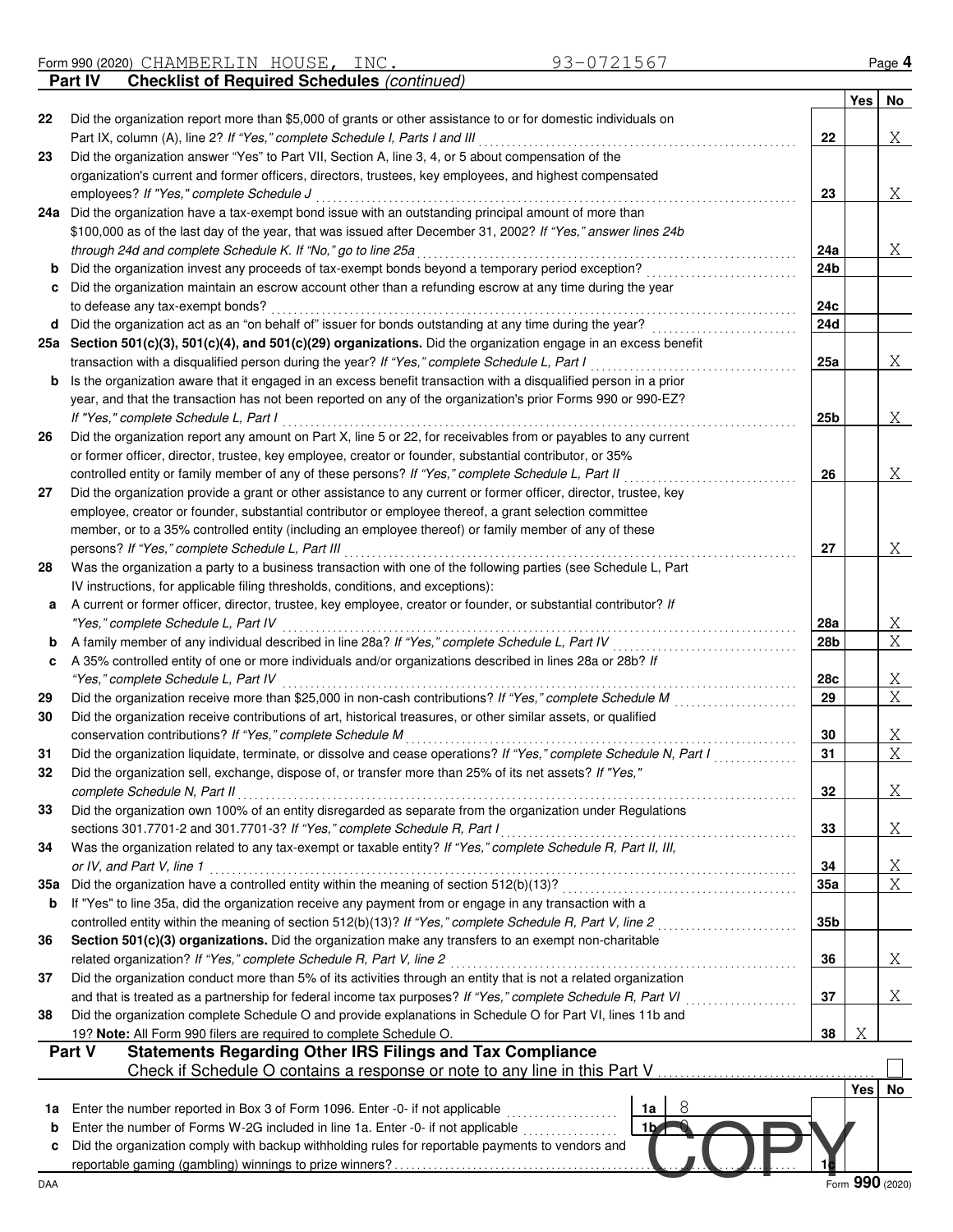|            | 93-0721567<br>Form 990 (2020) CHAMBERLIN HOUSE, INC.                                                                                                                    |                |   | Page 5       |
|------------|-------------------------------------------------------------------------------------------------------------------------------------------------------------------------|----------------|---|--------------|
|            | Statements Regarding Other IRS Filings and Tax Compliance (continued)<br>Part V                                                                                         |                |   |              |
|            |                                                                                                                                                                         |                |   | Yes No       |
|            | 2a Enter the number of employees reported on Form W-3, Transmittal of Wage and Tax                                                                                      |                |   |              |
|            | Statements, filed for the calendar year ending with or within the year covered by this return<br>2a                                                                     | 102            |   |              |
| b          | If at least one is reported on line 2a, did the organization file all required federal employment tax returns?                                                          | 2 <sub>b</sub> | Χ |              |
|            | <b>Note:</b> If the sum of lines 1a and 2a is greater than 250, you may be required to e-file (see instructions)                                                        |                |   |              |
| За         | Did the organization have unrelated business gross income of \$1,000 or more during the year?                                                                           | За             |   | Χ            |
| b          | If "Yes," has it filed a Form 990-T for this year? If "No" to line 3b, provide an explanation on Schedule O                                                             | 3 <sub>b</sub> |   |              |
| 4a         | At any time during the calendar year, did the organization have an interest in, or a signature or other authority over,                                                 |                |   |              |
|            | a financial account in a foreign country (such as a bank account, securities account, or other financial account)?<br>If "Yes," enter the name of the foreign country ▶ | 4a             |   | Χ            |
| b          | See instructions for filing requirements for FinCEN Form 114, Report of Foreign Bank and Financial Accounts (FBAR).                                                     |                |   |              |
| 5а         | Was the organization a party to a prohibited tax shelter transaction at any time during the tax year?                                                                   | 5a             |   | Χ            |
| b          | Did any taxable party notify the organization that it was or is a party to a prohibited tax shelter transaction?                                                        | 5 <sub>b</sub> |   | X            |
| c          | If "Yes" to line 5a or 5b, did the organization file Form 8886-T?                                                                                                       | 5c             |   |              |
| 6а         | Does the organization have annual gross receipts that are normally greater than \$100,000, and did the                                                                  |                |   |              |
|            | organization solicit any contributions that were not tax deductible as charitable contributions?                                                                        | 6a             |   | Χ            |
| b          | If "Yes," did the organization include with every solicitation an express statement that such contributions or                                                          |                |   |              |
|            | gifts were not tax deductible?                                                                                                                                          | 6b             |   |              |
| 7          | Organizations that may receive deductible contributions under section 170(c).                                                                                           |                |   |              |
| а          | Did the organization receive a payment in excess of \$75 made partly as a contribution and partly for goods                                                             |                |   |              |
|            | and services provided to the payor?                                                                                                                                     | 7a             |   | Χ            |
| b          | If "Yes," did the organization notify the donor of the value of the goods or services provided?                                                                         | 7b             |   |              |
| c          | Did the organization sell, exchange, or otherwise dispose of tangible personal property for which it was                                                                |                |   |              |
|            | required to file Form 8282?                                                                                                                                             | 7c             |   | Χ            |
| d          | 7d<br>If "Yes," indicate the number of Forms 8282 filed during the year                                                                                                 |                |   |              |
| е          | Did the organization receive any funds, directly or indirectly, to pay premiums on a personal benefit contract?                                                         | 7e             |   | Χ            |
| f          | Did the organization, during the year, pay premiums, directly or indirectly, on a personal benefit contract?                                                            | 7f             |   | Χ            |
| g          | If the organization received a contribution of qualified intellectual property, did the organization file Form 8899 as required?                                        | 7g             |   | Χ            |
| h          | If the organization received a contribution of cars, boats, airplanes, or other vehicles, did the organization file a Form 1098-C?                                      | 7h             |   | Χ            |
| 8          | Sponsoring organizations maintaining donor advised funds. Did a donor advised fund maintained by the                                                                    |                |   |              |
|            | sponsoring organization have excess business holdings at any time during the year?                                                                                      | 8              |   |              |
| 9          | Sponsoring organizations maintaining donor advised funds.                                                                                                               |                |   |              |
| а          | Did the sponsoring organization make any taxable distributions under section 4966?                                                                                      | 9а             |   |              |
| b          | Did the sponsoring organization make a distribution to a donor, donor advisor, or related person?                                                                       | 9b             |   |              |
| 10         | Section 501(c)(7) organizations. Enter:<br> 10a <br>Initiation fees and capital contributions included on Part VIII, line 12                                            |                |   |              |
| а<br>b     | Gross receipts, included on Form 990, Part VIII, line 12, for public use of club facilities<br>10b                                                                      |                |   |              |
| 11         | Section 501(c)(12) organizations. Enter:                                                                                                                                |                |   |              |
| а          | Gross income from members or shareholders<br>11a                                                                                                                        |                |   |              |
| b          | Gross income from other sources (Do not net amounts due or paid to other sources                                                                                        |                |   |              |
|            | 11 <sub>b</sub><br>against amounts due or received from them.)                                                                                                          |                |   |              |
| 12a        | Section 4947(a)(1) non-exempt charitable trusts. Is the organization filing Form 990 in lieu of Form 1041?                                                              | 12a            |   |              |
| b          | If "Yes," enter the amount of tax-exempt interest received or accrued during the year<br>12b                                                                            |                |   |              |
| 13         | Section 501(c)(29) qualified nonprofit health insurance issuers.                                                                                                        |                |   |              |
| a          | Is the organization licensed to issue qualified health plans in more than one state?                                                                                    | 13a            |   |              |
|            | Note: See the instructions for additional information the organization must report on Schedule O.                                                                       |                |   |              |
| b          | Enter the amount of reserves the organization is required to maintain by the states in which                                                                            |                |   |              |
|            | 13b                                                                                                                                                                     |                |   |              |
| c          | 13 <sub>c</sub><br>Enter the amount of reserves on hand                                                                                                                 |                |   |              |
| 14a        | Did the organization receive any payments for indoor tanning services during the tax year?                                                                              | 14a            |   | Χ            |
| b          | If "Yes," has it filed a Form 720 to report these payments? If "No," provide an explanation on Schedule O                                                               | 14b            |   |              |
| 15         | Is the organization subject to the section 4960 tax on payment(s) of more than \$1,000,000 in remuneration or                                                           |                |   |              |
|            | excess parachute payment(s) during the year?                                                                                                                            | 15             |   | Χ            |
|            | If "Yes," see instructions and file Form 4720, Schedule N.                                                                                                              |                |   |              |
| 16         | Is the organization an educational institution subject to the section 4968 excise tax on net investment income?                                                         | 16             |   | Χ            |
|            | If "Yes," complete Form 4720, Schedule O.                                                                                                                               |                |   |              |
|            |                                                                                                                                                                         |                |   | m 990 (2020) |
|            |                                                                                                                                                                         |                |   |              |
| <b>DAA</b> |                                                                                                                                                                         |                |   |              |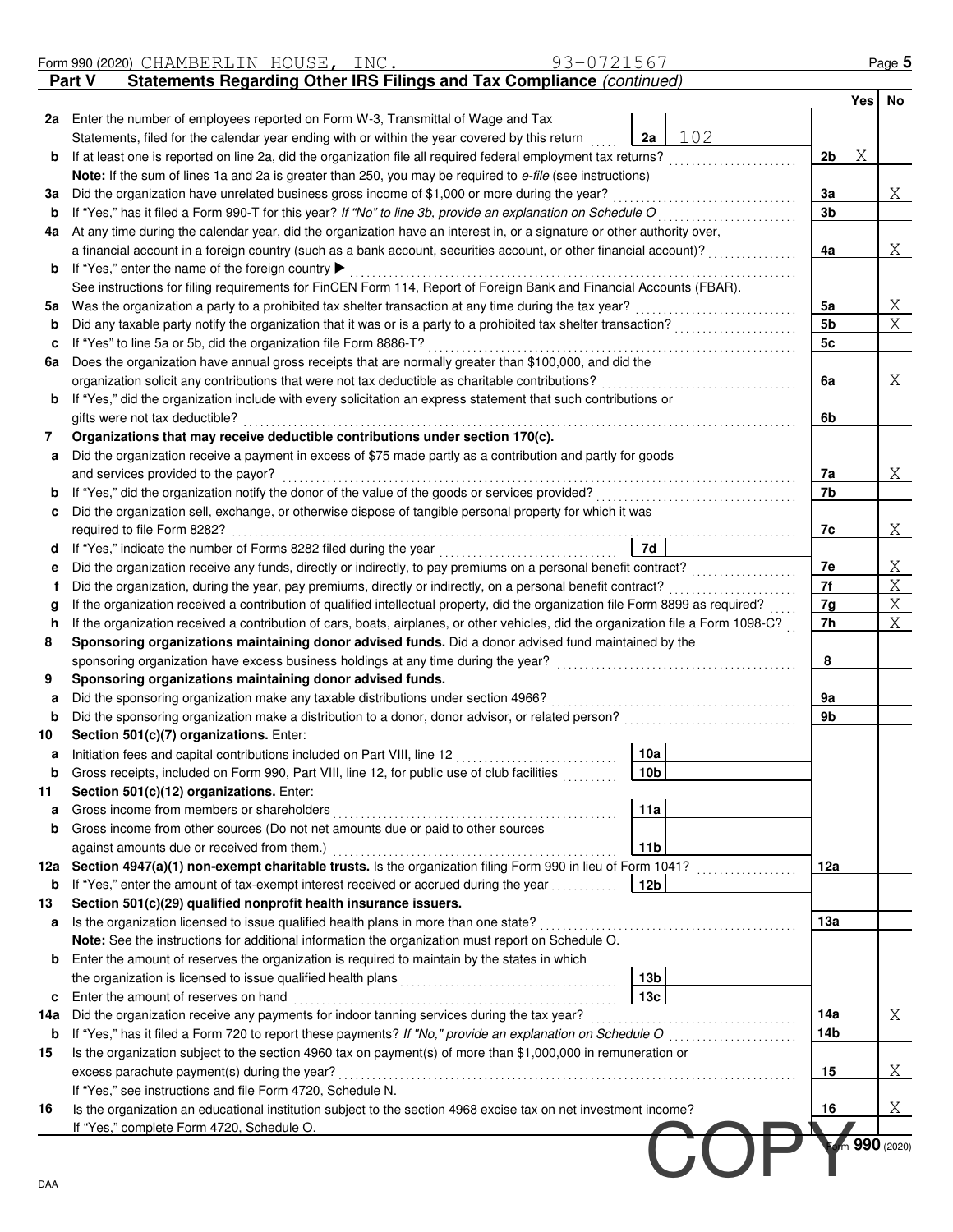| -<br>∣990 (2<br>⊢orm | (2020) | $\sim$ $\sim$ $\sim$ $\sim$ $\sim$<br>-N<br>-MF<br>к н<br>◡<br>- - - - | $\cap$ TT $\cap$ T<br>HOUSE | $- - - -$<br>$\perp$ N C | <b>Contract Contract Contract</b> | Page |  |
|----------------------|--------|------------------------------------------------------------------------|-----------------------------|--------------------------|-----------------------------------|------|--|
|----------------------|--------|------------------------------------------------------------------------|-----------------------------|--------------------------|-----------------------------------|------|--|

| Part VI | Governance, Management, and Disclosure For each "Yes" response to lines 2 through 7b below, and for a "No"                |
|---------|---------------------------------------------------------------------------------------------------------------------------|
|         | response to line 8a, 8b, or 10b below, describe the circumstances, processes, or changes on Schedule O. See instructions. |
|         | $X_{\perp}$<br>Check if Schedule O contains a response or note to any line in this Part VI                                |

|          | <b>Section A. Governing Body and Management</b>                                                                                                                                           |                         |        |    |
|----------|-------------------------------------------------------------------------------------------------------------------------------------------------------------------------------------------|-------------------------|--------|----|
|          |                                                                                                                                                                                           |                         | Yesl   | No |
|          | 10<br>1a Enter the number of voting members of the governing body at the end of the tax year<br>1a                                                                                        |                         |        |    |
|          | If there are material differences in voting rights among members of the governing body, or                                                                                                |                         |        |    |
|          | if the governing body delegated broad authority to an executive committee or similar                                                                                                      |                         |        |    |
|          | committee, explain on Schedule O.                                                                                                                                                         |                         |        |    |
| b        | 10<br>Enter the number of voting members included on line 1a, above, who are independent<br>1b                                                                                            |                         |        |    |
| 2        | Did any officer, director, trustee, or key employee have a family relationship or a business relationship with                                                                            |                         |        |    |
|          | any other officer, director, trustee, or key employee?                                                                                                                                    | 2                       |        | X  |
| 3        | Did the organization delegate control over management duties customarily performed by or under the direct                                                                                 |                         |        |    |
|          | supervision of officers, directors, trustees, or key employees to a management company or other person?                                                                                   | 3                       |        | Χ  |
| 4        | Did the organization make any significant changes to its governing documents since the prior Form 990 was filed?                                                                          | $\overline{\mathbf{4}}$ |        | X  |
| 5        | Did the organization become aware during the year of a significant diversion of the organization's assets?                                                                                | 5                       |        | Χ  |
| 6        | Did the organization have members or stockholders?                                                                                                                                        | 6                       |        | Χ  |
| 7a       | Did the organization have members, stockholders, or other persons who had the power to elect or appoint                                                                                   |                         |        |    |
|          | one or more members of the governing body?                                                                                                                                                | 7a                      |        | Χ  |
| b        | Are any governance decisions of the organization reserved to (or subject to approval by) members,                                                                                         |                         |        |    |
|          | stockholders, or persons other than the governing body?                                                                                                                                   | 7b                      |        | Χ  |
| 8        | Did the organization contemporaneously document the meetings held or written actions undertaken during the year by the following:                                                         |                         |        |    |
| a        | The governing body?                                                                                                                                                                       | 8a                      | Χ<br>Χ |    |
| b        | Each committee with authority to act on behalf of the governing body?<br>Is there any officer, director, trustee, or key employee listed in Part VII, Section A, who cannot be reached at | 8b                      |        |    |
| 9        | the organization's mailing address? If "Yes," provide the names and addresses on Schedule O                                                                                               | 9                       |        | Χ  |
|          | Section B. Policies (This Section B requests information about policies not required by the Internal Revenue Code.)                                                                       |                         |        |    |
|          |                                                                                                                                                                                           |                         | Yes    | No |
|          | 10a Did the organization have local chapters, branches, or affiliates?                                                                                                                    | 10a                     |        | Χ  |
|          | <b>b</b> If "Yes," did the organization have written policies and procedures governing the activities of such chapters,                                                                   |                         |        |    |
|          | affiliates, and branches to ensure their operations are consistent with the organization's exempt purposes?                                                                               | 10b                     |        |    |
|          | 11a Has the organization provided a complete copy of this Form 990 to all members of its governing body before filing the form?                                                           | 11a                     | Χ      |    |
| b        | Describe in Schedule O the process, if any, used by the organization to review this Form 990.                                                                                             |                         |        |    |
| 12a      | Did the organization have a written conflict of interest policy? If "No," go to line 13                                                                                                   | 12a                     | Χ      |    |
| b        | Were officers, directors, or trustees, and key employees required to disclose annually interests that could give rise to conflicts?                                                       | 12 <sub>b</sub>         | Χ      |    |
| c        | Did the organization regularly and consistently monitor and enforce compliance with the policy? If "Yes,"                                                                                 |                         |        |    |
|          | describe in Schedule O how this was done                                                                                                                                                  | 12c                     | Χ      |    |
| 13       | Did the organization have a written whistleblower policy?                                                                                                                                 | 13                      | Χ      |    |
| 14       | Did the organization have a written document retention and destruction policy?                                                                                                            | 14                      | Χ      |    |
| 15       | Did the process for determining compensation of the following persons include a review and approval by                                                                                    |                         |        |    |
|          | independent persons, comparability data, and contemporaneous substantiation of the deliberation and decision?                                                                             |                         |        |    |
| a        |                                                                                                                                                                                           | 15a                     | Χ      |    |
| b        | Other officers or key employees of the organization                                                                                                                                       | 15b                     | Χ      |    |
|          | If "Yes" to line 15a or 15b, describe the process in Schedule O (see instructions).                                                                                                       |                         |        |    |
|          | 16a Did the organization invest in, contribute assets to, or participate in a joint venture or similar arrangement                                                                        |                         |        |    |
|          | with a taxable entity during the year?                                                                                                                                                    | 16a                     |        | Χ  |
|          | <b>b</b> If "Yes," did the organization follow a written policy or procedure requiring the organization to evaluate its                                                                   |                         |        |    |
|          | participation in joint venture arrangements under applicable federal tax law, and take steps to safeguard the                                                                             |                         |        |    |
|          |                                                                                                                                                                                           | 16b                     |        |    |
|          | <b>Section C. Disclosure</b><br>List the states with which a copy of this Form 990 is required to be filed $\triangleright$ OR                                                            |                         |        |    |
| 17<br>18 | Section 6104 requires an organization to make its Forms 1023 (1024 or 1024-A, if applicable), 990, and 990-T (Section 501(c)                                                              |                         |        |    |
|          | (3)s only) available for public inspection. Indicate how you made these available. Check all that apply.                                                                                  |                         |        |    |
|          | $ X $ Another's website $ X $ Upon request<br>Own website<br>Other (explain on Schedule O)                                                                                                |                         |        |    |
| 19       | Describe on Schedule O whether (and if so, how) the organization made its governing documents, conflict of interest policy, and                                                           |                         |        |    |
|          |                                                                                                                                                                                           |                         |        |    |

financial statements available to the public during the tax year.

**20** State the name, address, and telephone number of the person who possesses the organization's books and records ARRIE HOWELL  $421$  WATER AVENUE NE, SUITE 3100 CARRIE HOWELL  $421$  water avenue ne, suiti

ALBANY CR **97321 541-967-7729**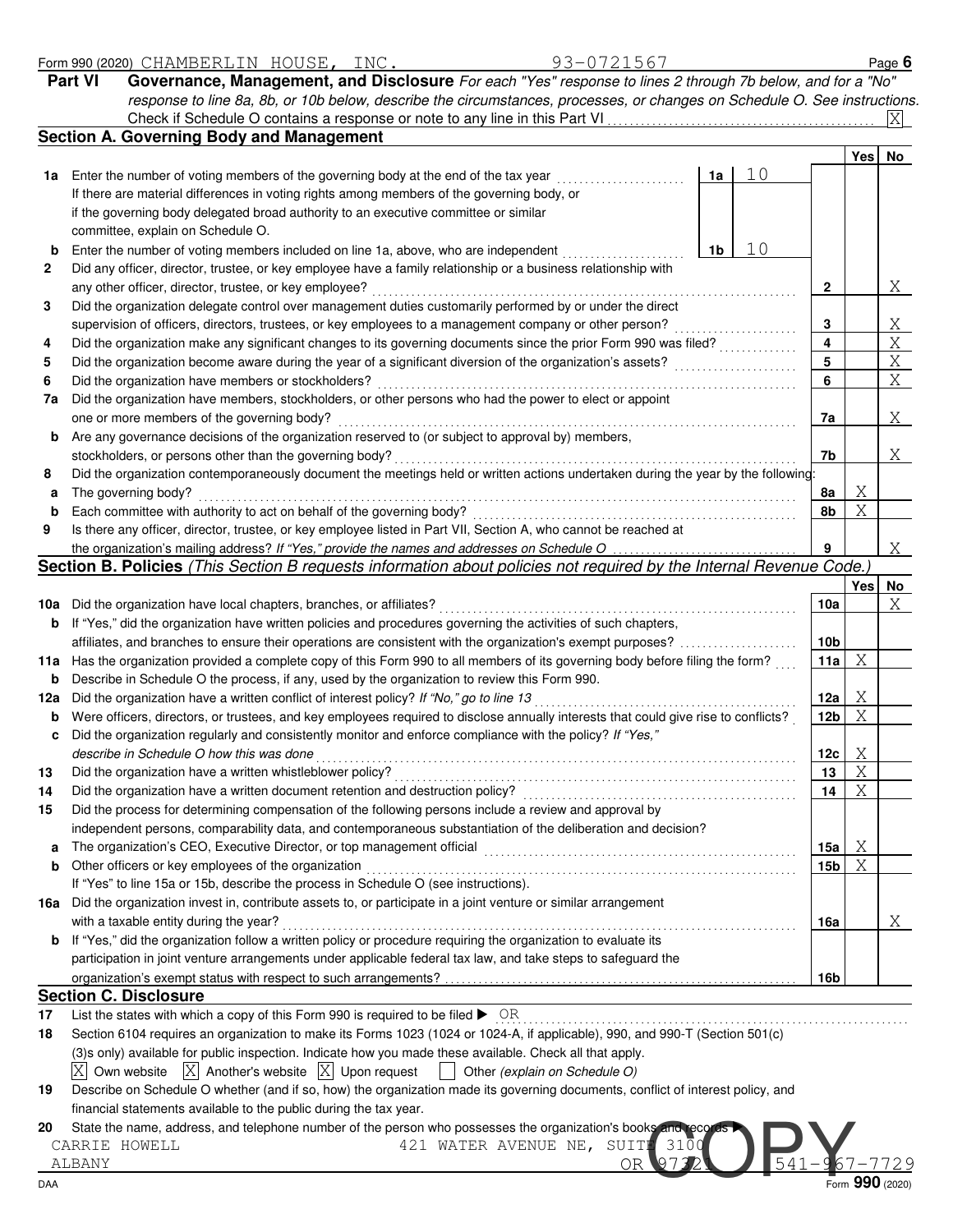| <b>Part VII</b>          | Compensation of Officers, Directors, Trustees, Key Employees, Highest Compensated Employees, and<br><b>Independent Contractors</b>                                                                                                |  |  |  |  |  |  |  |
|--------------------------|-----------------------------------------------------------------------------------------------------------------------------------------------------------------------------------------------------------------------------------|--|--|--|--|--|--|--|
|                          | Check if Schedule O contains a response or note to any line in this Part VII <i>concerential</i>                                                                                                                                  |  |  |  |  |  |  |  |
| Section A.               | Officers, Directors, Trustees, Key Employees, and Highest Compensated Employees                                                                                                                                                   |  |  |  |  |  |  |  |
| organization's tax year. | 1a Complete this table for all persons required to be listed. Report compensation for the calendar year ending with or within the                                                                                                 |  |  |  |  |  |  |  |
|                          | List all of the organization's current officers, directors, trustees (whether individuals or organizations), regardless of amount of<br>compensation. Enter -0- in columns $(D)$ , $(E)$ , and $(F)$ if no compensation was paid. |  |  |  |  |  |  |  |
|                          | الممرزما ومعرم برميالكم ومتلاوثاتهم بالمستقي ويستحون ومتراك والمستعمر ومستحدث والمستحدث واستخدمته ومستحدث والمنامية                                                                                                               |  |  |  |  |  |  |  |

List all of the organization's **current** key employees, if any. See instructions for definition of "key employee." **•**

■ List the organization's five **current** highest compensated employees (other than an officer, director, trustee, or key employee)<br> **•** Preceived reportable compensation (Box 5 of Form W-2 and/or Box 7 of Form 1099-MISC)

who received reportable compensation (Box 5 of Form W-2 and/or Box 7 of Form 1099-MISC) of more than \$100,000 from the organization and any related organizations.

• List all of the organization's **former** officers, key employees, and highest compensated employees who received more than<br>00,000 of reportable compensation from the organization and any related organizations \$100,000 of reportable compensation from the organization and any related organizations.

List all of the organization's **former directors or trustees** that received, in the capacity as a former director or trustee of the List all of the organization's **former directors or trustees** that received, in the capacity as a former director organization, more than \$10,000 of reportable compensation from the organization and any related organizatio See instructions for the order in which to list the persons above.

Check this box if neither the organization nor any related organization compensated any current officer, director, or trustee.

| (A)<br>Name and title                   | (B)<br>Average<br>hours<br>per week<br>(list any               |                                   | (C)<br>Position<br>(do not check more than one<br>box, unless person is both an<br>officer and a director/trustee) |         |              |                                 |        | (D)<br>Reportable<br>compensation<br>from the<br>organization | (E)<br>Reportable<br>compensation<br>from related<br>organizations | (F)<br>Estimated amount<br>of other<br>compensation<br>from the |
|-----------------------------------------|----------------------------------------------------------------|-----------------------------------|--------------------------------------------------------------------------------------------------------------------|---------|--------------|---------------------------------|--------|---------------------------------------------------------------|--------------------------------------------------------------------|-----------------------------------------------------------------|
|                                         | hours for<br>related<br>organizations<br>below<br>dotted line) | Individual trustee<br>or director | nstitutional trustee                                                                                               | Officer | Key employee | Highest compensated<br>employee | Former | (W-2/1099-MISC)                                               | (W-2/1099-MISC)                                                    | organization and<br>related organizations                       |
| (1) CARRIE HOWELL<br>EXECUTIVE DIRECTOR | 40.00<br>0.00                                                  |                                   |                                                                                                                    | Χ       |              |                                 |        | 96,713                                                        | 0                                                                  | 16,471                                                          |
| (2) NANCY BAISINGER<br><b>DIRECTOR</b>  | 1.00<br>0.00                                                   | Χ                                 |                                                                                                                    |         |              |                                 |        | 0                                                             | 0                                                                  | $\overline{0}$                                                  |
| (3) ROLLAND BROWER<br>DIRECTOR          | 1.00<br>0.00                                                   | Χ                                 |                                                                                                                    |         |              |                                 |        | 0                                                             | 0                                                                  | $\overline{0}$                                                  |
| $(4)$ LIZ CARLE<br>VICE-PRESIDENT       | 1.00<br>0.00                                                   | Χ                                 |                                                                                                                    |         |              |                                 |        | 0                                                             | 0                                                                  | $\overline{0}$                                                  |
| (5) DARLENE CHAMBERS<br><b>DIRECTOR</b> | 1.00<br>0.00                                                   | Χ                                 |                                                                                                                    |         |              |                                 |        | 0                                                             | 0                                                                  | $\overline{0}$                                                  |
| (6) ELAINE CHAPMAN<br>SECRETARY         | 1.00<br>0.00                                                   | Χ                                 |                                                                                                                    | Χ       |              |                                 |        | 0                                                             | 0                                                                  | 0                                                               |
| (7) TERI CLARK<br>DIRECTOR              | 1.00<br>0.00                                                   | Χ                                 |                                                                                                                    |         |              |                                 |        | 0                                                             | 0                                                                  | $\overline{0}$                                                  |
| (8) JOY HENKLE<br>PRESIDENT             | 1.00<br>0.00                                                   | Χ                                 |                                                                                                                    | Χ       |              |                                 |        | 0                                                             | 0                                                                  | $\overline{0}$                                                  |
| (9) AMY PRICE<br>DIRECTOR               | 1.00<br>0.00                                                   | Χ                                 |                                                                                                                    |         |              |                                 |        | 0                                                             | 0                                                                  | $\mathbf 0$                                                     |
| (10) DAVE SCHNEBLY<br>TREASURER         | 1.00<br>0.00                                                   | Χ                                 |                                                                                                                    | Χ       |              |                                 |        | 0                                                             | $\mathcal{O}$                                                      | $\sqrt{a}$                                                      |
| (11) KATHLEEN WALKER<br><b>DIRECTOR</b> | 1.00<br>0.00                                                   | Χ                                 |                                                                                                                    |         |              |                                 |        | $\mathcal{O}$                                                 |                                                                    |                                                                 |
| DAA                                     |                                                                |                                   |                                                                                                                    |         |              |                                 |        |                                                               |                                                                    | $_{\bullet}$ rm 990 (2020)                                      |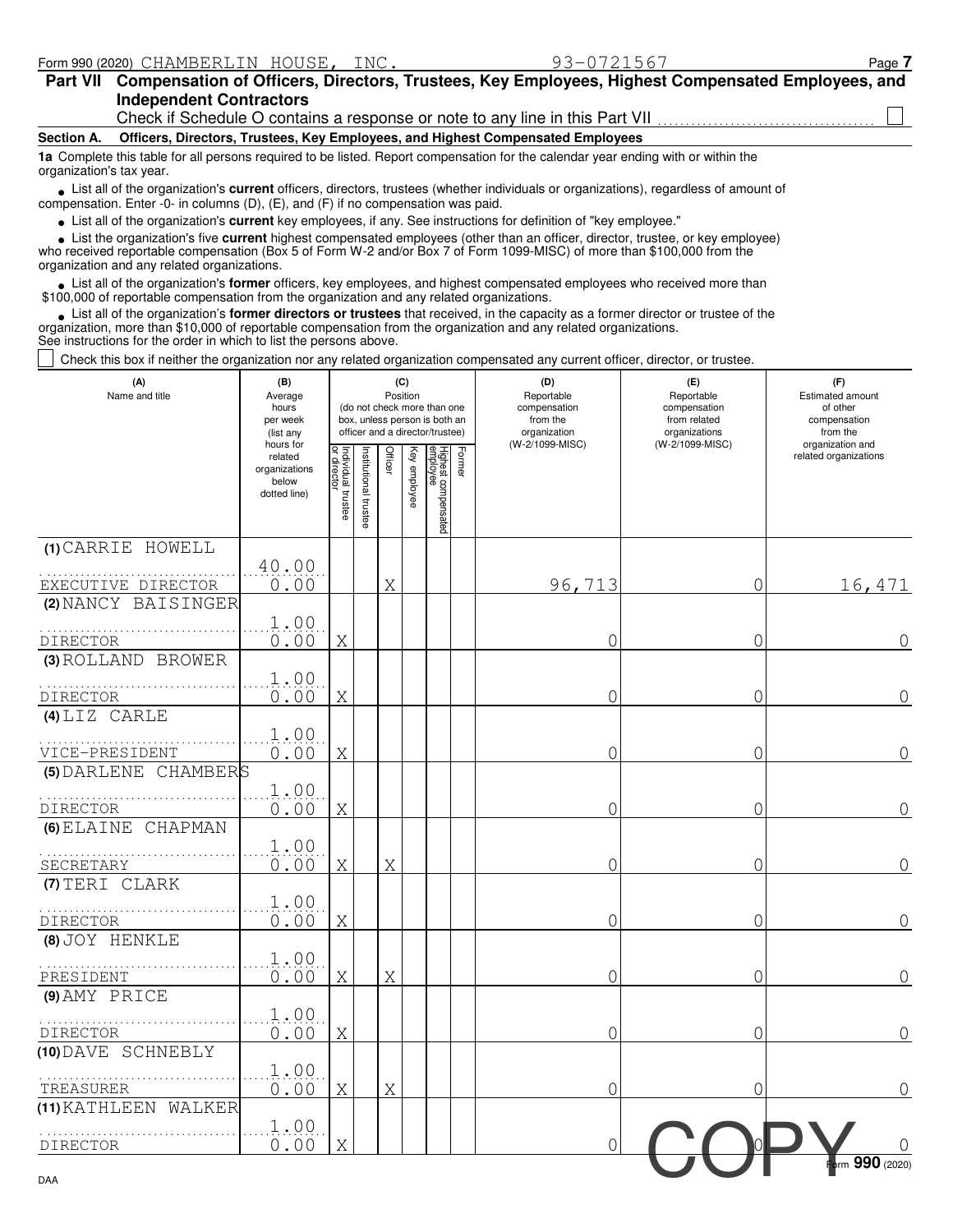|              |                 | Form 990 (2020) CHAMBERLIN HOUSE, INC.                                                              |                                                                |                                        |                      |         |                 |                                                                                                 |        | 93-0721567                                                                                                                                                                                                                                             |                                                                    |                                           |                                                                 | Page 8           |
|--------------|-----------------|-----------------------------------------------------------------------------------------------------|----------------------------------------------------------------|----------------------------------------|----------------------|---------|-----------------|-------------------------------------------------------------------------------------------------|--------|--------------------------------------------------------------------------------------------------------------------------------------------------------------------------------------------------------------------------------------------------------|--------------------------------------------------------------------|-------------------------------------------|-----------------------------------------------------------------|------------------|
|              | <b>Part VII</b> |                                                                                                     |                                                                |                                        |                      |         |                 |                                                                                                 |        | Section A. Officers, Directors, Trustees, Key Employees, and Highest Compensated Employees (continued)                                                                                                                                                 |                                                                    |                                           |                                                                 |                  |
|              |                 | (A)<br>Name and title                                                                               | (B)<br>Average<br>hours<br>per week<br>(list any               |                                        |                      |         | (C)<br>Position | (do not check more than one<br>box, unless person is both an<br>officer and a director/trustee) |        | (D)<br>Reportable<br>compensation<br>from the<br>organization                                                                                                                                                                                          | (E)<br>Reportable<br>compensation<br>from related<br>organizations |                                           | (F)<br>Estimated amount<br>of other<br>compensation<br>from the |                  |
|              |                 |                                                                                                     | hours for<br>related<br>organizations<br>below<br>dotted line) | ₽<br>Individual trustee<br>or director | nstitutional trustee | Officer | Key employee    | Highest compensated<br>employee                                                                 | Former | (W-2/1099-MISC)                                                                                                                                                                                                                                        | (W-2/1099-MISC)                                                    | organization and<br>related organizations |                                                                 |                  |
|              |                 |                                                                                                     |                                                                |                                        |                      |         |                 |                                                                                                 |        |                                                                                                                                                                                                                                                        |                                                                    |                                           |                                                                 |                  |
|              |                 |                                                                                                     |                                                                |                                        |                      |         |                 |                                                                                                 |        |                                                                                                                                                                                                                                                        |                                                                    |                                           |                                                                 |                  |
|              |                 |                                                                                                     |                                                                |                                        |                      |         |                 |                                                                                                 |        |                                                                                                                                                                                                                                                        |                                                                    |                                           |                                                                 |                  |
|              |                 |                                                                                                     |                                                                |                                        |                      |         |                 |                                                                                                 |        |                                                                                                                                                                                                                                                        |                                                                    |                                           |                                                                 |                  |
|              |                 |                                                                                                     |                                                                |                                        |                      |         |                 |                                                                                                 |        |                                                                                                                                                                                                                                                        |                                                                    |                                           |                                                                 |                  |
|              |                 |                                                                                                     |                                                                |                                        |                      |         |                 |                                                                                                 |        |                                                                                                                                                                                                                                                        |                                                                    |                                           |                                                                 |                  |
|              |                 |                                                                                                     |                                                                |                                        |                      |         |                 |                                                                                                 |        |                                                                                                                                                                                                                                                        |                                                                    |                                           |                                                                 |                  |
|              |                 |                                                                                                     |                                                                |                                        |                      |         |                 |                                                                                                 |        |                                                                                                                                                                                                                                                        |                                                                    |                                           |                                                                 |                  |
| d            |                 | 1b Subtotal<br>Total from continuation sheets to Part VII, Section A<br>Total (add lines 1b and 1c) |                                                                |                                        |                      |         |                 |                                                                                                 |        | 96,713<br>96, 713                                                                                                                                                                                                                                      |                                                                    |                                           |                                                                 | 16,471<br>16,471 |
| $\mathbf{2}$ |                 | reportable compensation from the organization $\triangleright$ 0                                    |                                                                |                                        |                      |         |                 |                                                                                                 |        | Total number of individuals (including but not limited to those listed above) who received more than \$100,000 of                                                                                                                                      |                                                                    |                                           |                                                                 |                  |
| 3            |                 |                                                                                                     |                                                                |                                        |                      |         |                 |                                                                                                 |        | Did the organization list any former officer, director, trustee, key employee, or highest compensated                                                                                                                                                  |                                                                    |                                           | <b>Yes</b>                                                      | No               |
| 4            |                 | employee on line 1a? If "Yes," complete Schedule J for such individual                              |                                                                |                                        |                      |         |                 |                                                                                                 |        | For any individual listed on line 1a, is the sum of reportable compensation and other compensation from the<br>organization and related organizations greater than \$150,000? If "Yes," complete Schedule J for such                                   |                                                                    | 3                                         |                                                                 | X                |
| 5            | individual      |                                                                                                     |                                                                |                                        |                      |         |                 |                                                                                                 |        | Did any person listed on line 1a receive or accrue compensation from any unrelated organization or individual<br>for services rendered to the organization? If "Yes," complete Schedule J for such person                                              |                                                                    | 4<br>5                                    |                                                                 | X<br>Χ           |
|              |                 | <b>Section B. Independent Contractors</b>                                                           |                                                                |                                        |                      |         |                 |                                                                                                 |        |                                                                                                                                                                                                                                                        |                                                                    |                                           |                                                                 |                  |
| 1            |                 |                                                                                                     |                                                                |                                        |                      |         |                 |                                                                                                 |        | Complete this table for your five highest compensated independent contractors that received more than \$100,000 of<br>compensation from the organization. Report compensation for the calendar year ending with or within the organization's tax year. |                                                                    |                                           |                                                                 |                  |
|              |                 |                                                                                                     | (A)<br>Name and business address                               |                                        |                      |         |                 |                                                                                                 |        |                                                                                                                                                                                                                                                        | (B)<br>Description of services                                     |                                           | (C)<br>Compensation                                             |                  |
|              |                 |                                                                                                     |                                                                |                                        |                      |         |                 |                                                                                                 |        |                                                                                                                                                                                                                                                        |                                                                    |                                           |                                                                 |                  |
|              |                 |                                                                                                     |                                                                |                                        |                      |         |                 |                                                                                                 |        |                                                                                                                                                                                                                                                        |                                                                    |                                           |                                                                 |                  |
|              |                 |                                                                                                     |                                                                |                                        |                      |         |                 |                                                                                                 |        |                                                                                                                                                                                                                                                        |                                                                    |                                           |                                                                 |                  |
|              |                 |                                                                                                     |                                                                |                                        |                      |         |                 |                                                                                                 |        |                                                                                                                                                                                                                                                        |                                                                    |                                           |                                                                 |                  |
| 2            |                 | received more than \$100,000 of compensation from the organization ▶                                |                                                                |                                        |                      |         |                 |                                                                                                 |        | Total number of independent contractors (including but not limited to those listed above) who                                                                                                                                                          |                                                                    |                                           |                                                                 |                  |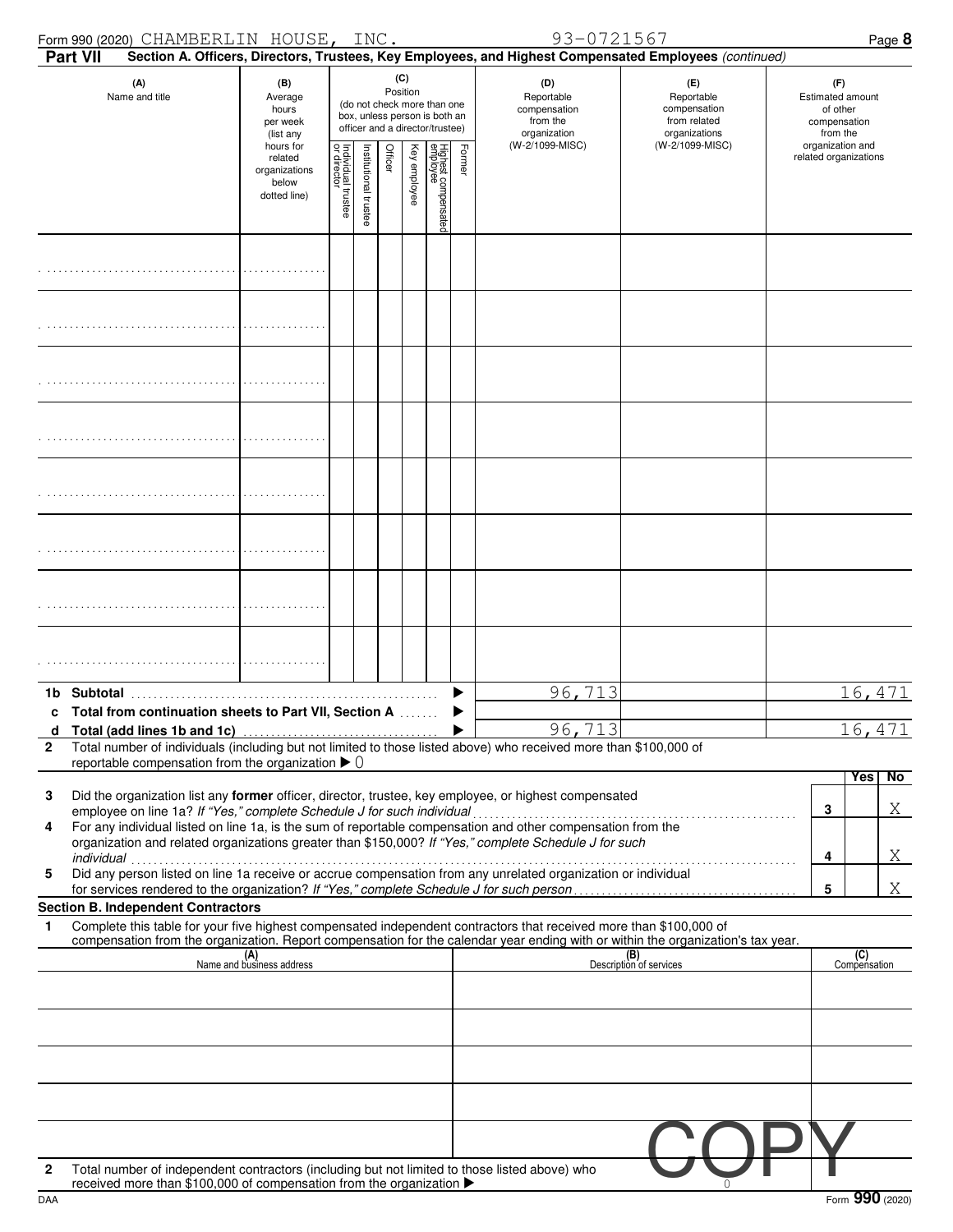**Part VIII Statement of Revenue**

|                                                                  |     |                                                                  |                 |                       | (A)                       |                                              | $\overline{C}$                |                                                        |
|------------------------------------------------------------------|-----|------------------------------------------------------------------|-----------------|-----------------------|---------------------------|----------------------------------------------|-------------------------------|--------------------------------------------------------|
|                                                                  |     |                                                                  |                 |                       | Total revenue             | (B)<br>Related or exempt<br>function revenue | Unrelated<br>business revenue | Revenue excluded<br>from tax under<br>sections 512-514 |
|                                                                  |     | 1a Federated campaigns                                           | 1a              |                       |                           |                                              |                               |                                                        |
|                                                                  |     | <b>b</b> Membership dues                                         | 1 <sub>b</sub>  |                       |                           |                                              |                               |                                                        |
|                                                                  |     | c Fundraising events                                             | 1 <sub>c</sub>  |                       |                           |                                              |                               |                                                        |
|                                                                  |     | d Related organizations                                          | 1 <sub>d</sub>  |                       |                           |                                              |                               |                                                        |
|                                                                  |     | e Government grants (contributions)                              | 1e              | 237,185               |                           |                                              |                               |                                                        |
|                                                                  |     | f All other contributions, gifts, grants,                        |                 |                       |                           |                                              |                               |                                                        |
|                                                                  |     | and similar amounts not included above                           | 1f              | 175                   |                           |                                              |                               |                                                        |
| <b>Contributions, Gifts, Grants</b><br>and Other Similar Amounts |     | <b>g</b> Noncash contributions included in lines 1a-1f           | $1g$ \$         |                       |                           |                                              |                               |                                                        |
|                                                                  |     |                                                                  |                 | ь                     | 237,360                   |                                              |                               |                                                        |
|                                                                  |     |                                                                  |                 | <b>Business Code</b>  |                           |                                              |                               |                                                        |
|                                                                  | 2a  | GOVERNMENT CONTRACTS                                             |                 |                       | 4,356,204                 | 4,356,204                                    |                               |                                                        |
|                                                                  | b   | TENANT ROOM & BOARD                                              |                 |                       | 260,348                   | 260,348                                      |                               |                                                        |
| Program Service<br>Revenue                                       | c   | CLIENT SERVICES                                                  |                 |                       | 20,301                    | 20,301                                       |                               |                                                        |
|                                                                  |     |                                                                  |                 |                       |                           |                                              |                               |                                                        |
|                                                                  |     |                                                                  |                 |                       |                           |                                              |                               |                                                        |
|                                                                  |     | f All other program service revenue                              |                 |                       |                           |                                              |                               |                                                        |
|                                                                  |     |                                                                  |                 | $\blacktriangleright$ | $\overline{4}$ , 636, 853 |                                              |                               |                                                        |
|                                                                  | 3   | Investment income (including dividends, interest, and            |                 |                       |                           |                                              |                               |                                                        |
|                                                                  |     | other similar amounts)                                           |                 |                       | 45,692                    |                                              |                               | 45,692                                                 |
|                                                                  | 4   | Income from investment of tax-exempt bond proceeds               |                 |                       |                           |                                              |                               |                                                        |
|                                                                  | 5   |                                                                  |                 |                       |                           |                                              |                               |                                                        |
|                                                                  |     | (i) Real                                                         |                 | (ii) Personal         |                           |                                              |                               |                                                        |
|                                                                  |     | 6a Gross rents<br>6a                                             |                 |                       |                           |                                              |                               |                                                        |
|                                                                  |     | 6b<br><b>b</b> Less: rental expenses                             |                 |                       |                           |                                              |                               |                                                        |
|                                                                  |     | 6c<br>C Rental inc. or (loss)                                    |                 |                       |                           |                                              |                               |                                                        |
|                                                                  |     | <b>d</b> Net rental income or (loss)                             |                 |                       |                           |                                              |                               |                                                        |
|                                                                  |     | <b>7a</b> Gross amount from<br>(i) Securities<br>sales of assets |                 | (ii) Other            |                           |                                              |                               |                                                        |
|                                                                  |     | 7a<br>other than inventory                                       |                 |                       |                           |                                              |                               |                                                        |
|                                                                  |     | <b>b</b> Less: cost or other                                     |                 |                       |                           |                                              |                               |                                                        |
|                                                                  |     | basis and sales exps.<br>7b                                      |                 |                       |                           |                                              |                               |                                                        |
|                                                                  |     | 7c<br>c Gain or (loss)                                           |                 |                       |                           |                                              |                               |                                                        |
| Other Revenue                                                    |     |                                                                  |                 |                       |                           |                                              |                               |                                                        |
|                                                                  |     | 8a Gross income from fundraising events                          |                 |                       |                           |                                              |                               |                                                        |
|                                                                  |     | (not including \$                                                |                 |                       |                           |                                              |                               |                                                        |
|                                                                  |     | of contributions reported on line 1c).                           |                 |                       |                           |                                              |                               |                                                        |
|                                                                  |     | See Part IV, line 18<br>.                                        | 8а              |                       |                           |                                              |                               |                                                        |
|                                                                  |     |                                                                  | 8b              |                       |                           |                                              |                               |                                                        |
|                                                                  |     | c Net income or (loss) from fundraising events                   |                 |                       |                           |                                              |                               |                                                        |
|                                                                  |     | 9a Gross income from gaming activities.                          |                 |                       |                           |                                              |                               |                                                        |
|                                                                  |     | See Part IV, line 19<br>.                                        | 9a              |                       |                           |                                              |                               |                                                        |
|                                                                  |     |                                                                  | 9b              |                       |                           |                                              |                               |                                                        |
|                                                                  |     | c Net income or (loss) from gaming activities                    |                 |                       |                           |                                              |                               |                                                        |
|                                                                  |     | 10a Gross sales of inventory, less                               |                 |                       |                           |                                              |                               |                                                        |
|                                                                  |     | returns and allowances                                           | 10a             |                       |                           |                                              |                               |                                                        |
|                                                                  |     | <b>b</b> Less: cost of goods sold                                | 10 <sub>b</sub> |                       |                           |                                              |                               |                                                        |
|                                                                  |     | c Net income or (loss) from sales of inventory                   |                 |                       |                           |                                              |                               |                                                        |
|                                                                  |     |                                                                  |                 | <b>Business Code</b>  |                           |                                              |                               |                                                        |
| Miscellaneous<br>Revenue                                         | 11a | MISCELLANEOUS REVENUE                                            |                 |                       | 14,275                    | 14,275                                       |                               |                                                        |
|                                                                  | b   |                                                                  |                 |                       |                           |                                              |                               |                                                        |
|                                                                  |     |                                                                  |                 |                       |                           |                                              |                               |                                                        |
|                                                                  |     |                                                                  |                 |                       |                           |                                              |                               |                                                        |
|                                                                  |     |                                                                  |                 |                       | 14,275                    |                                              |                               |                                                        |
|                                                                  |     |                                                                  |                 |                       | 4,934,180                 | 4,651<br>128                                 |                               | 45,692                                                 |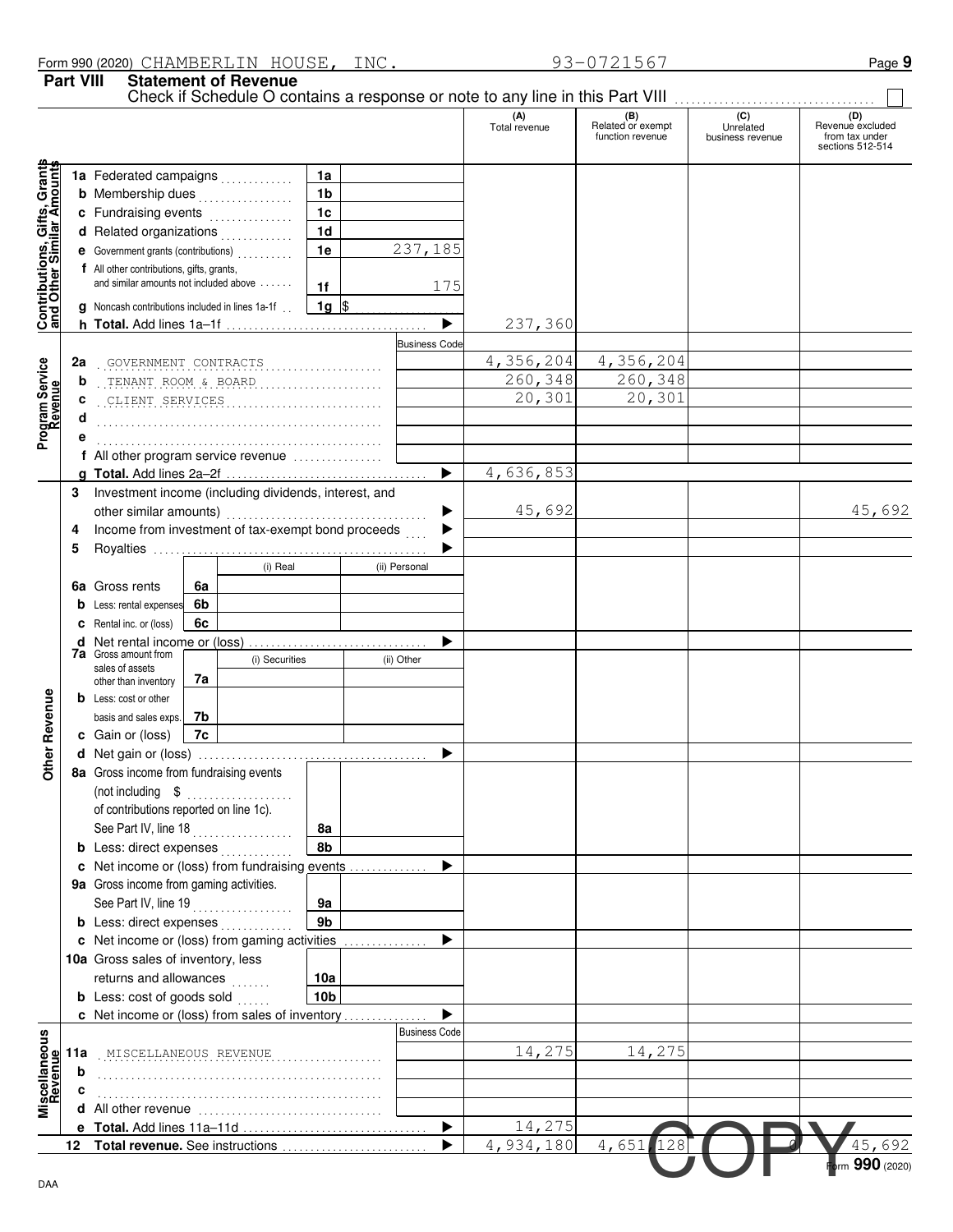| 1.                | Check if Schedule O contains a response or note to any line in this Part IX<br>Do not include amounts reported on lines 6b,<br>7b, 8b, 9b, and 10b of Part VIII.                                                                                                                                                                                                                              | (A)<br>Total expenses      | (B)             | (C)              |                 |
|-------------------|-----------------------------------------------------------------------------------------------------------------------------------------------------------------------------------------------------------------------------------------------------------------------------------------------------------------------------------------------------------------------------------------------|----------------------------|-----------------|------------------|-----------------|
|                   |                                                                                                                                                                                                                                                                                                                                                                                               |                            |                 |                  | (D)             |
|                   |                                                                                                                                                                                                                                                                                                                                                                                               |                            | Program service | Management and   | Fundraising     |
|                   |                                                                                                                                                                                                                                                                                                                                                                                               |                            | expenses        | general expenses | expenses        |
|                   | Grants and other assistance to domestic organizations                                                                                                                                                                                                                                                                                                                                         |                            |                 |                  |                 |
|                   | and domestic governments. See Part IV, line 21                                                                                                                                                                                                                                                                                                                                                |                            |                 |                  |                 |
| $\mathbf{2}$      | Grants and other assistance to domestic                                                                                                                                                                                                                                                                                                                                                       |                            |                 |                  |                 |
|                   | individuals. See Part IV, line 22                                                                                                                                                                                                                                                                                                                                                             |                            |                 |                  |                 |
| 3                 | Grants and other assistance to foreign                                                                                                                                                                                                                                                                                                                                                        |                            |                 |                  |                 |
|                   | organizations, foreign governments, and foreign                                                                                                                                                                                                                                                                                                                                               |                            |                 |                  |                 |
|                   | individuals. See Part IV, lines 15 and 16                                                                                                                                                                                                                                                                                                                                                     |                            |                 |                  |                 |
| 4                 | Benefits paid to or for members                                                                                                                                                                                                                                                                                                                                                               |                            |                 |                  |                 |
| 5                 | Compensation of current officers, directors,                                                                                                                                                                                                                                                                                                                                                  |                            |                 |                  |                 |
|                   | trustees, and key employees                                                                                                                                                                                                                                                                                                                                                                   | 96,713                     |                 | 96,713           |                 |
| 6                 | Compensation not included above to disqualified                                                                                                                                                                                                                                                                                                                                               |                            |                 |                  |                 |
|                   | persons (as defined under section 4958(f)(1)) and                                                                                                                                                                                                                                                                                                                                             |                            |                 |                  |                 |
|                   | persons described in section 4958(c)(3)(B)                                                                                                                                                                                                                                                                                                                                                    | $\frac{58,194}{2,375,426}$ |                 | 58,194           |                 |
| 7                 | Other salaries and wages                                                                                                                                                                                                                                                                                                                                                                      |                            | 2,115,401       | 260,025          |                 |
| 8                 | Pension plan accruals and contributions (include                                                                                                                                                                                                                                                                                                                                              |                            |                 |                  |                 |
|                   | section 401(k) and 403(b) employer contributions)                                                                                                                                                                                                                                                                                                                                             |                            |                 |                  |                 |
| 9                 | Other employee benefits                                                                                                                                                                                                                                                                                                                                                                       | 776,058                    | 689,754         | 86,304           |                 |
| 10                | Payroll taxes                                                                                                                                                                                                                                                                                                                                                                                 | 263,655                    | 217,720         | 45,935           |                 |
| 11                | Fees for services (nonemployees):                                                                                                                                                                                                                                                                                                                                                             |                            |                 |                  |                 |
|                   | a Management                                                                                                                                                                                                                                                                                                                                                                                  |                            |                 |                  |                 |
|                   |                                                                                                                                                                                                                                                                                                                                                                                               |                            |                 |                  |                 |
|                   |                                                                                                                                                                                                                                                                                                                                                                                               | 32,936                     |                 | 32,936           |                 |
| <b>d</b> Lobbying |                                                                                                                                                                                                                                                                                                                                                                                               |                            |                 |                  |                 |
|                   | e Professional fundraising services. See Part IV, line 17                                                                                                                                                                                                                                                                                                                                     |                            |                 |                  |                 |
| f                 | Investment management fees                                                                                                                                                                                                                                                                                                                                                                    | 25,875                     | 25,875          |                  |                 |
| g                 | Other. (If line 11g amount exceeds 10% of line 25, column                                                                                                                                                                                                                                                                                                                                     |                            | 11,068          |                  |                 |
|                   | (A) amount, list line 11g expenses on Schedule O.)<br>12 Advertising and promotion<br>                                                                                                                                                                                                                                                                                                        | 14,870                     |                 | 3,802            |                 |
| 13                | Office expenses                                                                                                                                                                                                                                                                                                                                                                               | 8,842                      | 6,154           | 2,688            |                 |
| 14                |                                                                                                                                                                                                                                                                                                                                                                                               |                            |                 |                  |                 |
| 15                |                                                                                                                                                                                                                                                                                                                                                                                               |                            |                 |                  |                 |
| 16                | Occupancy                                                                                                                                                                                                                                                                                                                                                                                     | 151,853                    | 93,520          | 58,333           |                 |
| 17                |                                                                                                                                                                                                                                                                                                                                                                                               | 5,292                      | 5,067           | 225              |                 |
| 18                | Payments of travel or entertainment expenses                                                                                                                                                                                                                                                                                                                                                  |                            |                 |                  |                 |
|                   | for any federal, state, or local public officials                                                                                                                                                                                                                                                                                                                                             |                            |                 |                  |                 |
| 19                | Conferences, conventions, and meetings                                                                                                                                                                                                                                                                                                                                                        |                            |                 |                  |                 |
| 20                | $\textbf{Interest} \hspace{0.05cm} \textbf{1} \hspace{0.05cm} \textbf{1} \hspace{0.05cm} \textbf{1} \hspace{0.05cm} \textbf{1} \hspace{0.05cm} \textbf{1} \hspace{0.05cm} \textbf{1} \hspace{0.05cm} \textbf{1} \hspace{0.05cm} \textbf{1} \hspace{0.05cm} \textbf{1} \hspace{0.05cm} \textbf{1} \hspace{0.05cm} \textbf{1} \hspace{0.05cm} \textbf{1} \hspace{0.05cm} \textbf{1} \hspace{0.$ |                            |                 |                  |                 |
| 21                | Payments to affiliates                                                                                                                                                                                                                                                                                                                                                                        |                            |                 |                  |                 |
| 22                | Depreciation, depletion, and amortization                                                                                                                                                                                                                                                                                                                                                     | 141,535                    | 122,908         | 18,627           |                 |
| 23                | $In surface \begin{tabular}{@{}l@{}} \hline \rule{0.2cm}{0.2cm} & \rule{0.2cm}{0.2cm} & \rule{0.2cm}{0.2cm} & \rule{0.2cm}{0.2cm} & \rule{0.2cm}{0.2cm} & \rule{0.2cm}{0.2cm} & \rule{0.2cm}{0.2cm} & \rule{0.2cm}{0.2cm} & \rule{0.2cm}{0.2cm} & \rule{0.2cm}{0.2cm} & \rule{0.2cm}{0.2cm} & \rule{0.2cm}{0.2cm} & \rule{0.2cm}{0.2cm} & \rule{0.2cm}{0.2cm} & \rule{0.2cm$                  | 47,045                     | 39,713          | 7,332            |                 |
| 24                | Other expenses. Itemize expenses not covered                                                                                                                                                                                                                                                                                                                                                  |                            |                 |                  |                 |
|                   | above (List miscellaneous expenses on line 24e. If                                                                                                                                                                                                                                                                                                                                            |                            |                 |                  |                 |
|                   | line 24e amount exceeds 10% of line 25, column                                                                                                                                                                                                                                                                                                                                                |                            |                 |                  |                 |
|                   | (A) amount, list line 24e expenses on Schedule O.)                                                                                                                                                                                                                                                                                                                                            |                            |                 |                  |                 |
| a                 | REPAIRS AND MAINTENANCE                                                                                                                                                                                                                                                                                                                                                                       | 80,571                     | 70,655          | 9,916            |                 |
| b                 | FOOD EXPENSE                                                                                                                                                                                                                                                                                                                                                                                  | 63,615                     | 62,561          | 1,054            |                 |
| c                 | HOUSEHOLD                                                                                                                                                                                                                                                                                                                                                                                     | 36,475                     | 32,024          | 4,451            |                 |
| d                 | DUES AND SUBSCRIPTIONS                                                                                                                                                                                                                                                                                                                                                                        | 27,483                     | 9,166           | 18,317           |                 |
| е                 | All other expenses                                                                                                                                                                                                                                                                                                                                                                            | 44,759                     | 5,434           | 39,325           |                 |
| 25                | Total functional expenses. Add lines 1 through 24e                                                                                                                                                                                                                                                                                                                                            | 4, 251, 197                | 3,507,020       | 744,177          | $\overline{0}$  |
| 26                | Joint costs. Complete this line only if the<br>organization reported in column (B) joint costs                                                                                                                                                                                                                                                                                                |                            |                 |                  |                 |
|                   | from a combined educational campaign and                                                                                                                                                                                                                                                                                                                                                      |                            |                 |                  |                 |
|                   | fundraising solicitation. Check here $\blacktriangleright$   if<br>following SOP 98-2 (ASC 958-720)                                                                                                                                                                                                                                                                                           |                            |                 |                  |                 |
| <b>DAA</b>        |                                                                                                                                                                                                                                                                                                                                                                                               |                            |                 |                  | Form 990 (2020) |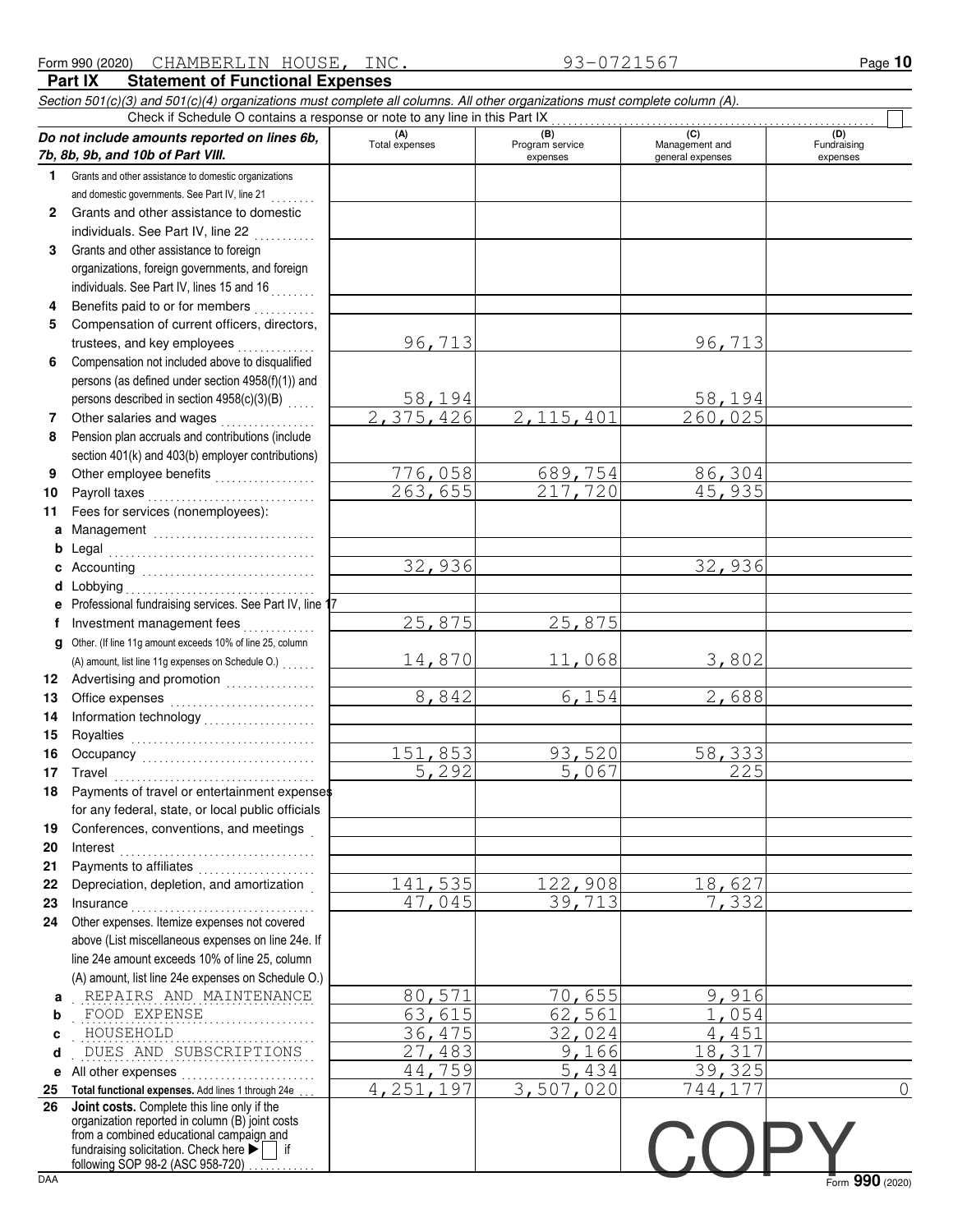| Form 990 (2020) | CHAMBERLIN           | HOUSE | INC. | 56<br>. | Page |
|-----------------|----------------------|-------|------|---------|------|
| Part X          | <b>Balance Sheet</b> |       |      |         |      |

|                             |    | Check if Schedule O contains a response or note to any line in this Part X                                                                                                                                                                                                                                                                                                                                                                                                                                                                                       |  |    |                          |                |                            |
|-----------------------------|----|------------------------------------------------------------------------------------------------------------------------------------------------------------------------------------------------------------------------------------------------------------------------------------------------------------------------------------------------------------------------------------------------------------------------------------------------------------------------------------------------------------------------------------------------------------------|--|----|--------------------------|----------------|----------------------------|
|                             |    |                                                                                                                                                                                                                                                                                                                                                                                                                                                                                                                                                                  |  |    | (A)<br>Beginning of year |                | (B)<br>End of year         |
|                             | 1. | Cash-non-interest-bearing                                                                                                                                                                                                                                                                                                                                                                                                                                                                                                                                        |  |    | 634,004                  | $\mathbf{1}$   | 915,758                    |
|                             | 2  |                                                                                                                                                                                                                                                                                                                                                                                                                                                                                                                                                                  |  |    |                          | $\mathbf{2}$   |                            |
|                             | 3  |                                                                                                                                                                                                                                                                                                                                                                                                                                                                                                                                                                  |  |    |                          | 3              |                            |
|                             | 4  |                                                                                                                                                                                                                                                                                                                                                                                                                                                                                                                                                                  |  |    | 219,232                  | 4              | 202,040                    |
|                             | 5  | Loans and other receivables from any current or former officer, director,                                                                                                                                                                                                                                                                                                                                                                                                                                                                                        |  |    |                          |                |                            |
|                             |    | trustee, key employee, creator or founder, substantial contributor, or 35%                                                                                                                                                                                                                                                                                                                                                                                                                                                                                       |  |    |                          |                |                            |
|                             |    |                                                                                                                                                                                                                                                                                                                                                                                                                                                                                                                                                                  |  |    |                          | 5              |                            |
|                             | 6  | Loans and other receivables from other disqualified persons (as defined                                                                                                                                                                                                                                                                                                                                                                                                                                                                                          |  |    |                          |                |                            |
|                             |    | under section 4958(f)(1)), and persons described in section $4958(c)(3)(B)$                                                                                                                                                                                                                                                                                                                                                                                                                                                                                      |  |    |                          | 6              |                            |
| Assets                      | 7  |                                                                                                                                                                                                                                                                                                                                                                                                                                                                                                                                                                  |  |    |                          | $\overline{7}$ |                            |
|                             | 8  | Inventories for sale or use contained and a series of the state of the state of the state of the state of the                                                                                                                                                                                                                                                                                                                                                                                                                                                    |  | 8  |                          |                |                            |
|                             | 9  |                                                                                                                                                                                                                                                                                                                                                                                                                                                                                                                                                                  |  |    | 109,036                  | 9              | 38,323                     |
|                             |    | 10a Land, buildings, and equipment: cost or other                                                                                                                                                                                                                                                                                                                                                                                                                                                                                                                |  |    |                          |                |                            |
|                             |    |                                                                                                                                                                                                                                                                                                                                                                                                                                                                                                                                                                  |  |    |                          |                |                            |
|                             |    | basis. Complete Part VI of Schedule D<br><b>b</b> Less: accumulated depreciation<br><b>b</b> Less: accumulated depreciation<br><b>10b</b><br>1, 342, 040                                                                                                                                                                                                                                                                                                                                                                                                         |  |    | $2,241,260$ 10c          |                | 2,269,353                  |
|                             | 11 |                                                                                                                                                                                                                                                                                                                                                                                                                                                                                                                                                                  |  |    | 2,847,719                | 11             | 3,787,835                  |
|                             | 12 |                                                                                                                                                                                                                                                                                                                                                                                                                                                                                                                                                                  |  |    |                          | 12             |                            |
|                             | 13 |                                                                                                                                                                                                                                                                                                                                                                                                                                                                                                                                                                  |  |    |                          | 13             |                            |
|                             | 14 |                                                                                                                                                                                                                                                                                                                                                                                                                                                                                                                                                                  |  |    |                          | 14             |                            |
|                             | 15 |                                                                                                                                                                                                                                                                                                                                                                                                                                                                                                                                                                  |  |    | 16,307                   | 15             | 17,521                     |
|                             | 16 |                                                                                                                                                                                                                                                                                                                                                                                                                                                                                                                                                                  |  |    | $6,067,558$ 16           |                | 7,230,830                  |
|                             | 17 |                                                                                                                                                                                                                                                                                                                                                                                                                                                                                                                                                                  |  |    | 20,368                   | 17             | 55,096                     |
|                             | 18 | Grants payable                                                                                                                                                                                                                                                                                                                                                                                                                                                                                                                                                   |  |    |                          | 18             |                            |
|                             | 19 |                                                                                                                                                                                                                                                                                                                                                                                                                                                                                                                                                                  |  |    |                          | 19             |                            |
|                             | 20 | Deferred revenue <b>construction construction construction construction construction construction construction construction construction construction construction construction construction construct</b>                                                                                                                                                                                                                                                                                                                                                       |  | 20 |                          |                |                            |
|                             | 21 | Escrow or custodial account liability. Complete Part IV of Schedule D                                                                                                                                                                                                                                                                                                                                                                                                                                                                                            |  | 21 |                          |                |                            |
|                             | 22 | Loans and other payables to any current or former officer, director,                                                                                                                                                                                                                                                                                                                                                                                                                                                                                             |  |    |                          |                |                            |
| Liabilities                 |    | trustee, key employee, creator or founder, substantial contributor, or 35%                                                                                                                                                                                                                                                                                                                                                                                                                                                                                       |  |    |                          |                |                            |
|                             |    |                                                                                                                                                                                                                                                                                                                                                                                                                                                                                                                                                                  |  |    |                          | 22             |                            |
|                             | 23 |                                                                                                                                                                                                                                                                                                                                                                                                                                                                                                                                                                  |  |    | 128,730                  | 23             |                            |
|                             | 24 |                                                                                                                                                                                                                                                                                                                                                                                                                                                                                                                                                                  |  |    |                          | 24             |                            |
|                             | 25 | Other liabilities (including federal income tax, payables to related third                                                                                                                                                                                                                                                                                                                                                                                                                                                                                       |  |    |                          |                |                            |
|                             |    | parties, and other liabilities not included on lines 17-24). Complete Part X                                                                                                                                                                                                                                                                                                                                                                                                                                                                                     |  |    |                          |                |                            |
|                             |    |                                                                                                                                                                                                                                                                                                                                                                                                                                                                                                                                                                  |  |    | 158,087                  | 25             | 212,008                    |
|                             | 26 | of Schedule D<br>$\qquad \qquad \ldots \qquad \qquad \ldots \qquad \qquad \ldots \qquad \qquad \ldots \qquad \qquad \ldots \qquad \ldots \qquad \ldots \qquad \ldots \qquad \ldots \qquad \ldots \qquad \ldots \qquad \ldots \qquad \ldots \qquad \ldots \qquad \ldots \qquad \ldots \qquad \ldots \qquad \ldots \qquad \ldots \qquad \ldots \qquad \ldots \qquad \ldots \qquad \ldots \qquad \ldots \qquad \ldots \qquad \ldots \qquad \ldots \qquad \ldots \qquad \ldots \qquad \ldots \qquad \ldots \qquad \ld$<br>Total liabilities. Add lines 17 through 25 |  |    | 307,185                  | 26             | 267,104                    |
|                             |    | Organizations that follow FASB ASC 958, check here $ \overline{\mathsf{X}} $                                                                                                                                                                                                                                                                                                                                                                                                                                                                                     |  |    |                          |                |                            |
|                             |    | and complete lines 27, 28, 32, and 33.                                                                                                                                                                                                                                                                                                                                                                                                                                                                                                                           |  |    |                          |                |                            |
|                             |    | Net assets without donor restrictions                                                                                                                                                                                                                                                                                                                                                                                                                                                                                                                            |  |    | 5,744,066                | 27             |                            |
|                             | 27 | Net assets with donor restrictions                                                                                                                                                                                                                                                                                                                                                                                                                                                                                                                               |  |    | 16,307                   | 28             | <u>6,949,244</u><br>14,482 |
|                             | 28 | Net assets with donor restrictions<br>Organizations that do not follow FASB ASC 958, check here ▶                                                                                                                                                                                                                                                                                                                                                                                                                                                                |  |    |                          |                |                            |
|                             |    |                                                                                                                                                                                                                                                                                                                                                                                                                                                                                                                                                                  |  |    |                          |                |                            |
|                             | 29 | and complete lines 29 through 33.                                                                                                                                                                                                                                                                                                                                                                                                                                                                                                                                |  |    |                          |                |                            |
|                             |    | Capital stock or trust principal, or current funds                                                                                                                                                                                                                                                                                                                                                                                                                                                                                                               |  |    |                          | 29             |                            |
|                             | 30 | Paid-in or capital surplus, or land, building, or equipment fund [[[[[[[[[[[[[[[[[[[[[[[[[[[[[[[[[[[                                                                                                                                                                                                                                                                                                                                                                                                                                                             |  |    |                          | 30             |                            |
| Net Assets or Fund Balances | 31 | Retained earnings, endowment, accumulated income, or other funds                                                                                                                                                                                                                                                                                                                                                                                                                                                                                                 |  |    |                          | 31             |                            |
|                             | 32 | Total net assets or fund balances                                                                                                                                                                                                                                                                                                                                                                                                                                                                                                                                |  |    | 5,760,373                | 32             | 6,963,726                  |
|                             | 33 |                                                                                                                                                                                                                                                                                                                                                                                                                                                                                                                                                                  |  |    | 6,067,558                | 33             | 7, 230, 830                |

Form **990** (2020)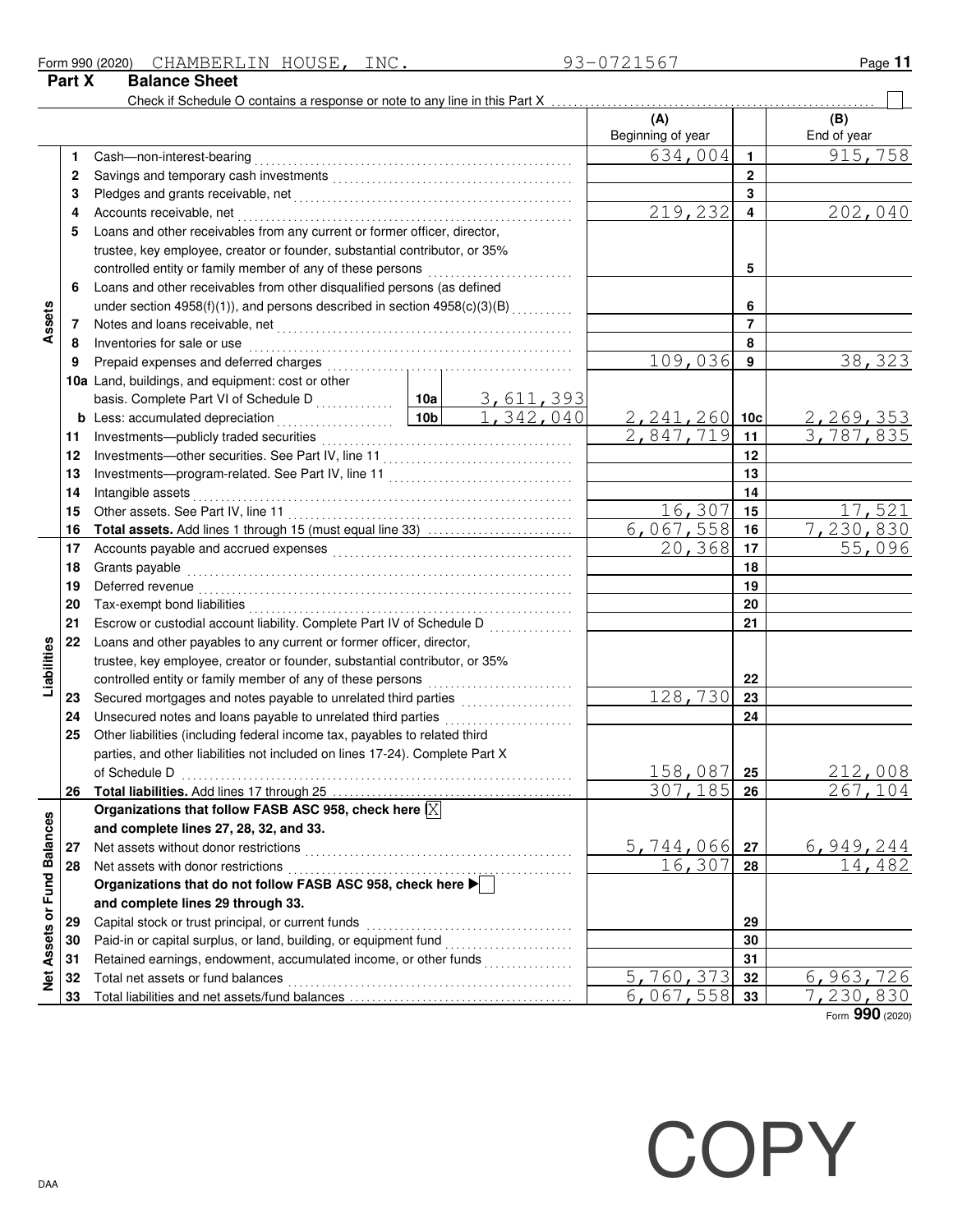|    | 93-0721567<br>Form 990 (2020) CHAMBERLIN HOUSE, INC.                                                                  |                         |                |                  | Page 12                 |
|----|-----------------------------------------------------------------------------------------------------------------------|-------------------------|----------------|------------------|-------------------------|
|    | <b>Reconciliation of Net Assets</b><br><b>Part XI</b>                                                                 |                         |                |                  |                         |
|    |                                                                                                                       |                         |                |                  | $\overline{\mathrm{X}}$ |
| 1  |                                                                                                                       | $\mathbf{1}$            | 4,934,180      |                  |                         |
| 2  |                                                                                                                       | $\overline{2}$          | 4, 251, 197    |                  |                         |
| 3  |                                                                                                                       | 3                       |                |                  | 682,983                 |
| 4  | Net assets or fund balances at beginning of year (must equal Part X, line 32, column (A))                             | $\overline{\mathbf{4}}$ | 5,760,373      |                  |                         |
| 5  |                                                                                                                       | $\overline{5}$          |                |                  |                         |
| 6  |                                                                                                                       | 6                       |                |                  |                         |
| 7  | Investment expenses                                                                                                   | $\overline{7}$          |                |                  |                         |
| 8  | Prior period adjustments                                                                                              | 8                       |                |                  |                         |
| 9  | Other changes in net assets or fund balances (explain on Schedule O)                                                  | 9                       |                |                  | 520,370                 |
| 10 | Net assets or fund balances at end of year. Combine lines 3 through 9 (must equal Part X, line                        |                         |                |                  |                         |
|    | 32, column (B))                                                                                                       | 10                      | 6,963,726      |                  |                         |
|    | <b>Financial Statements and Reporting</b><br><b>Part XII</b>                                                          |                         |                |                  |                         |
|    |                                                                                                                       |                         |                |                  |                         |
|    |                                                                                                                       |                         |                | Yes <sup>1</sup> | No                      |
|    | $\overline{X}$<br>Accounting method used to prepare the Form 990:  <br>Cash<br>Accrual<br>Other                       |                         |                |                  |                         |
|    | If the organization changed its method of accounting from a prior year or checked "Other," explain in                 |                         |                |                  |                         |
|    | Schedule O.                                                                                                           |                         |                |                  |                         |
|    | 2a Were the organization's financial statements compiled or reviewed by an independent accountant?                    |                         | 2a             |                  | X                       |
|    | If "Yes," check a box below to indicate whether the financial statements for the year were compiled or                |                         |                |                  |                         |
|    | reviewed on a separate basis, consolidated basis, or both:                                                            |                         |                |                  |                         |
|    | Both consolidated and separate basis<br>Separate basis<br><b>Consolidated basis</b>                                   |                         |                |                  |                         |
|    | <b>b</b> Were the organization's financial statements audited by an independent accountant?                           |                         | 2 <sub>b</sub> | X                |                         |
|    | If "Yes," check a box below to indicate whether the financial statements for the year were audited on a               |                         |                |                  |                         |
|    | separate basis, consolidated basis, or both:                                                                          |                         |                |                  |                         |
|    | $ X $ Separate basis<br>Consolidated basis<br>    Both consolidated and separate basis                                |                         |                |                  |                         |
|    | c If "Yes" to line 2a or 2b, does the organization have a committee that assumes responsibility for oversight of      |                         |                |                  |                         |
|    | the audit, review, or compilation of its financial statements and selection of an independent accountant?             |                         | 2c             | Χ                |                         |
|    | If the organization changed either its oversight process or selection process during the tax year, explain on         |                         |                |                  |                         |
|    | Schedule O.                                                                                                           |                         |                |                  |                         |
|    | 3a As a result of a federal award, was the organization required to undergo an audit or audits as set forth in the    |                         |                |                  |                         |
|    | Single Audit Act and OMB Circular A-133?                                                                              |                         | 3a             |                  | X                       |
|    | <b>b</b> If "Yes," did the organization undergo the required audit or audits? If the organization did not undergo the |                         |                |                  |                         |
|    | required audit or audits, explain why on Schedule O and describe any steps taken to undergo such audits               |                         | 3 <sub>b</sub> |                  |                         |

Form **990** (2020)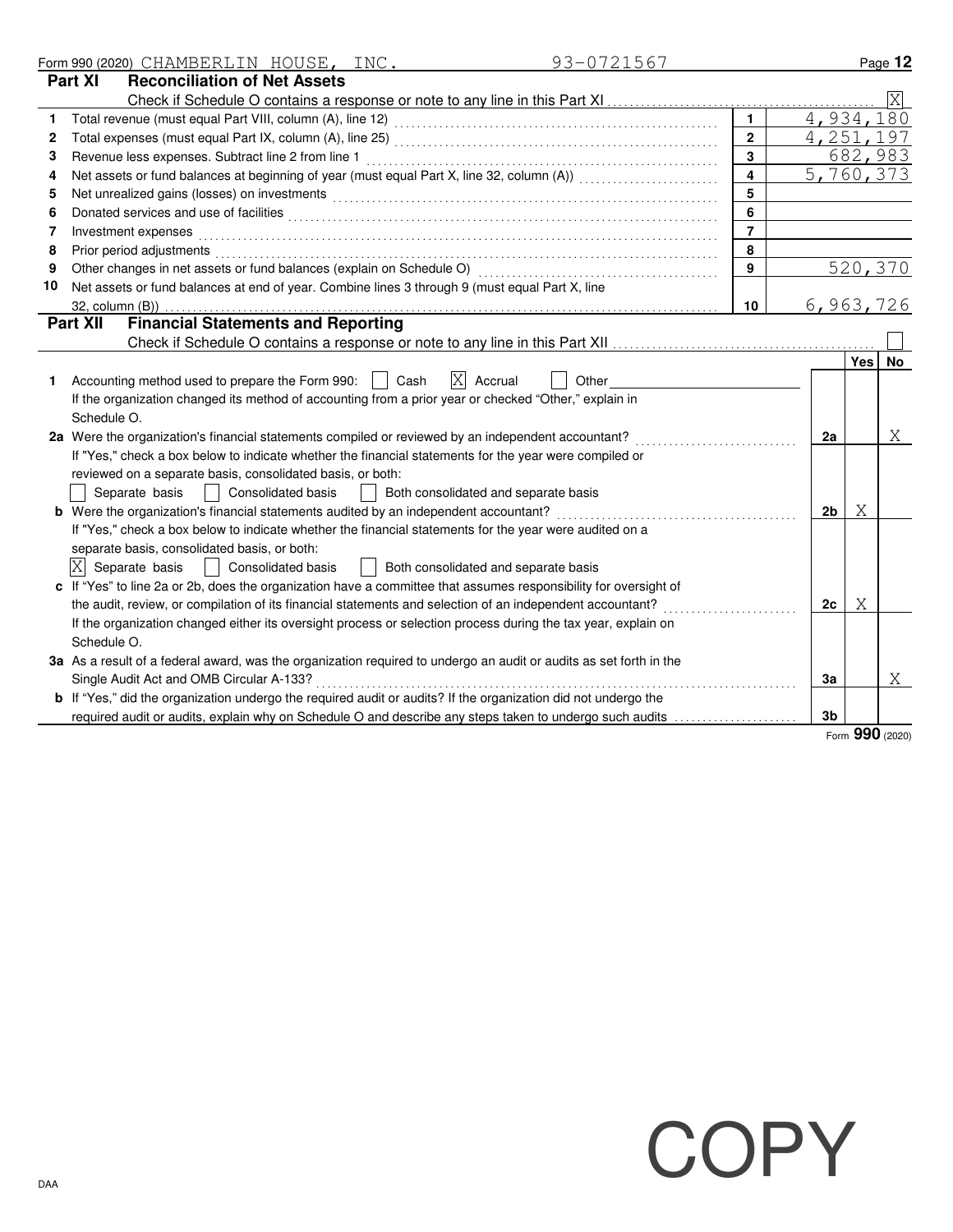| <b>SCHEDULE A</b>    |
|----------------------|
| (Form 990 or 990-EZ) |

## **Public Charity Status and Public Support**

**Complete if the organization is a section 501(c)(3) organization or a section 4947(a)(1) nonexempt charitable trust.**

| OMB No. 1545-0047 |
|-------------------|
|                   |
| <b>2020</b>       |
| Onon to Dublic    |

| Attach to Form 990 or Form 990-EZ.<br>Department of the Treasury<br>Internal Revenue Service |                                                                                                                                                                                                                                                                                                                                                                                                                                                                                                            |                                                            |                                                                                                                                                                                                                                                                                                                                                                                                                                                                                  |                          |                                        | <b>Open to Public</b>                               |                                     |  |  |  |
|----------------------------------------------------------------------------------------------|------------------------------------------------------------------------------------------------------------------------------------------------------------------------------------------------------------------------------------------------------------------------------------------------------------------------------------------------------------------------------------------------------------------------------------------------------------------------------------------------------------|------------------------------------------------------------|----------------------------------------------------------------------------------------------------------------------------------------------------------------------------------------------------------------------------------------------------------------------------------------------------------------------------------------------------------------------------------------------------------------------------------------------------------------------------------|--------------------------|----------------------------------------|-----------------------------------------------------|-------------------------------------|--|--|--|
|                                                                                              |                                                                                                                                                                                                                                                                                                                                                                                                                                                                                                            |                                                            | Go to www.irs.gov/Form990 for instructions and the latest information.                                                                                                                                                                                                                                                                                                                                                                                                           |                          |                                        |                                                     | Inspection                          |  |  |  |
|                                                                                              | Name of the organization                                                                                                                                                                                                                                                                                                                                                                                                                                                                                   | CHAMBERLIN HOUSE, INC.                                     |                                                                                                                                                                                                                                                                                                                                                                                                                                                                                  |                          |                                        | <b>Employer identification number</b><br>93-0721567 |                                     |  |  |  |
| Part I                                                                                       |                                                                                                                                                                                                                                                                                                                                                                                                                                                                                                            |                                                            | Reason for Public Charity Status. (All organizations must complete this part.) See instructions.                                                                                                                                                                                                                                                                                                                                                                                 |                          |                                        |                                                     |                                     |  |  |  |
|                                                                                              |                                                                                                                                                                                                                                                                                                                                                                                                                                                                                                            |                                                            | The organization is not a private foundation because it is: (For lines 1 through 12, check only one box.)                                                                                                                                                                                                                                                                                                                                                                        |                          |                                        |                                                     |                                     |  |  |  |
| 1                                                                                            |                                                                                                                                                                                                                                                                                                                                                                                                                                                                                                            |                                                            | A church, convention of churches, or association of churches described in section 170(b)(1)(A)(i).                                                                                                                                                                                                                                                                                                                                                                               |                          |                                        |                                                     |                                     |  |  |  |
| $\mathbf 2$                                                                                  |                                                                                                                                                                                                                                                                                                                                                                                                                                                                                                            |                                                            | A school described in section 170(b)(1)(A)(ii). (Attach Schedule E (Form 990 or 990-EZ).)                                                                                                                                                                                                                                                                                                                                                                                        |                          |                                        |                                                     |                                     |  |  |  |
| 3                                                                                            |                                                                                                                                                                                                                                                                                                                                                                                                                                                                                                            |                                                            | A hospital or a cooperative hospital service organization described in section 170(b)(1)(A)(iii).                                                                                                                                                                                                                                                                                                                                                                                |                          |                                        |                                                     |                                     |  |  |  |
| 4                                                                                            |                                                                                                                                                                                                                                                                                                                                                                                                                                                                                                            |                                                            | A medical research organization operated in conjunction with a hospital described in section 170(b)(1)(A)(iii). Enter the hospital's name,                                                                                                                                                                                                                                                                                                                                       |                          |                                        |                                                     |                                     |  |  |  |
|                                                                                              | city, and state:                                                                                                                                                                                                                                                                                                                                                                                                                                                                                           |                                                            |                                                                                                                                                                                                                                                                                                                                                                                                                                                                                  |                          |                                        |                                                     |                                     |  |  |  |
| 5                                                                                            |                                                                                                                                                                                                                                                                                                                                                                                                                                                                                                            |                                                            | An organization operated for the benefit of a college or university owned or operated by a governmental unit described in                                                                                                                                                                                                                                                                                                                                                        |                          |                                        |                                                     |                                     |  |  |  |
| 6                                                                                            |                                                                                                                                                                                                                                                                                                                                                                                                                                                                                                            | section 170(b)(1)(A)(iv). (Complete Part II.)              | A federal, state, or local government or governmental unit described in section 170(b)(1)(A)(v).                                                                                                                                                                                                                                                                                                                                                                                 |                          |                                        |                                                     |                                     |  |  |  |
| 7                                                                                            |                                                                                                                                                                                                                                                                                                                                                                                                                                                                                                            |                                                            | An organization that normally receives a substantial part of its support from a governmental unit or from the general public                                                                                                                                                                                                                                                                                                                                                     |                          |                                        |                                                     |                                     |  |  |  |
|                                                                                              |                                                                                                                                                                                                                                                                                                                                                                                                                                                                                                            | described in section 170(b)(1)(A)(vi). (Complete Part II.) |                                                                                                                                                                                                                                                                                                                                                                                                                                                                                  |                          |                                        |                                                     |                                     |  |  |  |
| 8                                                                                            |                                                                                                                                                                                                                                                                                                                                                                                                                                                                                                            |                                                            | A community trust described in section 170(b)(1)(A)(vi). (Complete Part II.)                                                                                                                                                                                                                                                                                                                                                                                                     |                          |                                        |                                                     |                                     |  |  |  |
| 9                                                                                            | university:                                                                                                                                                                                                                                                                                                                                                                                                                                                                                                |                                                            | An agricultural research organization described in section 170(b)(1)(A)(ix) operated in conjunction with a land-grant college<br>or university or a non-land-grant college of agriculture (see instructions). Enter the name, city, and state of the college or                                                                                                                                                                                                                  |                          |                                        |                                                     |                                     |  |  |  |
| X <br>10                                                                                     |                                                                                                                                                                                                                                                                                                                                                                                                                                                                                                            |                                                            | An organization that normally receives: (1) more than 33 1/3% of its support from contributions, membership fees, and gross<br>receipts from activities related to its exempt functions, subject to certain exceptions; and (2) no more than 331/3% of its<br>support from gross investment income and unrelated business taxable income (less section 511 tax) from businesses<br>acquired by the organization after June 30, 1975. See section 509(a)(2). (Complete Part III.) |                          |                                        |                                                     |                                     |  |  |  |
| 11                                                                                           |                                                                                                                                                                                                                                                                                                                                                                                                                                                                                                            |                                                            |                                                                                                                                                                                                                                                                                                                                                                                                                                                                                  |                          |                                        |                                                     |                                     |  |  |  |
| 12                                                                                           | An organization organized and operated exclusively to test for public safety. See section 509(a)(4).<br>An organization organized and operated exclusively for the benefit of, to perform the functions of, or to carry out the purposes<br>of one or more publicly supported organizations described in section 509(a)(1) or section 509(a)(2). See section 509(a)(3).<br>Check the box in lines 12a through 12d that describes the type of supporting organization and complete lines 12e, 12f, and 12g. |                                                            |                                                                                                                                                                                                                                                                                                                                                                                                                                                                                  |                          |                                        |                                                     |                                     |  |  |  |
| а                                                                                            |                                                                                                                                                                                                                                                                                                                                                                                                                                                                                                            |                                                            | Type I. A supporting organization operated, supervised, or controlled by its supported organization(s), typically by giving<br>the supported organization(s) the power to regularly appoint or elect a majority of the directors or trustees of the                                                                                                                                                                                                                              |                          |                                        |                                                     |                                     |  |  |  |
|                                                                                              |                                                                                                                                                                                                                                                                                                                                                                                                                                                                                                            |                                                            | supporting organization. You must complete Part IV, Sections A and B.                                                                                                                                                                                                                                                                                                                                                                                                            |                          |                                        |                                                     |                                     |  |  |  |
| b                                                                                            |                                                                                                                                                                                                                                                                                                                                                                                                                                                                                                            |                                                            | Type II. A supporting organization supervised or controlled in connection with its supported organization(s), by having                                                                                                                                                                                                                                                                                                                                                          |                          |                                        |                                                     |                                     |  |  |  |
|                                                                                              |                                                                                                                                                                                                                                                                                                                                                                                                                                                                                                            |                                                            | control or management of the supporting organization vested in the same persons that control or manage the supported<br>organization(s). You must complete Part IV, Sections A and C.                                                                                                                                                                                                                                                                                            |                          |                                        |                                                     |                                     |  |  |  |
| c                                                                                            |                                                                                                                                                                                                                                                                                                                                                                                                                                                                                                            |                                                            | Type III functionally integrated. A supporting organization operated in connection with, and functionally integrated with,<br>its supported organization(s) (see instructions). You must complete Part IV, Sections A, D, and E.                                                                                                                                                                                                                                                 |                          |                                        |                                                     |                                     |  |  |  |
| d                                                                                            |                                                                                                                                                                                                                                                                                                                                                                                                                                                                                                            |                                                            | Type III non-functionally integrated. A supporting organization operated in connection with its supported organization(s)<br>that is not functionally integrated. The organization generally must satisfy a distribution requirement and an attentiveness                                                                                                                                                                                                                        |                          |                                        |                                                     |                                     |  |  |  |
|                                                                                              |                                                                                                                                                                                                                                                                                                                                                                                                                                                                                                            |                                                            | requirement (see instructions). You must complete Part IV, Sections A and D, and Part V.<br>Check this box if the organization received a written determination from the IRS that it is a Type I, Type II, Type III                                                                                                                                                                                                                                                              |                          |                                        |                                                     |                                     |  |  |  |
|                                                                                              |                                                                                                                                                                                                                                                                                                                                                                                                                                                                                                            |                                                            | functionally integrated, or Type III non-functionally integrated supporting organization.                                                                                                                                                                                                                                                                                                                                                                                        |                          |                                        |                                                     |                                     |  |  |  |
| f                                                                                            |                                                                                                                                                                                                                                                                                                                                                                                                                                                                                                            | Enter the number of supported organizations                |                                                                                                                                                                                                                                                                                                                                                                                                                                                                                  |                          |                                        |                                                     |                                     |  |  |  |
| g                                                                                            |                                                                                                                                                                                                                                                                                                                                                                                                                                                                                                            | $(ii)$ EIN                                                 | Provide the following information about the supported organization(s).                                                                                                                                                                                                                                                                                                                                                                                                           | (iv) Is the organization |                                        |                                                     | (vi) Amount of                      |  |  |  |
|                                                                                              | (i) Name of supported<br>organization                                                                                                                                                                                                                                                                                                                                                                                                                                                                      |                                                            | (iii) Type of organization<br>(described on lines 1-10                                                                                                                                                                                                                                                                                                                                                                                                                           | listed in your governing | (v) Amount of monetary<br>support (see |                                                     | other support (see                  |  |  |  |
|                                                                                              |                                                                                                                                                                                                                                                                                                                                                                                                                                                                                                            |                                                            | above (see instructions))                                                                                                                                                                                                                                                                                                                                                                                                                                                        | document?                | instructions)                          |                                                     | instructions)                       |  |  |  |
|                                                                                              |                                                                                                                                                                                                                                                                                                                                                                                                                                                                                                            |                                                            |                                                                                                                                                                                                                                                                                                                                                                                                                                                                                  | Yes<br>No                |                                        |                                                     |                                     |  |  |  |
| (A)                                                                                          |                                                                                                                                                                                                                                                                                                                                                                                                                                                                                                            |                                                            |                                                                                                                                                                                                                                                                                                                                                                                                                                                                                  |                          |                                        |                                                     |                                     |  |  |  |
| (B)                                                                                          |                                                                                                                                                                                                                                                                                                                                                                                                                                                                                                            |                                                            |                                                                                                                                                                                                                                                                                                                                                                                                                                                                                  |                          |                                        |                                                     |                                     |  |  |  |
| (C)                                                                                          |                                                                                                                                                                                                                                                                                                                                                                                                                                                                                                            |                                                            |                                                                                                                                                                                                                                                                                                                                                                                                                                                                                  |                          |                                        |                                                     |                                     |  |  |  |
| (D)                                                                                          |                                                                                                                                                                                                                                                                                                                                                                                                                                                                                                            |                                                            |                                                                                                                                                                                                                                                                                                                                                                                                                                                                                  |                          |                                        |                                                     |                                     |  |  |  |
| (E)                                                                                          |                                                                                                                                                                                                                                                                                                                                                                                                                                                                                                            |                                                            |                                                                                                                                                                                                                                                                                                                                                                                                                                                                                  |                          |                                        |                                                     |                                     |  |  |  |
| <b>Total</b>                                                                                 |                                                                                                                                                                                                                                                                                                                                                                                                                                                                                                            |                                                            |                                                                                                                                                                                                                                                                                                                                                                                                                                                                                  |                          |                                        |                                                     |                                     |  |  |  |
|                                                                                              |                                                                                                                                                                                                                                                                                                                                                                                                                                                                                                            |                                                            | For Paperwork Reduction Act Notice, see the Instructions for Form 990 or 990-EZ.                                                                                                                                                                                                                                                                                                                                                                                                 |                          |                                        |                                                     | chedule A (Form 990 or 990-EZ) 2020 |  |  |  |
| DAA                                                                                          |                                                                                                                                                                                                                                                                                                                                                                                                                                                                                                            |                                                            |                                                                                                                                                                                                                                                                                                                                                                                                                                                                                  |                          |                                        |                                                     |                                     |  |  |  |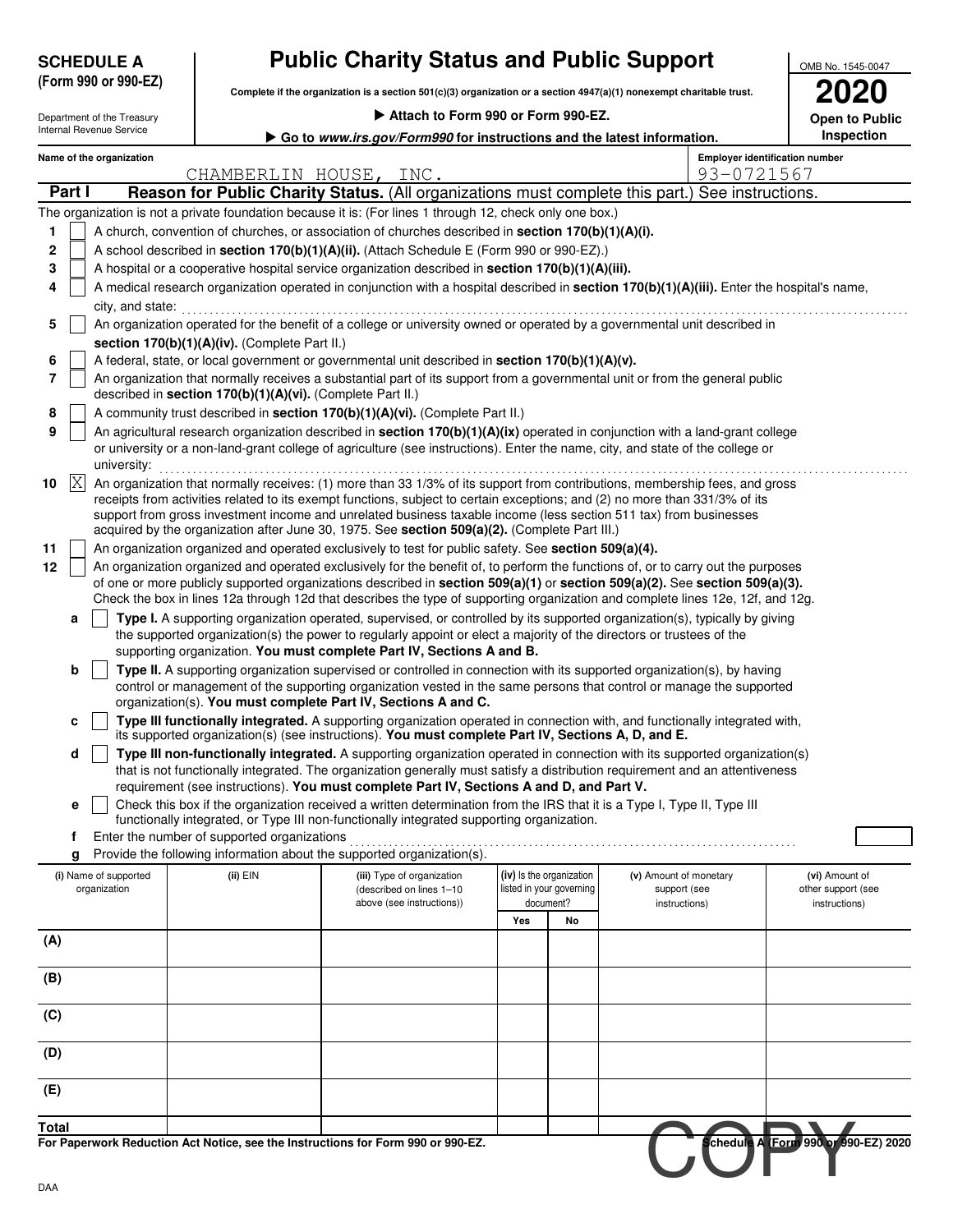|              | Part II      | Schedule A (Form 990 or 990-EZ) 2020<br>Support Schedule for Organizations Described in Sections 170(b)(1)(A)(iv) and 170(b)(1)(A)(vi)<br>(Complete only if you checked the box on line 5, 7, or 8 of Part I or if the organization failed to qualify under<br>Part III. If the organization fails to qualify under the tests listed below, please complete Part III.) | CHAMBERLIN HOUSE, INC. |          |            |            | 93-0721567                  | Page 2    |
|--------------|--------------|------------------------------------------------------------------------------------------------------------------------------------------------------------------------------------------------------------------------------------------------------------------------------------------------------------------------------------------------------------------------|------------------------|----------|------------|------------|-----------------------------|-----------|
|              |              | <b>Section A. Public Support</b>                                                                                                                                                                                                                                                                                                                                       |                        |          |            |            |                             |           |
|              |              | Calendar year (or fiscal year beginning in)<br>$\blacktriangleright$                                                                                                                                                                                                                                                                                                   | (a) 2016               | (b) 2017 | $(c)$ 2018 | $(d)$ 2019 | (e) 2020                    | (f) Total |
| 1.           |              | Gifts, grants, contributions, and<br>membership fees received. (Do not<br>include any "unusual grants.")                                                                                                                                                                                                                                                               |                        |          |            |            |                             |           |
| $\mathbf{2}$ |              | Tax revenues levied for the<br>organization's benefit and either paid<br>to or expended on its behalf                                                                                                                                                                                                                                                                  |                        |          |            |            |                             |           |
| 3            |              | The value of services or facilities<br>furnished by a governmental unit to the<br>organization without charge                                                                                                                                                                                                                                                          |                        |          |            |            |                             |           |
| 4            |              | Total. Add lines 1 through 3                                                                                                                                                                                                                                                                                                                                           |                        |          |            |            |                             |           |
| 5            |              | The portion of total contributions by                                                                                                                                                                                                                                                                                                                                  |                        |          |            |            |                             |           |
|              |              | each person (other than a<br>governmental unit or publicly<br>supported organization) included on<br>line 1 that exceeds 2% of the amount<br>shown on line 11, column (f)                                                                                                                                                                                              |                        |          |            |            |                             |           |
| 6            |              | Public support. Subtract line 5 from line 4                                                                                                                                                                                                                                                                                                                            |                        |          |            |            |                             |           |
|              |              | <b>Section B. Total Support</b>                                                                                                                                                                                                                                                                                                                                        |                        |          |            |            |                             |           |
|              |              | Calendar year (or fiscal year beginning in) ▶                                                                                                                                                                                                                                                                                                                          | (a) 2016               | (b) 2017 | $(c)$ 2018 | $(d)$ 2019 | (e) 2020                    | (f) Total |
| 7            |              | Amounts from line 4                                                                                                                                                                                                                                                                                                                                                    |                        |          |            |            |                             |           |
| 8            |              | Gross income from interest, dividends,<br>payments received on securities loans,<br>rents, royalties, and income from<br>similar sources                                                                                                                                                                                                                               |                        |          |            |            |                             |           |
| 9            |              | Net income from unrelated business<br>activities, whether or not the business<br>is regularly carried on                                                                                                                                                                                                                                                               |                        |          |            |            |                             |           |
| 10           |              | Other income. Do not include gain or<br>loss from the sale of capital assets<br>(Explain in Part VI.)                                                                                                                                                                                                                                                                  |                        |          |            |            |                             |           |
| 11           |              | Total support. Add lines 7 through 10                                                                                                                                                                                                                                                                                                                                  |                        |          |            |            |                             |           |
| 12           |              | Gross receipts from related activities, etc. (see instructions)                                                                                                                                                                                                                                                                                                        |                        |          |            |            | 12                          |           |
| 13           |              | First 5 years. If the Form 990 is for the organization's first, second, third, fourth, or fifth tax year as a section 501(c)(3)<br>organization, check this box and stop here manufactured and content to the state of the state of the state of the state of the state of the state of the state of the state of the state of the state of the state of the stat      |                        |          |            |            |                             |           |
|              |              | <b>Section C. Computation of Public Support Percentage</b>                                                                                                                                                                                                                                                                                                             |                        |          |            |            |                             |           |
| 14           |              |                                                                                                                                                                                                                                                                                                                                                                        |                        |          |            |            | 14                          | %         |
| 15           |              |                                                                                                                                                                                                                                                                                                                                                                        |                        |          |            |            | 15                          | $\%$      |
| 16a          |              | 33 1/3% support test-2020. If the organization did not check the box on line 13, and line 14 is 33 1/3% or more, check this                                                                                                                                                                                                                                            |                        |          |            |            |                             |           |
|              |              |                                                                                                                                                                                                                                                                                                                                                                        |                        |          |            |            |                             |           |
| b            |              | 33 1/3% support test-2019. If the organization did not check a box on line 13 or 16a, and line 15 is 33 1/3% or more, check                                                                                                                                                                                                                                            |                        |          |            |            |                             |           |
|              |              | this box and stop here. The organization qualifies as a publicly supported organization                                                                                                                                                                                                                                                                                |                        |          |            |            |                             |           |
|              |              | 17a 10%-facts-and-circumstances test-2020. If the organization did not check a box on line 13, 16a, or 16b, and line 14 is                                                                                                                                                                                                                                             |                        |          |            |            |                             |           |
|              |              | 10% or more, and if the organization meets the "facts-and-circumstances" test, check this box and stop here. Explain in<br>Part VI how the organization meets the "facts-and-circumstances" test. The organization qualifies as a publicly supported                                                                                                                   |                        |          |            |            |                             |           |
|              | organization | 10%-facts-and-circumstances test-2019. If the organization did not check a box on line 13, 16a, 16b, or 17a, and line                                                                                                                                                                                                                                                  |                        |          |            |            |                             |           |
| b            |              | 15 is 10% or more, and if the organization meets the "facts-and-circumstances" test, check this box and stop here. Explain<br>in Part VI how the organization meets the "facts-and-circumstances" test. The organization qualifies as a publicly supported                                                                                                             |                        |          |            |            |                             |           |
| 18           | organization | Private foundation. If the organization did not check a box on line 13, 16a, 16b, 17a, or 17b, check this box and see                                                                                                                                                                                                                                                  |                        |          |            |            |                             |           |
|              | instructions |                                                                                                                                                                                                                                                                                                                                                                        |                        |          |            |            |                             |           |
|              |              |                                                                                                                                                                                                                                                                                                                                                                        |                        |          |            |            | Cabadula A (Farm 000 av 000 |           |

**Schedule A (Form 990 or 990-EZ) 2020**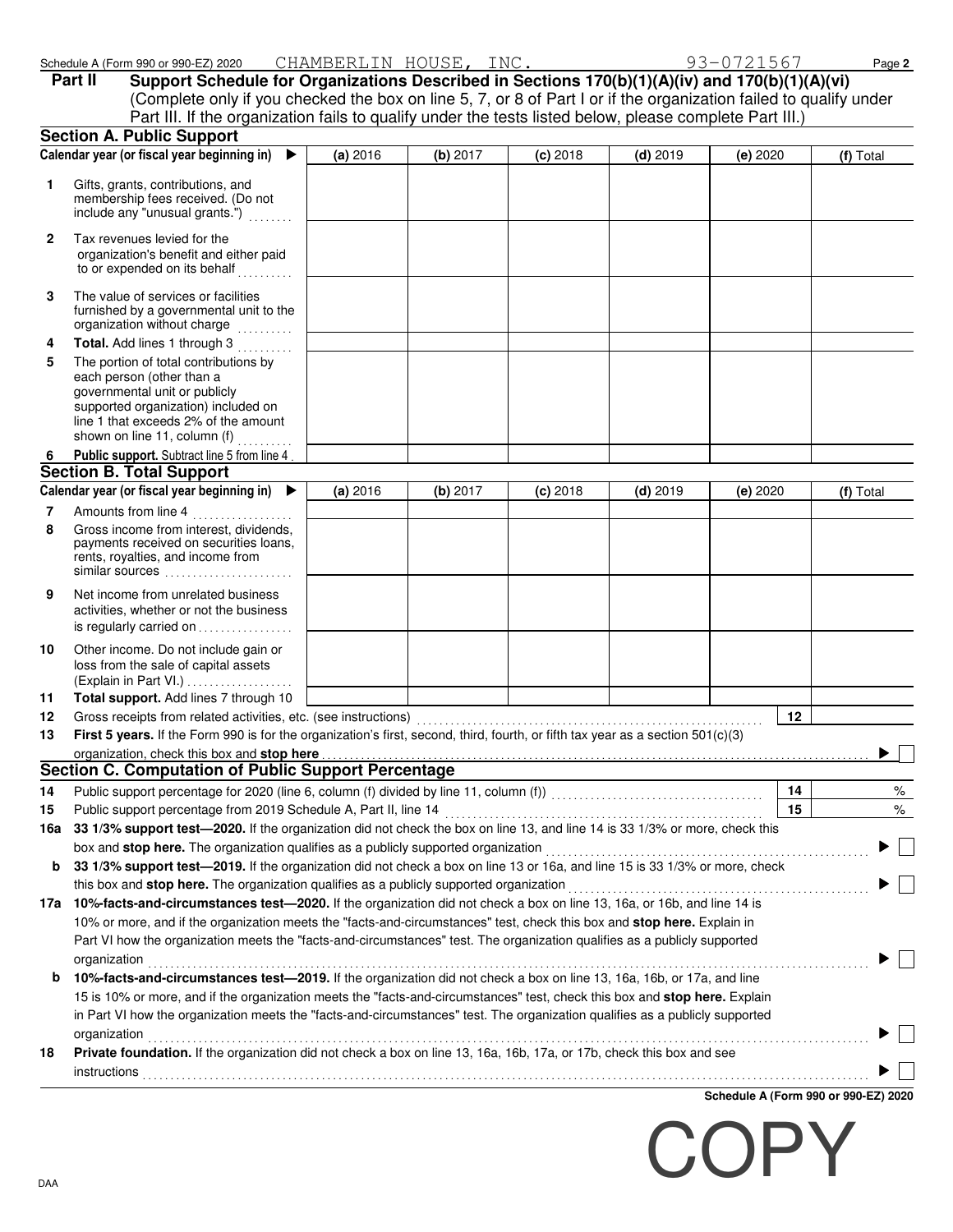|  | Schedule A (Form 990 or 990-EZ) 2020 |  | CHAMBERLIN HOUSE, |  |  |
|--|--------------------------------------|--|-------------------|--|--|
|--|--------------------------------------|--|-------------------|--|--|

Science Instructions

**Schedule A (Form 990 or 990-EZ) 2020**

 $\blacktriangleright \Box$  $\Box$  $\blacktriangleright$ 

|                | Schedule A (Form 990 or 990-EZ) 2020                                                                                                                                                                                                                                                                | CHAMBERLIN HOUSE, INC. |             |            |             | 93-0721567 | Page 3       |
|----------------|-----------------------------------------------------------------------------------------------------------------------------------------------------------------------------------------------------------------------------------------------------------------------------------------------------|------------------------|-------------|------------|-------------|------------|--------------|
|                | Support Schedule for Organizations Described in Section 509(a)(2)<br>Part III<br>(Complete only if you checked the box on line 10 of Part I or if the organization failed to qualify under Part II.<br>If the organization fails to qualify under the tests listed below, please complete Part II.) |                        |             |            |             |            |              |
|                | <b>Section A. Public Support</b>                                                                                                                                                                                                                                                                    |                        |             |            |             |            |              |
|                | Calendar year (or fiscal year beginning in)<br>▶                                                                                                                                                                                                                                                    | (a) 2016               | (b) 2017    | $(c)$ 2018 | $(d)$ 2019  | (e) 2020   | (f) Total    |
| 1              | Gifts, grants, contributions, and membership fees<br>received. (Do not include any "unusual grants.")                                                                                                                                                                                               | 2,500                  | 4,317       | 2,950      | 559,815     | 237,360    | 806,942      |
| $\mathbf{2}$   | Gross receipts from admissions, merchandise<br>sold or services performed, or facilities<br>furnished in any activity that is related to the<br>organization's tax-exempt purpose                                                                                                                   | 3,805,009              | 4, 143, 334 | 4,180,901  | 4,516,499   | 4,651,128  | 21, 296, 871 |
| 3              | Gross receipts from activities that are not an<br>unrelated trade or business under section 513                                                                                                                                                                                                     |                        |             |            |             |            |              |
| 4              | Tax revenues levied for the<br>organization's benefit and either paid<br>to or expended on its behalf                                                                                                                                                                                               |                        |             |            |             |            |              |
| 5              | The value of services or facilities<br>furnished by a governmental unit to the<br>organization without charge                                                                                                                                                                                       |                        |             |            |             |            |              |
| 6              | Total. Add lines 1 through 5                                                                                                                                                                                                                                                                        | 3,807,509              | 4, 147, 651 | 4,183,851  | 5,076,314   | 4,888,488  | 22, 103, 813 |
|                | 7a Amounts included on lines 1, 2, and 3<br>received from disqualified persons                                                                                                                                                                                                                      |                        |             |            |             |            |              |
| b              | Amounts included on lines 2 and 3<br>received from other than disqualified<br>persons that exceed the greater of \$5,000<br>or 1% of the amount on line 13 for the year                                                                                                                             |                        |             |            |             |            |              |
| c              | Add lines 7a and 7b<br><u> 1999 - Johann Stoff, amerikansk f</u>                                                                                                                                                                                                                                    |                        |             |            |             |            |              |
| 8              | Public support. (Subtract line 7c from<br>line $6.$ )                                                                                                                                                                                                                                               |                        |             |            |             |            | 22, 103, 813 |
|                | <b>Section B. Total Support</b>                                                                                                                                                                                                                                                                     |                        |             |            |             |            |              |
|                | Calendar year (or fiscal year beginning in)                                                                                                                                                                                                                                                         | (a) 2016               | (b) 2017    | $(c)$ 2018 | $(d)$ 2019  | (e) 2020   | (f) Total    |
| 9              | Amounts from line 6                                                                                                                                                                                                                                                                                 | 3,807,509              | 4,147,651   | 4,183,851  | 5,076,314   | 4,888,488  | 22, 103, 813 |
|                | <b>10a</b> Gross income from interest, dividends,<br>payments received on securities loans, rents,<br>royalties, and income from similar sources                                                                                                                                                    | 7,015                  | 14,507      | 147,832    | 96,165      | 45,692     | 311,211      |
| b              | Unrelated business taxable income (less<br>section 511 taxes) from businesses<br>acquired after June 30, 1975                                                                                                                                                                                       |                        |             |            |             |            |              |
| c              |                                                                                                                                                                                                                                                                                                     | 7,015                  | 14,507      | 147,832    | 96,165      | 45,692     | 311,211      |
| 11             | Net income from unrelated business<br>activities not included in line 10b, whether<br>or not the business is regularly carried on                                                                                                                                                                   |                        |             |            |             |            |              |
| 12             | Other income. Do not include gain or<br>loss from the sale of capital assets<br>(Explain in Part VI.)                                                                                                                                                                                               |                        |             |            |             |            |              |
| 13             | Total support. (Add lines 9, 10c, 11,<br>and 12.) $\ldots$                                                                                                                                                                                                                                          | 3,814,524              | 4, 162, 158 | 4,331,683  | 5, 172, 479 | 4,934,180  | 22, 415, 024 |
|                | First 5 years. If the Form 990 is for the organization's first, second, third, fourth, or fifth tax year as a section 501(c)(3)                                                                                                                                                                     |                        |             |            |             |            |              |
|                |                                                                                                                                                                                                                                                                                                     |                        |             |            |             |            |              |
|                | organization, check this box and stop here<br><b>Section C. Computation of Public Support Percentage</b>                                                                                                                                                                                            |                        |             |            |             |            |              |
|                |                                                                                                                                                                                                                                                                                                     |                        |             |            |             | 15         | 98.61%       |
| 14<br>15<br>16 | Public support percentage for 2020 (line 8, column (f), divided by line 13, column (f))<br>Public support percentage for 2020 (line 8, column (f), divided by line 13, column (f))<br>Section D. Computation of Investment Income Percentage                                                        |                        |             |            |             | 16         | 98.70%       |
| 17             | Investment income percentage for 2020 (line 10c, column (f), divided by line 13, column (f)) [[[[[[[[[[[[[[[[[                                                                                                                                                                                      |                        |             |            |             | 17         | $1\%$        |

**b** 33 1/3% support tests—2019. If the organization did not check a box on line 14 or line 19a, and line 16 is more than 33 1/3%, and line 18 is not more than 33 1/3%, check this box and stop here. The organization qualifies as a publicly supported organization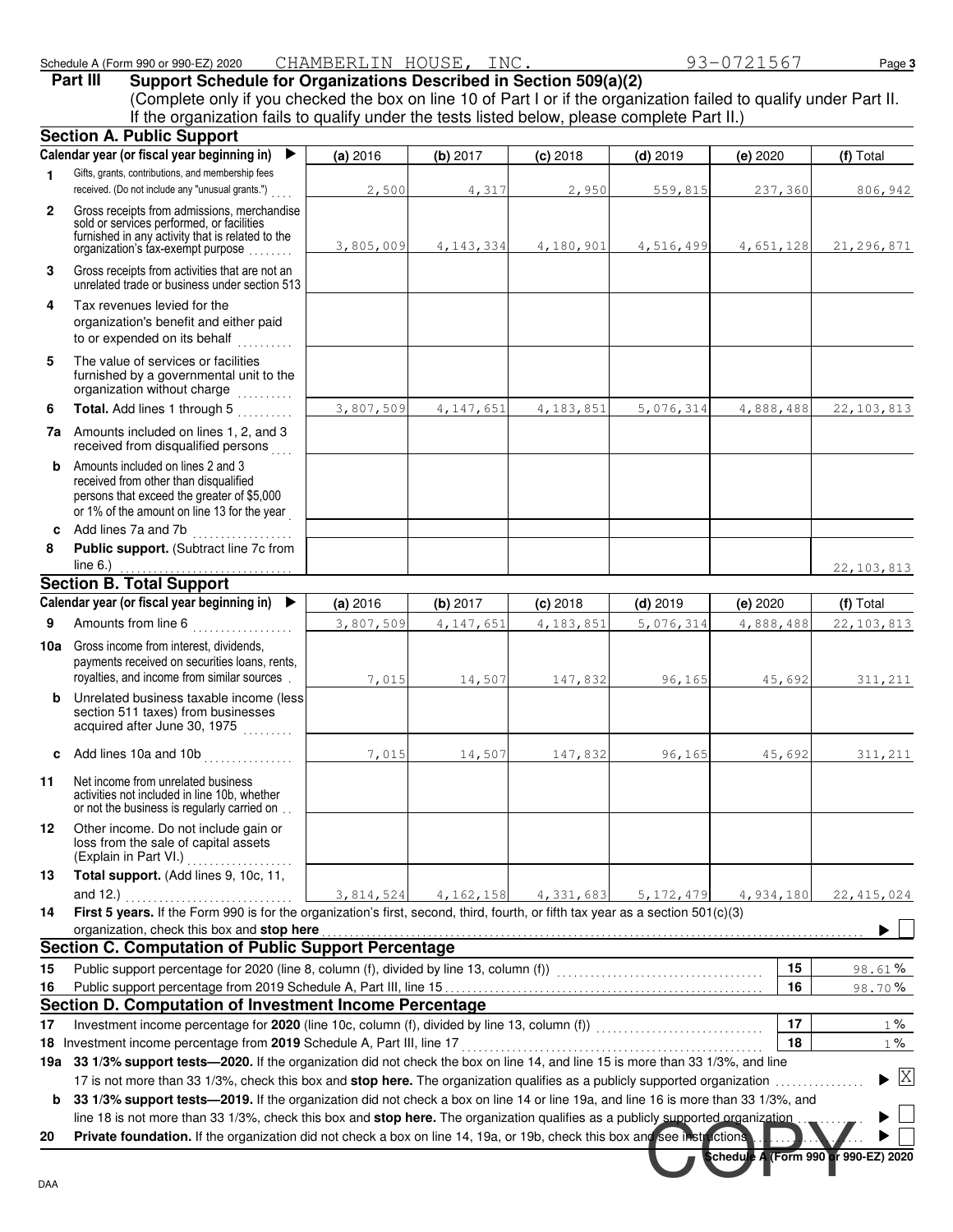|              | 93-0721567<br>CHAMBERLIN HOUSE, INC.<br>Schedule A (Form 990 or 990-EZ) 2020<br>Part IV<br><b>Supporting Organizations</b>                                                                                                   |                                     |     | Page 4 |
|--------------|------------------------------------------------------------------------------------------------------------------------------------------------------------------------------------------------------------------------------|-------------------------------------|-----|--------|
|              | (Complete only if you checked a box in line 12 on Part I. If you checked box 12a, Part I, complete Sections A                                                                                                                |                                     |     |        |
|              | and B. If you checked box 12b, Part I, complete Sections A and C. If you checked box 12c, Part I, complete                                                                                                                   |                                     |     |        |
|              | Sections A, D, and E. If you checked box 12d, Part I, complete Sections A and D, and complete Part V.)                                                                                                                       |                                     |     |        |
|              | <b>Section A. All Supporting Organizations</b>                                                                                                                                                                               |                                     |     |        |
|              |                                                                                                                                                                                                                              |                                     | Yes | No     |
| 1            | Are all of the organization's supported organizations listed by name in the organization's governing<br>documents? If "No," describe in Part VI how the supported organizations are designated. If designated by             |                                     |     |        |
|              | class or purpose, describe the designation. If historic and continuing relationship, explain.                                                                                                                                | $\mathbf{1}$                        |     |        |
| $\mathbf{2}$ | Did the organization have any supported organization that does not have an IRS determination of status                                                                                                                       |                                     |     |        |
|              | under section 509(a)(1) or (2)? If "Yes," explain in Part VI how the organization determined that the supported                                                                                                              |                                     |     |        |
|              | organization was described in section 509(a)(1) or (2).                                                                                                                                                                      | $\mathbf 2$                         |     |        |
| За           | Did the organization have a supported organization described in section 501(c)(4), (5), or (6)? If "Yes," answer                                                                                                             |                                     |     |        |
|              | lines 3b and 3c below.                                                                                                                                                                                                       | 3a                                  |     |        |
| b            | Did the organization confirm that each supported organization qualified under section $501(c)(4)$ , (5), or (6) and                                                                                                          |                                     |     |        |
|              | satisfied the public support tests under section $509(a)(2)$ ? If "Yes," describe in Part VI when and how the                                                                                                                |                                     |     |        |
|              | organization made the determination.                                                                                                                                                                                         | 3 <sub>b</sub>                      |     |        |
| c            | Did the organization ensure that all support to such organizations was used exclusively for section 170(c)(2)(B)                                                                                                             |                                     |     |        |
|              | purposes? If "Yes," explain in Part VI what controls the organization put in place to ensure such use.                                                                                                                       | 3 <sub>c</sub>                      |     |        |
| 4a           | Was any supported organization not organized in the United States ("foreign supported organization")? If                                                                                                                     |                                     |     |        |
|              | "Yes," and if you checked 12a or 12b in Part I, answer (b) and (c) below.                                                                                                                                                    | 4a                                  |     |        |
| b            | Did the organization have ultimate control and discretion in deciding whether to make grants to the foreign                                                                                                                  |                                     |     |        |
|              | supported organization? If "Yes," describe in Part VI how the organization had such control and discretion                                                                                                                   |                                     |     |        |
|              | despite being controlled or supervised by or in connection with its supported organizations.                                                                                                                                 | 4b                                  |     |        |
| c            | Did the organization support any foreign supported organization that does not have an IRS determination                                                                                                                      |                                     |     |        |
|              | under sections $501(c)(3)$ and $509(a)(1)$ or (2)? If "Yes," explain in Part VI what controls the organization used                                                                                                          |                                     |     |        |
|              | to ensure that all support to the foreign supported organization was used exclusively for section $170(c)(2)(B)$                                                                                                             |                                     |     |        |
| 5a           | purposes.                                                                                                                                                                                                                    | 4c                                  |     |        |
|              | Did the organization add, substitute, or remove any supported organizations during the tax year? If "Yes,"<br>answer lines 5b and 5c below (if applicable). Also, provide detail in Part VI, including (i) the names and EIN |                                     |     |        |
|              | numbers of the supported organizations added, substituted, or removed; (ii) the reasons for each such action;                                                                                                                |                                     |     |        |
|              | (iii) the authority under the organization's organizing document authorizing such action; and (iv) how the action                                                                                                            |                                     |     |        |
|              | was accomplished (such as by amendment to the organizing document).                                                                                                                                                          | 5a                                  |     |        |
| b            | Type I or Type II only. Was any added or substituted supported organization part of a class already                                                                                                                          |                                     |     |        |
|              | designated in the organization's organizing document?                                                                                                                                                                        | 5b                                  |     |        |
| c            | Substitutions only. Was the substitution the result of an event beyond the organization's control?                                                                                                                           | 5 <sub>c</sub>                      |     |        |
| 6            | Did the organization provide support (whether in the form of grants or the provision of services or facilities) to                                                                                                           |                                     |     |        |
|              | anyone other than (i) its supported organizations, (ii) individuals that are part of the charitable class benefited                                                                                                          |                                     |     |        |
|              | by one or more of its supported organizations, or (iii) other supporting organizations that also support or                                                                                                                  |                                     |     |        |
|              | benefit one or more of the filing organization's supported organizations? If "Yes," provide detail in Part VI.                                                                                                               | 6                                   |     |        |
| 7            | Did the organization provide a grant, loan, compensation, or other similar payment to a substantial contributor                                                                                                              |                                     |     |        |
|              | (as defined in section $4958(c)(3)(C)$ ), a family member of a substantial contributor, or a 35% controlled entity                                                                                                           |                                     |     |        |
|              | with regard to a substantial contributor? If "Yes," complete Part I of Schedule L (Form 990 or 990-EZ).                                                                                                                      | 7                                   |     |        |
| 8            | Did the organization make a loan to a disqualified person (as defined in section 4958) not described in line 7?                                                                                                              |                                     |     |        |
|              | If "Yes," complete Part I of Schedule L (Form 990 or 990-EZ).                                                                                                                                                                | 8                                   |     |        |
| 9а           | Was the organization controlled directly or indirectly at any time during the tax year by one or more                                                                                                                        |                                     |     |        |
|              | disqualified persons, as defined in section 4946 (other than foundation managers and organizations                                                                                                                           |                                     |     |        |
|              | described in section 509(a)(1) or (2))? If "Yes," provide detail in Part VI.                                                                                                                                                 | 9а                                  |     |        |
| b            | Did one or more disqualified persons (as defined in line 9a) hold a controlling interest in any entity in which<br>the supporting organization had an interest? If "Yes," provide detail in Part VI.                         | 9b                                  |     |        |
| c            | Did a disqualified person (as defined in line 9a) have an ownership interest in, or derive any personal benefit                                                                                                              |                                     |     |        |
|              | from, assets in which the supporting organization also had an interest? If "Yes," provide detail in Part VI.                                                                                                                 | 9c                                  |     |        |
| 10a          | Was the organization subject to the excess business holdings rules of section 4943 because of section                                                                                                                        |                                     |     |        |
|              | 4943(f) (regarding certain Type II supporting organizations, and all Type III non-functionally integrated                                                                                                                    |                                     |     |        |
|              | supporting organizations)? If "Yes," answer line 10b below.                                                                                                                                                                  | 10a                                 |     |        |
| b            | Did the organization have any excess business holdings in the tax year? (Use Schedule C, Form 4720, to                                                                                                                       |                                     |     |        |
|              | determine whether the organization had excess business holdings.)                                                                                                                                                            | 405                                 |     |        |
|              |                                                                                                                                                                                                                              | chedule A (Form 990 or 990-EZ) 2020 |     |        |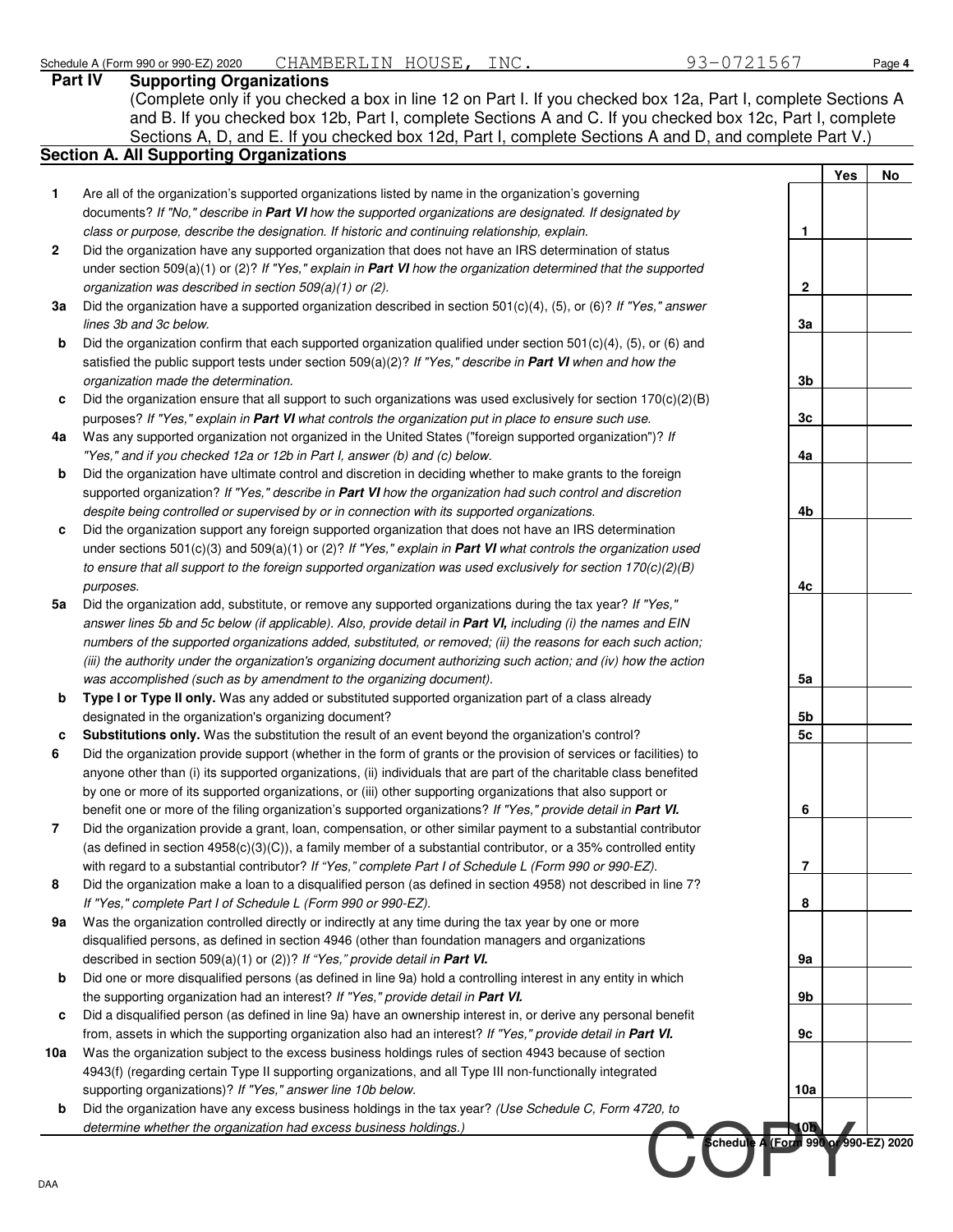**Yes No**

|    |                                                                                                                                             |                 | Yes | No |
|----|---------------------------------------------------------------------------------------------------------------------------------------------|-----------------|-----|----|
| 11 | Has the organization accepted a gift or contribution from any of the following persons?                                                     |                 |     |    |
| a  | A person who directly or indirectly controls, either alone or together with persons described in lines 11b and                              |                 |     |    |
|    | 11c below, the governing body of a supported organization?                                                                                  | 11a             |     |    |
|    | <b>b</b> A family member of a person described in line 11a above?                                                                           | 11 <sub>b</sub> |     |    |
|    | c A 35% controlled entity of a person described in line 11a or 11b above? If "Yes" to line 11a, 11b, or 11c, provide                        |                 |     |    |
|    | detail in <b>Part VI.</b>                                                                                                                   | 11c             |     |    |
|    | $\mathsf{R}_{\mathsf{c}}$ alian $\mathsf{D}_{\mathsf{c}}$ Tema I $\mathsf{R}_{\mathsf{c}}$ maning $\mathsf{R}_{\mathsf{c}}$ maning is a set |                 |     |    |

### **Section B. Type I Supporting Organizations**

**Part IV Supporting Organizations** (continued)

|    | Did the governing body, members of the governing body, officers acting in their official capacity, or membership of one or<br>more supported organizations have the power to regularly appoint or elect at least a majority of the organization's officers, |  |  |
|----|-------------------------------------------------------------------------------------------------------------------------------------------------------------------------------------------------------------------------------------------------------------|--|--|
|    | directors, or trustees at all times during the tax year? If "No," describe in Part VI how the supported organization(s)                                                                                                                                     |  |  |
|    | effectively operated, supervised, or controlled the organization's activities. If the organization had more than one supported                                                                                                                              |  |  |
|    | organization, describe how the powers to appoint and/or remove officers, directors, or trustees were allocated among the                                                                                                                                    |  |  |
|    | supported organizations and what conditions or restrictions, if any, applied to such powers during the tax year.                                                                                                                                            |  |  |
| -2 | Did the organization operate for the benefit of any supported organization other than the supported                                                                                                                                                         |  |  |
|    | organization(s) that operated, supervised, or controlled the supporting organization? If "Yes," explain in Part                                                                                                                                             |  |  |

**VI** how providing such benefit carried out the purposes of the supported organization(s) that operated,

#### supervised, or controlled the supporting organization. **Section C. Type II Supporting Organizations**

| Were a majority of the organization's directors or trustees during the tax year also a majority of the directors |  |  |
|------------------------------------------------------------------------------------------------------------------|--|--|
| or trustees of each of the organization's supported organization(s)? If "No," describe in Part VI how control    |  |  |
| or management of the supporting organization was vested in the same persons that controlled or managed           |  |  |
| the supported organization(s).                                                                                   |  |  |

### **Section D. All Type III Supporting Organizations**

|                |                                                                                                                           |   | Yes | No |
|----------------|---------------------------------------------------------------------------------------------------------------------------|---|-----|----|
| 1              | Did the organization provide to each of its supported organizations, by the last day of the fifth month of the            |   |     |    |
|                | organization's tax year, (i) a written notice describing the type and amount of support provided during the prior tax     |   |     |    |
|                | year, (ii) a copy of the Form 990 that was most recently filed as of the date of notification, and (iii) copies of the    |   |     |    |
|                | organization's governing documents in effect on the date of notification, to the extent not previously provided?          |   |     |    |
| $\overline{2}$ | Were any of the organization's officers, directors, or trustees either (i) appointed or elected by the supported          |   |     |    |
|                | organization(s) or (ii) serving on the governing body of a supported organization? If "No," explain in <b>Part VI</b> how |   |     |    |
|                | the organization maintained a close and continuous working relationship with the supported organization(s).               | 2 |     |    |
| 3              | By reason of the relationship described in line 2, above, did the organization's supported organizations have             |   |     |    |
|                | a significant voice in the organization's investment policies and in directing the use of the organization's              |   |     |    |
|                | income or assets at all times during the tax year? If "Yes," describe in Part VI the role the organization's              |   |     |    |
|                | supported organizations played in this regard.                                                                            | 3 |     |    |

#### **Section E. Type III Functionally-Integrated Supporting Organizations**

| Check the box next to the method that the organization used to satisfy the Integral Part Test during the year (see instructions). |  |  |
|-----------------------------------------------------------------------------------------------------------------------------------|--|--|
|                                                                                                                                   |  |  |

- The organization satisfied the Activities Test. Complete **line 2** below. **a**
- The organization is the parent of each of its supported organizations. Complete **line 3** below. **b**

|  |  | The organization supported a governmental entity. Describe in Part VI how you supported a governmental entity (see instructions). |  |  |  |  |
|--|--|-----------------------------------------------------------------------------------------------------------------------------------|--|--|--|--|
|--|--|-----------------------------------------------------------------------------------------------------------------------------------|--|--|--|--|

- **2** Activities Test. **Answer lines 2a and 2b below.**
- **a** Did substantially all of the organization's activities during the tax year directly further the exempt purposes of the supported organization(s) to which the organization was responsive? If "Yes," then in **Part VI identify those supported organizations and explain** how these activities directly furthered their exempt purposes, how the organization was responsive to those supported organizations, and how the organization determined that these activities constituted substantially all of its activities.
- **b** Did the activities described in line 2a, above, constitute activities that, but for the organization's involvement, one or more of the organization's supported organization(s) would have been engaged in? If "Yes," explain in Part VI the reasons for the organization's position that its supported organization(s) would have engaged in these activities but for the organization's involvement.
- **3** Parent of Supported Organizations. **Answer lines 3a and 3b below.**
- **a** Did the organization have the power to regularly appoint or elect a majority of the officers, directors, or trustees of each of the supported organizations? If "Yes" or "No," provide details in **Part VI.**
- trustees of each of the supported organizations? If "Yes" or "No," provide details in **Part VI.**<br>Did the organization exercise a substantial degree of direction over the policies, programs, and active is of each<br>DAA Schedu **b** Did the organization exercise a substantial degree of direction over the policies, programs, and activities of each of its supported organizations? If "Yes," describe in Part VI the role played by the organization in this regan

**3b**

**3a**

**2a**

**2b**

**Yes No**

**2**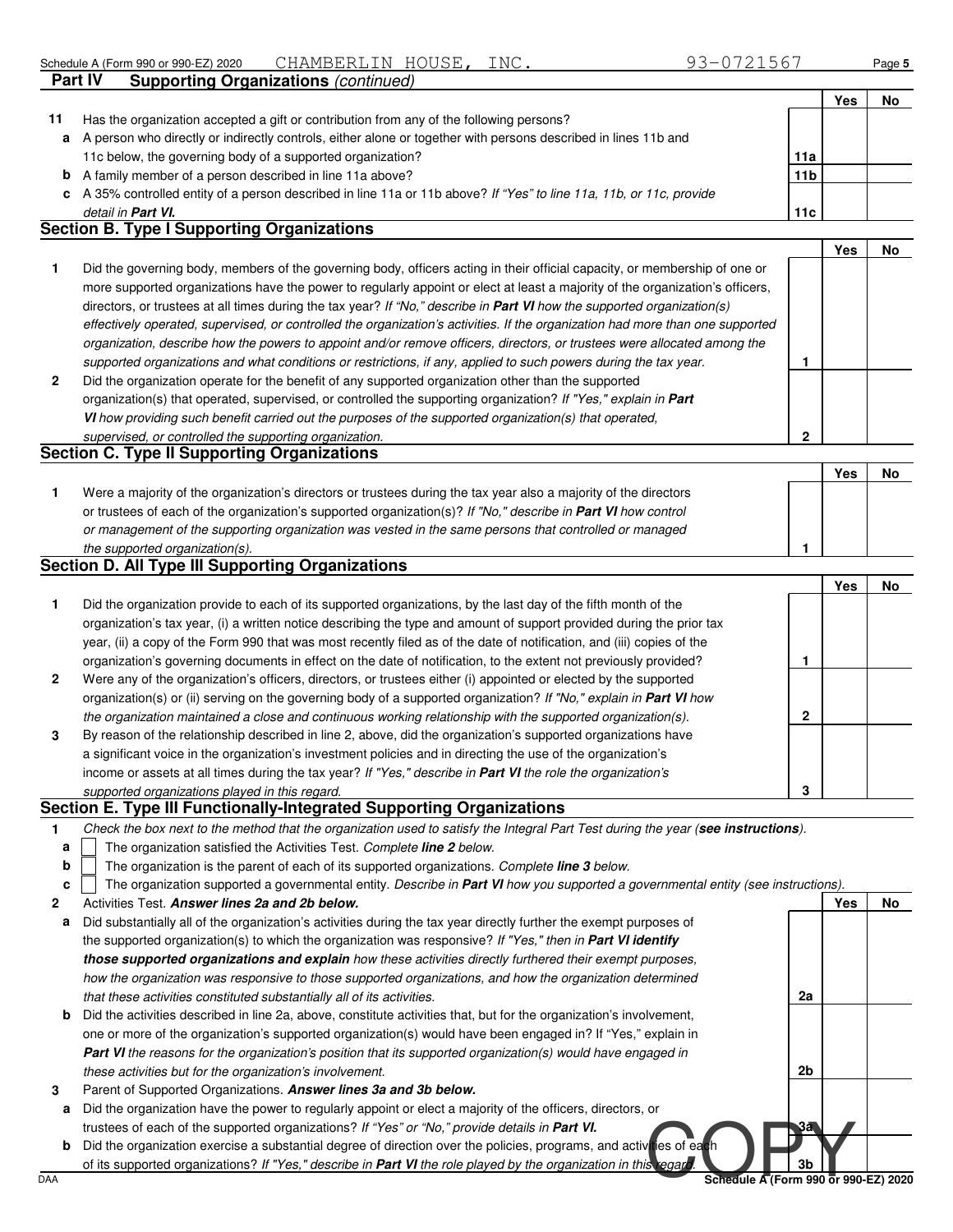| 1.           | Check here if the organization satisfied the Integral Part Test as a qualifying trust on Nov. 20, 1970 (explain in Part VI). See                             |                |                |                                |
|--------------|--------------------------------------------------------------------------------------------------------------------------------------------------------------|----------------|----------------|--------------------------------|
|              | instructions. All other Type III non-functionally integrated supporting organizations must complete Sections A through E.<br>Section A - Adjusted Net Income |                | (A) Prior Year | (B) Current Year<br>(optional) |
| 1.           | Net short-term capital gain                                                                                                                                  | 1              |                |                                |
| $\mathbf 2$  | Recoveries of prior-year distributions                                                                                                                       | $\mathbf{2}$   |                |                                |
| 3            | Other gross income (see instructions)                                                                                                                        | 3              |                |                                |
| 4            | Add lines 1 through 3.                                                                                                                                       | 4              |                |                                |
| 5            | Depreciation and depletion                                                                                                                                   | 5              |                |                                |
| 6            | Portion of operating expenses paid or incurred for production or collection of                                                                               |                |                |                                |
|              | gross income or for management, conservation, or maintenance of property                                                                                     |                |                |                                |
|              | held for production of income (see instructions)                                                                                                             | 6              |                |                                |
| 7            | Other expenses (see instructions)                                                                                                                            | $\overline{7}$ |                |                                |
| 8            | <b>Adjusted Net Income</b> (subtract lines 5, 6, and 7 from line 4)                                                                                          | 8              |                |                                |
|              | <b>Section B - Minimum Asset Amount</b>                                                                                                                      |                | (A) Prior Year | (B) Current Year<br>(optional) |
| 1            | Aggregate fair market value of all non-exempt-use assets (see                                                                                                |                |                |                                |
|              | instructions for short tax year or assets held for part of year):                                                                                            |                |                |                                |
|              | a Average monthly value of securities                                                                                                                        | 1a             |                |                                |
|              | <b>b</b> Average monthly cash balances                                                                                                                       | 1b             |                |                                |
|              | c Fair market value of other non-exempt-use assets                                                                                                           | 1 <sub>c</sub> |                |                                |
|              | d Total (add lines 1a, 1b, and 1c)                                                                                                                           | 1 <sub>d</sub> |                |                                |
|              | <b>e</b> Discount claimed for blockage or other factors                                                                                                      |                |                |                                |
|              | (explain in detail in <b>Part VI</b> ):                                                                                                                      |                |                |                                |
| $\mathbf{2}$ | Acquisition indebtedness applicable to non-exempt-use assets                                                                                                 | $\mathbf{2}$   |                |                                |
| 3            | Subtract line 2 from line 1d.                                                                                                                                | 3              |                |                                |
| 4            | Cash deemed held for exempt use. Enter 0.015 of line 3 (for greater amount,                                                                                  |                |                |                                |
|              | see instructions).                                                                                                                                           | 4              |                |                                |
| 5            | Net value of non-exempt-use assets (subtract line 4 from line 3)                                                                                             | 5              |                |                                |
| 6            | Multiply line 5 by 0.035.                                                                                                                                    | 6              |                |                                |
| 7            | Recoveries of prior-year distributions                                                                                                                       | $\overline{7}$ |                |                                |
| 8            | Minimum Asset Amount (add line 7 to line 6)                                                                                                                  | 8              |                |                                |
|              | Section C - Distributable Amount                                                                                                                             |                |                | <b>Current Year</b>            |
| 1            | Adjusted net income for prior year (from Section A, line 8, column A)                                                                                        | $\mathbf{1}$   |                |                                |
| $\mathbf{2}$ | Enter 0.85 of line 1.                                                                                                                                        | $\mathbf{2}$   |                |                                |
| 3            | Minimum asset amount for prior year (from Section B, line 8, column A)                                                                                       | 3              |                |                                |
| 4            | Enter greater of line 2 or line 3.                                                                                                                           | 4              |                |                                |
| 5            | Income tax imposed in prior year                                                                                                                             | 5              |                |                                |
| 6            | Distributable Amount. Subtract line 5 from line 4, unless subject to                                                                                         |                |                |                                |
|              | emergency temporary reduction (see instructions).                                                                                                            | 6              |                |                                |

**7** (see instructions). Check here if the current year is the organization's first as a non-functionally integrated Type III supporting organization

**Schedule A (Form 990 or 990-EZ) 2020**

**COPY** 

#### **Part V Type III Non-Functionally Integrated 509(a)(3) Supporting Organizations** Schedule A (Form 990 or 990-EZ) 2020 CHAMBERLIN HOUSE, INC. 93-0721567 Page 6 CHAMBERLIN HOUSE,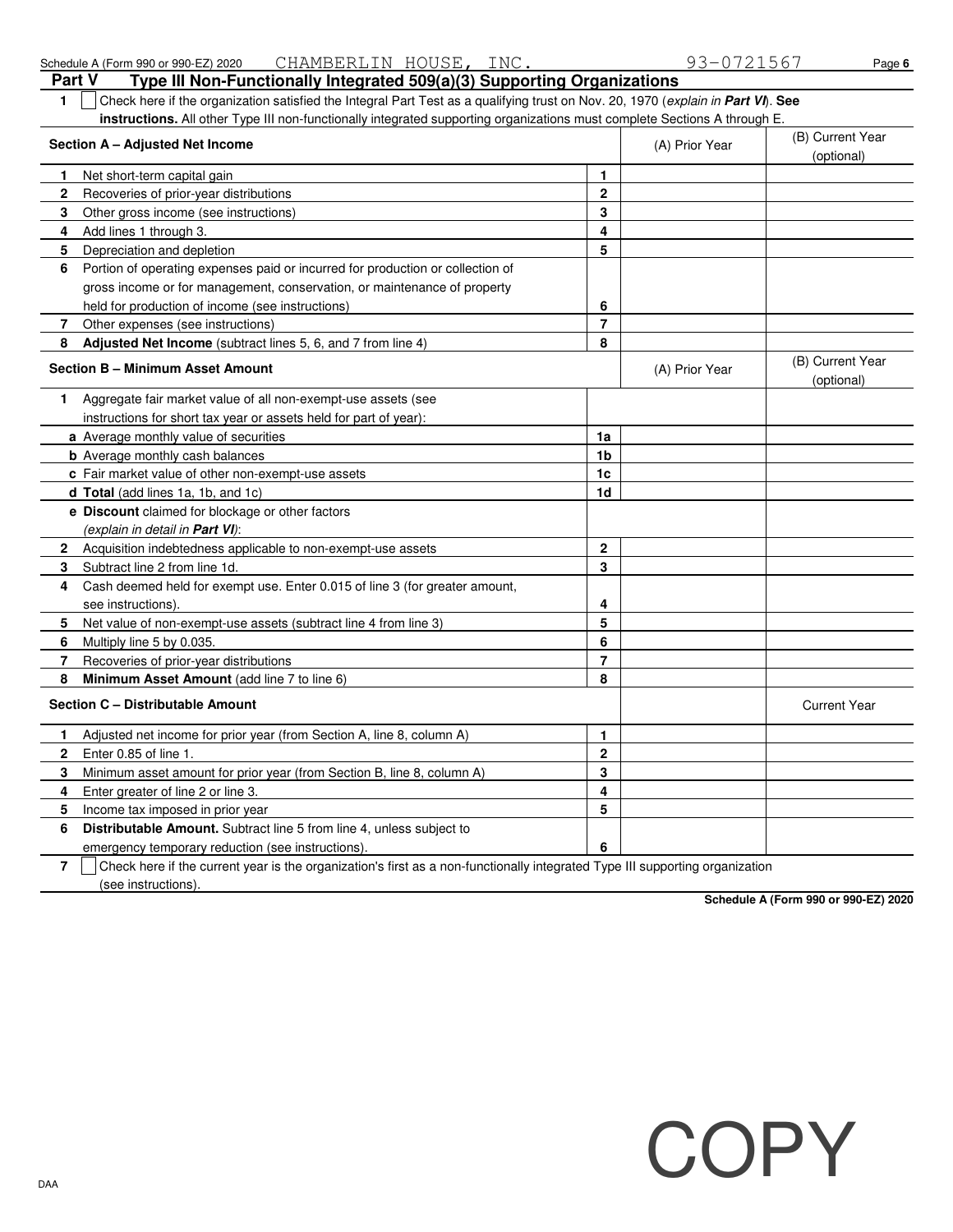**e** Excess from 2020 . . . . . . . . . . . . . . . . . . . . . . . .

|               |  | <u>viilii Den ben ilvoobi tiiva.</u> |  |                                                                                    | ---- |
|---------------|--|--------------------------------------|--|------------------------------------------------------------------------------------|------|
| <b>Part V</b> |  |                                      |  | Type III Non-Functionally Integrated 509(a)(3) Supporting Organizations (continued |      |

Schedule A (Form 990 or 990-EZ) 2020 CHAMBERLIN HOUSE, INC. 93-0721567 Page 7 CHAMBERLIN HOUSE,

**Section D – Distributions Current Year**

| 1            | Amounts paid to supported organizations to accomplish exempt purposes                                        |                                    |                                               |                                                  |
|--------------|--------------------------------------------------------------------------------------------------------------|------------------------------------|-----------------------------------------------|--------------------------------------------------|
| $\mathbf{2}$ | Amounts paid to perform activity that directly furthers exempt purposes of supported                         |                                    |                                               |                                                  |
|              | organizations, in excess of income from activity                                                             |                                    |                                               |                                                  |
| 3            | Administrative expenses paid to accomplish exempt purposes of supported organizations                        |                                    |                                               |                                                  |
| 4            | Amounts paid to acquire exempt-use assets                                                                    |                                    |                                               |                                                  |
| 5            | Qualified set-aside amounts (prior IRS approval required—provide details in Part VI)                         |                                    |                                               |                                                  |
| 6            | Other distributions (describe in Part VI). See instructions.                                                 |                                    |                                               |                                                  |
| 7            | Total annual distributions. Add lines 1 through 6.                                                           |                                    |                                               |                                                  |
| 8            | Distributions to attentive supported organizations to which the organization is responsive                   |                                    |                                               |                                                  |
|              | (provide details in Part VI). See instructions.                                                              |                                    |                                               |                                                  |
| 9            | Distributable amount for 2020 from Section C, line 6                                                         |                                    |                                               |                                                  |
| 10           | Line 8 amount divided by line 9 amount                                                                       |                                    |                                               |                                                  |
|              | Section E - Distribution Allocations (see instructions)                                                      | (i)<br><b>Excess Distributions</b> | (ii)<br><b>Underdistributions</b><br>Pre-2020 | (iii)<br><b>Distributable</b><br>Amount for 2020 |
| 1            | Distributable amount for 2020 from Section C, line 6                                                         |                                    |                                               |                                                  |
| $\mathbf{2}$ | Underdistributions, if any, for years prior to 2020                                                          |                                    |                                               |                                                  |
|              | (reasonable cause required-explain in Part VI). See                                                          |                                    |                                               |                                                  |
|              | instructions.                                                                                                |                                    |                                               |                                                  |
| 3            | Excess distributions carryover, if any, to 2020                                                              |                                    |                                               |                                                  |
|              | <b>a</b> From 2015                                                                                           |                                    |                                               |                                                  |
|              |                                                                                                              |                                    |                                               |                                                  |
|              | <b>c</b> From 2017                                                                                           |                                    |                                               |                                                  |
|              |                                                                                                              |                                    |                                               |                                                  |
|              | e From 2019<br>distribution distribution distri                                                              |                                    |                                               |                                                  |
|              | f Total of lines 3a through 3e                                                                               |                                    |                                               |                                                  |
|              | g Applied to underdistributions of prior years                                                               |                                    |                                               |                                                  |
|              | h Applied to 2020 distributable amount                                                                       |                                    |                                               |                                                  |
| Ť            | Carryover from 2015 not applied (see instructions)<br>Remainder. Subtract lines 3g, 3h, and 3i from line 3f. |                                    |                                               |                                                  |
| 4            | Distributions for 2020 from                                                                                  |                                    |                                               |                                                  |
|              | \$<br>Section D, line 7:                                                                                     |                                    |                                               |                                                  |
|              | a Applied to underdistributions of prior years                                                               |                                    |                                               |                                                  |
|              | <b>b</b> Applied to 2020 distributable amount                                                                |                                    |                                               |                                                  |
|              | c Remainder. Subtract lines 4a and 4b from line 4.                                                           |                                    |                                               |                                                  |
| 5            | Remaining underdistributions for years prior to 2020, if                                                     |                                    |                                               |                                                  |
|              | any. Subtract lines 3g and 4a from line 2. For result                                                        |                                    |                                               |                                                  |
|              | greater than zero, explain in Part VI. See instructions.                                                     |                                    |                                               |                                                  |
| 6            | Remaining underdistributions for 2020 Subtract lines 3h                                                      |                                    |                                               |                                                  |
|              | and 4b from line 1. For result greater than zero, explain in                                                 |                                    |                                               |                                                  |
|              | Part VI. See instructions.                                                                                   |                                    |                                               |                                                  |
| 7            | Excess distributions carryover to 2021. Add lines 3j                                                         |                                    |                                               |                                                  |
|              | and 4c.                                                                                                      |                                    |                                               |                                                  |
| 8            | Breakdown of line 7:                                                                                         |                                    |                                               |                                                  |
|              | a Excess from 2016<br>.                                                                                      |                                    |                                               |                                                  |
|              | <b>b</b> Excess from 2017 $\ldots$                                                                           |                                    |                                               |                                                  |
|              | c Excess from 2018<br>.                                                                                      |                                    |                                               |                                                  |
|              | d Excess from 2019                                                                                           |                                    |                                               |                                                  |
|              |                                                                                                              |                                    |                                               |                                                  |

**Schedule A (Form 990 or 990-EZ) 2020**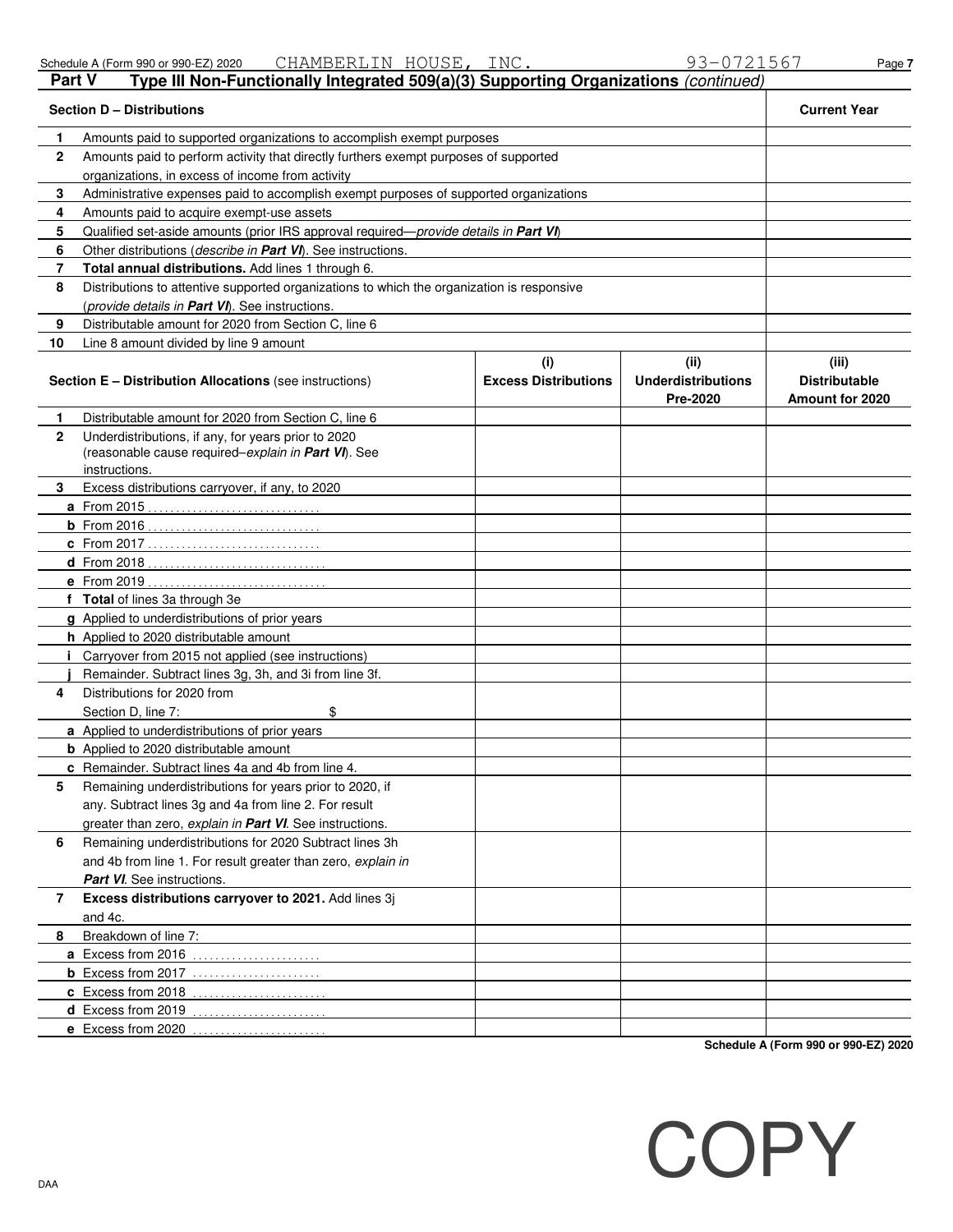|         | Schedule A (Form 990 or 990-EZ) 2020                                                                                                                                                                                                           |  | CHAMBERLIN HOUSE, INC. |  | 93-0721567 | Page 8 |
|---------|------------------------------------------------------------------------------------------------------------------------------------------------------------------------------------------------------------------------------------------------|--|------------------------|--|------------|--------|
| Part VI | Supplemental Information. Provide the explanations required by Part II, line 10; Part II, line 17a or 17b; Part                                                                                                                                |  |                        |  |            |        |
|         | III, line 12; Part IV, Section A, lines 1, 2, 3b, 3c, 4b, 4c, 5a, 6, 9a, 9b, 9c, 11a, 11b, and 11c; Part IV, Section<br>B, lines 1 and 2; Part IV, Section C, line 1; Part IV, Section D, lines 2 and 3; Part IV, Section E, lines 1c, 2a, 2b, |  |                        |  |            |        |
|         | 3a, and 3b; Part V, line 1; Part V, Section B, line 1e; Part V, Section D, lines 5, 6, and 8; and Part V, Section E,                                                                                                                           |  |                        |  |            |        |
|         | lines 2, 5, and 6. Also complete this part for any additional information. (See instructions.)                                                                                                                                                 |  |                        |  |            |        |
|         |                                                                                                                                                                                                                                                |  |                        |  |            |        |
|         |                                                                                                                                                                                                                                                |  |                        |  |            |        |
|         |                                                                                                                                                                                                                                                |  |                        |  |            |        |
|         |                                                                                                                                                                                                                                                |  |                        |  |            |        |
|         |                                                                                                                                                                                                                                                |  |                        |  |            |        |
|         |                                                                                                                                                                                                                                                |  |                        |  |            |        |
|         |                                                                                                                                                                                                                                                |  |                        |  |            |        |
|         |                                                                                                                                                                                                                                                |  |                        |  |            |        |
|         |                                                                                                                                                                                                                                                |  |                        |  |            |        |
|         |                                                                                                                                                                                                                                                |  |                        |  |            |        |
|         |                                                                                                                                                                                                                                                |  |                        |  |            |        |
|         |                                                                                                                                                                                                                                                |  |                        |  |            |        |
|         |                                                                                                                                                                                                                                                |  |                        |  |            |        |
|         |                                                                                                                                                                                                                                                |  |                        |  |            |        |
|         |                                                                                                                                                                                                                                                |  |                        |  |            |        |
|         |                                                                                                                                                                                                                                                |  |                        |  |            |        |
|         |                                                                                                                                                                                                                                                |  |                        |  |            |        |
|         |                                                                                                                                                                                                                                                |  |                        |  |            |        |
|         |                                                                                                                                                                                                                                                |  |                        |  |            |        |
|         |                                                                                                                                                                                                                                                |  |                        |  |            |        |
|         |                                                                                                                                                                                                                                                |  |                        |  |            |        |
|         |                                                                                                                                                                                                                                                |  |                        |  |            |        |
|         |                                                                                                                                                                                                                                                |  |                        |  |            |        |
|         |                                                                                                                                                                                                                                                |  |                        |  |            |        |
|         |                                                                                                                                                                                                                                                |  |                        |  |            |        |
|         |                                                                                                                                                                                                                                                |  |                        |  |            |        |
|         |                                                                                                                                                                                                                                                |  |                        |  |            |        |
|         |                                                                                                                                                                                                                                                |  |                        |  |            |        |
|         |                                                                                                                                                                                                                                                |  |                        |  |            |        |
|         |                                                                                                                                                                                                                                                |  |                        |  |            |        |
|         |                                                                                                                                                                                                                                                |  |                        |  |            |        |
|         |                                                                                                                                                                                                                                                |  |                        |  |            |        |
|         |                                                                                                                                                                                                                                                |  |                        |  |            |        |
|         |                                                                                                                                                                                                                                                |  |                        |  |            |        |
|         |                                                                                                                                                                                                                                                |  |                        |  |            |        |
|         |                                                                                                                                                                                                                                                |  |                        |  | COPY       |        |
|         |                                                                                                                                                                                                                                                |  |                        |  |            |        |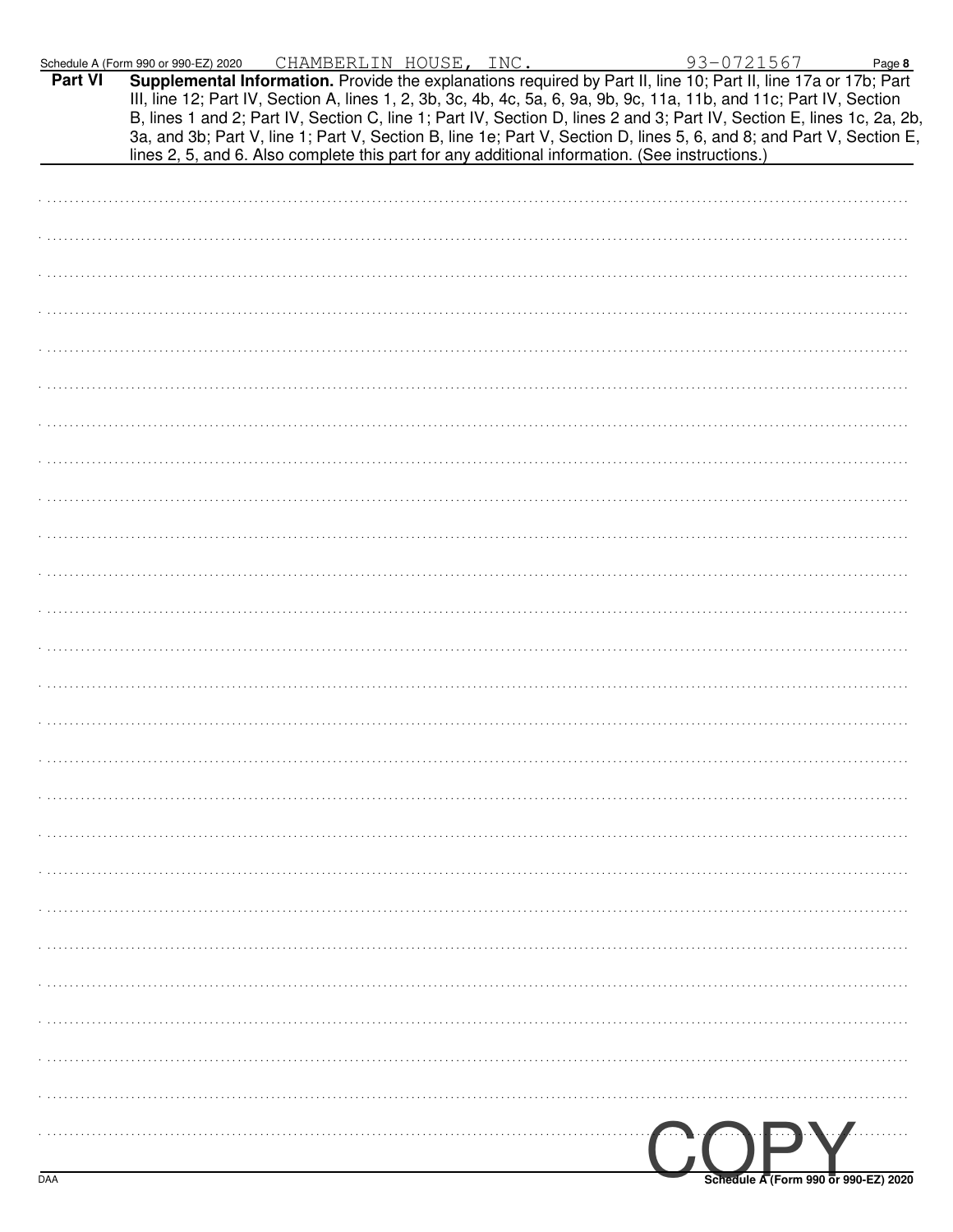Department of the Treasury Internal Revenue Service **Name of the organization**

## **SCHEDULE D Supplemental Financial Statements**

- **Attach to Form 990. Part IV, line 6, 7, 8, 9, 10, 11a, 11b, 11c, 11d, 11e, 11f, 12a, or 12b.** - **Complete if the organization answered "Yes" on Form 990,**

| Go to www.irs.gov/Form990 for instructions and the latest information. |  |
|------------------------------------------------------------------------|--|
|                                                                        |  |

| OMB No. 1545-0047 |
|-------------------|
| <b>2020</b>       |
| Open to Public    |
| <b>Inspection</b> |

**Employer identification number**

| Organizations Maintaining Donor Advised Funds or Other Similar Funds or Accounts.<br>Part I<br>Complete if the organization answered "Yes" on Form 990, Part IV, line 6.<br>(a) Donor advised funds<br>(b) Funds and other accounts<br>Total number at end of year<br>1.<br>2<br>З<br>Aggregate value at end of year<br>4<br>Did the organization inform all donors and donor advisors in writing that the assets held in donor advised<br>5<br>Yes<br><b>No</b><br>Did the organization inform all grantees, donors, and donor advisors in writing that grant funds can be used<br>6<br>only for charitable purposes and not for the benefit of the donor or donor advisor, or for any other purpose<br>Yes<br>No<br><b>Conservation Easements.</b><br>Part II<br>Complete if the organization answered "Yes" on Form 990, Part IV, line 7.<br>Purpose(s) of conservation easements held by the organization (check all that apply).<br>1<br>Preservation of land for public use (for example, recreation or education)<br>Preservation of a historically important land area<br>Protection of natural habitat<br>Preservation of a certified historic structure<br>Preservation of open space<br>Complete lines 2a through 2d if the organization held a qualified conservation contribution in the form of a conservation<br>$\mathbf{2}$<br>easement on the last day of the tax year.<br>Total number of conservation easements<br>2a<br>a<br>2 <sub>b</sub><br>b<br>Number of conservation easements on a certified historic structure included in (a) [[[[[[[[[[[[[[[[[[[[[[[[[]]]]]]]<br>2c<br>c<br>Number of conservation easements included in (c) acquired after 7/25/06, and not on a<br>d<br>2d<br>historic structure listed in the National Register<br>Number of conservation easements modified, transferred, released, extinguished, or terminated by the organization during the<br>3<br>tax year $\blacktriangleright$<br>Number of states where property subject to conservation easement is located ▶<br>Does the organization have a written policy regarding the periodic monitoring, inspection, handling of<br>5<br>Yes<br>No<br>Staff and volunteer hours devoted to monitoring, inspecting, handling of violations, and enforcing conservation easements during the year<br>6<br>Amount of expenses incurred in monitoring, inspecting, handling of violations, and enforcing conservation easements during the year<br>7<br>► \$<br>Does each conservation easement reported on line $2(d)$ above satisfy the requirements of section $170(h)(4)(B)(i)$<br>In Part XIII, describe how the organization reports conservation easements in its revenue and expense statement and<br>9<br>balance sheet, and include, if applicable, the text of the footnote to the organization's financial statements that describes the<br>organization's accounting for conservation easements.<br>Organizations Maintaining Collections of Art, Historical Treasures, or Other Similar Assets.<br>Part III<br>Complete if the organization answered "Yes" on Form 990, Part IV, line 8.<br>1a If the organization elected, as permitted under FASB ASC 958, not to report in its revenue statement and balance sheet works<br>of art, historical treasures, or other similar assets held for public exhibition, education, or research in furtherance of public<br>service, provide in Part XIII the text of the footnote to its financial statements that describes these items.<br><b>b</b> If the organization elected, as permitted under FASB ASC 958, to report in its revenue statement and balance sheet works of<br>art, historical treasures, or other similar assets held for public exhibition, education, or research in furtherance of public service,<br>provide the following amounts relating to these items:<br>(ii) Assets included in Form 990, Part X<br>If the organization received or held works of art, historical treasures, or other similar assets for financial gain, provide the<br>$\mathbf{2}$<br>following amounts required to be reported under FASB ASC 958 relating to these items:<br>a<br>For Paperwork Reduction Act Notice, see the Instructions for Form 990.<br>Schedule D (Form 990) 2020 | CHAMBERLIN HOUSE, INC. |  |  | 93-0721567 |
|----------------------------------------------------------------------------------------------------------------------------------------------------------------------------------------------------------------------------------------------------------------------------------------------------------------------------------------------------------------------------------------------------------------------------------------------------------------------------------------------------------------------------------------------------------------------------------------------------------------------------------------------------------------------------------------------------------------------------------------------------------------------------------------------------------------------------------------------------------------------------------------------------------------------------------------------------------------------------------------------------------------------------------------------------------------------------------------------------------------------------------------------------------------------------------------------------------------------------------------------------------------------------------------------------------------------------------------------------------------------------------------------------------------------------------------------------------------------------------------------------------------------------------------------------------------------------------------------------------------------------------------------------------------------------------------------------------------------------------------------------------------------------------------------------------------------------------------------------------------------------------------------------------------------------------------------------------------------------------------------------------------------------------------------------------------------------------------------------------------------------------------------------------------------------------------------------------------------------------------------------------------------------------------------------------------------------------------------------------------------------------------------------------------------------------------------------------------------------------------------------------------------------------------------------------------------------------------------------------------------------------------------------------------------------------------------------------------------------------------------------------------------------------------------------------------------------------------------------------------------------------------------------------------------------------------------------------------------------------------------------------------------------------------------------------------------------------------------------------------------------------------------------------------------------------------------------------------------------------------------------------------------------------------------------------------------------------------------------------------------------------------------------------------------------------------------------------------------------------------------------------------------------------------------------------------------------------------------------------------------------------------------------------------------------------------------------------------------------------------------------------------------------------------------------------------------------------------------------------------------------------------------------------------------------------------------------------------------------------------------------------------------------------------------------------------------------------------------------------------------------------------------------------------------------------------------------------------------------------------------------|------------------------|--|--|------------|
|                                                                                                                                                                                                                                                                                                                                                                                                                                                                                                                                                                                                                                                                                                                                                                                                                                                                                                                                                                                                                                                                                                                                                                                                                                                                                                                                                                                                                                                                                                                                                                                                                                                                                                                                                                                                                                                                                                                                                                                                                                                                                                                                                                                                                                                                                                                                                                                                                                                                                                                                                                                                                                                                                                                                                                                                                                                                                                                                                                                                                                                                                                                                                                                                                                                                                                                                                                                                                                                                                                                                                                                                                                                                                                                                                                                                                                                                                                                                                                                                                                                                                                                                                                                                                                                    |                        |  |  |            |
|                                                                                                                                                                                                                                                                                                                                                                                                                                                                                                                                                                                                                                                                                                                                                                                                                                                                                                                                                                                                                                                                                                                                                                                                                                                                                                                                                                                                                                                                                                                                                                                                                                                                                                                                                                                                                                                                                                                                                                                                                                                                                                                                                                                                                                                                                                                                                                                                                                                                                                                                                                                                                                                                                                                                                                                                                                                                                                                                                                                                                                                                                                                                                                                                                                                                                                                                                                                                                                                                                                                                                                                                                                                                                                                                                                                                                                                                                                                                                                                                                                                                                                                                                                                                                                                    |                        |  |  |            |
|                                                                                                                                                                                                                                                                                                                                                                                                                                                                                                                                                                                                                                                                                                                                                                                                                                                                                                                                                                                                                                                                                                                                                                                                                                                                                                                                                                                                                                                                                                                                                                                                                                                                                                                                                                                                                                                                                                                                                                                                                                                                                                                                                                                                                                                                                                                                                                                                                                                                                                                                                                                                                                                                                                                                                                                                                                                                                                                                                                                                                                                                                                                                                                                                                                                                                                                                                                                                                                                                                                                                                                                                                                                                                                                                                                                                                                                                                                                                                                                                                                                                                                                                                                                                                                                    |                        |  |  |            |
|                                                                                                                                                                                                                                                                                                                                                                                                                                                                                                                                                                                                                                                                                                                                                                                                                                                                                                                                                                                                                                                                                                                                                                                                                                                                                                                                                                                                                                                                                                                                                                                                                                                                                                                                                                                                                                                                                                                                                                                                                                                                                                                                                                                                                                                                                                                                                                                                                                                                                                                                                                                                                                                                                                                                                                                                                                                                                                                                                                                                                                                                                                                                                                                                                                                                                                                                                                                                                                                                                                                                                                                                                                                                                                                                                                                                                                                                                                                                                                                                                                                                                                                                                                                                                                                    |                        |  |  |            |
|                                                                                                                                                                                                                                                                                                                                                                                                                                                                                                                                                                                                                                                                                                                                                                                                                                                                                                                                                                                                                                                                                                                                                                                                                                                                                                                                                                                                                                                                                                                                                                                                                                                                                                                                                                                                                                                                                                                                                                                                                                                                                                                                                                                                                                                                                                                                                                                                                                                                                                                                                                                                                                                                                                                                                                                                                                                                                                                                                                                                                                                                                                                                                                                                                                                                                                                                                                                                                                                                                                                                                                                                                                                                                                                                                                                                                                                                                                                                                                                                                                                                                                                                                                                                                                                    |                        |  |  |            |
|                                                                                                                                                                                                                                                                                                                                                                                                                                                                                                                                                                                                                                                                                                                                                                                                                                                                                                                                                                                                                                                                                                                                                                                                                                                                                                                                                                                                                                                                                                                                                                                                                                                                                                                                                                                                                                                                                                                                                                                                                                                                                                                                                                                                                                                                                                                                                                                                                                                                                                                                                                                                                                                                                                                                                                                                                                                                                                                                                                                                                                                                                                                                                                                                                                                                                                                                                                                                                                                                                                                                                                                                                                                                                                                                                                                                                                                                                                                                                                                                                                                                                                                                                                                                                                                    |                        |  |  |            |
|                                                                                                                                                                                                                                                                                                                                                                                                                                                                                                                                                                                                                                                                                                                                                                                                                                                                                                                                                                                                                                                                                                                                                                                                                                                                                                                                                                                                                                                                                                                                                                                                                                                                                                                                                                                                                                                                                                                                                                                                                                                                                                                                                                                                                                                                                                                                                                                                                                                                                                                                                                                                                                                                                                                                                                                                                                                                                                                                                                                                                                                                                                                                                                                                                                                                                                                                                                                                                                                                                                                                                                                                                                                                                                                                                                                                                                                                                                                                                                                                                                                                                                                                                                                                                                                    |                        |  |  |            |
|                                                                                                                                                                                                                                                                                                                                                                                                                                                                                                                                                                                                                                                                                                                                                                                                                                                                                                                                                                                                                                                                                                                                                                                                                                                                                                                                                                                                                                                                                                                                                                                                                                                                                                                                                                                                                                                                                                                                                                                                                                                                                                                                                                                                                                                                                                                                                                                                                                                                                                                                                                                                                                                                                                                                                                                                                                                                                                                                                                                                                                                                                                                                                                                                                                                                                                                                                                                                                                                                                                                                                                                                                                                                                                                                                                                                                                                                                                                                                                                                                                                                                                                                                                                                                                                    |                        |  |  |            |
|                                                                                                                                                                                                                                                                                                                                                                                                                                                                                                                                                                                                                                                                                                                                                                                                                                                                                                                                                                                                                                                                                                                                                                                                                                                                                                                                                                                                                                                                                                                                                                                                                                                                                                                                                                                                                                                                                                                                                                                                                                                                                                                                                                                                                                                                                                                                                                                                                                                                                                                                                                                                                                                                                                                                                                                                                                                                                                                                                                                                                                                                                                                                                                                                                                                                                                                                                                                                                                                                                                                                                                                                                                                                                                                                                                                                                                                                                                                                                                                                                                                                                                                                                                                                                                                    |                        |  |  |            |
|                                                                                                                                                                                                                                                                                                                                                                                                                                                                                                                                                                                                                                                                                                                                                                                                                                                                                                                                                                                                                                                                                                                                                                                                                                                                                                                                                                                                                                                                                                                                                                                                                                                                                                                                                                                                                                                                                                                                                                                                                                                                                                                                                                                                                                                                                                                                                                                                                                                                                                                                                                                                                                                                                                                                                                                                                                                                                                                                                                                                                                                                                                                                                                                                                                                                                                                                                                                                                                                                                                                                                                                                                                                                                                                                                                                                                                                                                                                                                                                                                                                                                                                                                                                                                                                    |                        |  |  |            |
|                                                                                                                                                                                                                                                                                                                                                                                                                                                                                                                                                                                                                                                                                                                                                                                                                                                                                                                                                                                                                                                                                                                                                                                                                                                                                                                                                                                                                                                                                                                                                                                                                                                                                                                                                                                                                                                                                                                                                                                                                                                                                                                                                                                                                                                                                                                                                                                                                                                                                                                                                                                                                                                                                                                                                                                                                                                                                                                                                                                                                                                                                                                                                                                                                                                                                                                                                                                                                                                                                                                                                                                                                                                                                                                                                                                                                                                                                                                                                                                                                                                                                                                                                                                                                                                    |                        |  |  |            |
|                                                                                                                                                                                                                                                                                                                                                                                                                                                                                                                                                                                                                                                                                                                                                                                                                                                                                                                                                                                                                                                                                                                                                                                                                                                                                                                                                                                                                                                                                                                                                                                                                                                                                                                                                                                                                                                                                                                                                                                                                                                                                                                                                                                                                                                                                                                                                                                                                                                                                                                                                                                                                                                                                                                                                                                                                                                                                                                                                                                                                                                                                                                                                                                                                                                                                                                                                                                                                                                                                                                                                                                                                                                                                                                                                                                                                                                                                                                                                                                                                                                                                                                                                                                                                                                    |                        |  |  |            |
| Held at the End of the Tax Year                                                                                                                                                                                                                                                                                                                                                                                                                                                                                                                                                                                                                                                                                                                                                                                                                                                                                                                                                                                                                                                                                                                                                                                                                                                                                                                                                                                                                                                                                                                                                                                                                                                                                                                                                                                                                                                                                                                                                                                                                                                                                                                                                                                                                                                                                                                                                                                                                                                                                                                                                                                                                                                                                                                                                                                                                                                                                                                                                                                                                                                                                                                                                                                                                                                                                                                                                                                                                                                                                                                                                                                                                                                                                                                                                                                                                                                                                                                                                                                                                                                                                                                                                                                                                    |                        |  |  |            |
|                                                                                                                                                                                                                                                                                                                                                                                                                                                                                                                                                                                                                                                                                                                                                                                                                                                                                                                                                                                                                                                                                                                                                                                                                                                                                                                                                                                                                                                                                                                                                                                                                                                                                                                                                                                                                                                                                                                                                                                                                                                                                                                                                                                                                                                                                                                                                                                                                                                                                                                                                                                                                                                                                                                                                                                                                                                                                                                                                                                                                                                                                                                                                                                                                                                                                                                                                                                                                                                                                                                                                                                                                                                                                                                                                                                                                                                                                                                                                                                                                                                                                                                                                                                                                                                    |                        |  |  |            |
|                                                                                                                                                                                                                                                                                                                                                                                                                                                                                                                                                                                                                                                                                                                                                                                                                                                                                                                                                                                                                                                                                                                                                                                                                                                                                                                                                                                                                                                                                                                                                                                                                                                                                                                                                                                                                                                                                                                                                                                                                                                                                                                                                                                                                                                                                                                                                                                                                                                                                                                                                                                                                                                                                                                                                                                                                                                                                                                                                                                                                                                                                                                                                                                                                                                                                                                                                                                                                                                                                                                                                                                                                                                                                                                                                                                                                                                                                                                                                                                                                                                                                                                                                                                                                                                    |                        |  |  |            |
|                                                                                                                                                                                                                                                                                                                                                                                                                                                                                                                                                                                                                                                                                                                                                                                                                                                                                                                                                                                                                                                                                                                                                                                                                                                                                                                                                                                                                                                                                                                                                                                                                                                                                                                                                                                                                                                                                                                                                                                                                                                                                                                                                                                                                                                                                                                                                                                                                                                                                                                                                                                                                                                                                                                                                                                                                                                                                                                                                                                                                                                                                                                                                                                                                                                                                                                                                                                                                                                                                                                                                                                                                                                                                                                                                                                                                                                                                                                                                                                                                                                                                                                                                                                                                                                    |                        |  |  |            |
|                                                                                                                                                                                                                                                                                                                                                                                                                                                                                                                                                                                                                                                                                                                                                                                                                                                                                                                                                                                                                                                                                                                                                                                                                                                                                                                                                                                                                                                                                                                                                                                                                                                                                                                                                                                                                                                                                                                                                                                                                                                                                                                                                                                                                                                                                                                                                                                                                                                                                                                                                                                                                                                                                                                                                                                                                                                                                                                                                                                                                                                                                                                                                                                                                                                                                                                                                                                                                                                                                                                                                                                                                                                                                                                                                                                                                                                                                                                                                                                                                                                                                                                                                                                                                                                    |                        |  |  |            |
|                                                                                                                                                                                                                                                                                                                                                                                                                                                                                                                                                                                                                                                                                                                                                                                                                                                                                                                                                                                                                                                                                                                                                                                                                                                                                                                                                                                                                                                                                                                                                                                                                                                                                                                                                                                                                                                                                                                                                                                                                                                                                                                                                                                                                                                                                                                                                                                                                                                                                                                                                                                                                                                                                                                                                                                                                                                                                                                                                                                                                                                                                                                                                                                                                                                                                                                                                                                                                                                                                                                                                                                                                                                                                                                                                                                                                                                                                                                                                                                                                                                                                                                                                                                                                                                    |                        |  |  |            |
|                                                                                                                                                                                                                                                                                                                                                                                                                                                                                                                                                                                                                                                                                                                                                                                                                                                                                                                                                                                                                                                                                                                                                                                                                                                                                                                                                                                                                                                                                                                                                                                                                                                                                                                                                                                                                                                                                                                                                                                                                                                                                                                                                                                                                                                                                                                                                                                                                                                                                                                                                                                                                                                                                                                                                                                                                                                                                                                                                                                                                                                                                                                                                                                                                                                                                                                                                                                                                                                                                                                                                                                                                                                                                                                                                                                                                                                                                                                                                                                                                                                                                                                                                                                                                                                    |                        |  |  |            |
|                                                                                                                                                                                                                                                                                                                                                                                                                                                                                                                                                                                                                                                                                                                                                                                                                                                                                                                                                                                                                                                                                                                                                                                                                                                                                                                                                                                                                                                                                                                                                                                                                                                                                                                                                                                                                                                                                                                                                                                                                                                                                                                                                                                                                                                                                                                                                                                                                                                                                                                                                                                                                                                                                                                                                                                                                                                                                                                                                                                                                                                                                                                                                                                                                                                                                                                                                                                                                                                                                                                                                                                                                                                                                                                                                                                                                                                                                                                                                                                                                                                                                                                                                                                                                                                    |                        |  |  |            |
|                                                                                                                                                                                                                                                                                                                                                                                                                                                                                                                                                                                                                                                                                                                                                                                                                                                                                                                                                                                                                                                                                                                                                                                                                                                                                                                                                                                                                                                                                                                                                                                                                                                                                                                                                                                                                                                                                                                                                                                                                                                                                                                                                                                                                                                                                                                                                                                                                                                                                                                                                                                                                                                                                                                                                                                                                                                                                                                                                                                                                                                                                                                                                                                                                                                                                                                                                                                                                                                                                                                                                                                                                                                                                                                                                                                                                                                                                                                                                                                                                                                                                                                                                                                                                                                    |                        |  |  |            |
|                                                                                                                                                                                                                                                                                                                                                                                                                                                                                                                                                                                                                                                                                                                                                                                                                                                                                                                                                                                                                                                                                                                                                                                                                                                                                                                                                                                                                                                                                                                                                                                                                                                                                                                                                                                                                                                                                                                                                                                                                                                                                                                                                                                                                                                                                                                                                                                                                                                                                                                                                                                                                                                                                                                                                                                                                                                                                                                                                                                                                                                                                                                                                                                                                                                                                                                                                                                                                                                                                                                                                                                                                                                                                                                                                                                                                                                                                                                                                                                                                                                                                                                                                                                                                                                    |                        |  |  |            |
|                                                                                                                                                                                                                                                                                                                                                                                                                                                                                                                                                                                                                                                                                                                                                                                                                                                                                                                                                                                                                                                                                                                                                                                                                                                                                                                                                                                                                                                                                                                                                                                                                                                                                                                                                                                                                                                                                                                                                                                                                                                                                                                                                                                                                                                                                                                                                                                                                                                                                                                                                                                                                                                                                                                                                                                                                                                                                                                                                                                                                                                                                                                                                                                                                                                                                                                                                                                                                                                                                                                                                                                                                                                                                                                                                                                                                                                                                                                                                                                                                                                                                                                                                                                                                                                    |                        |  |  |            |
|                                                                                                                                                                                                                                                                                                                                                                                                                                                                                                                                                                                                                                                                                                                                                                                                                                                                                                                                                                                                                                                                                                                                                                                                                                                                                                                                                                                                                                                                                                                                                                                                                                                                                                                                                                                                                                                                                                                                                                                                                                                                                                                                                                                                                                                                                                                                                                                                                                                                                                                                                                                                                                                                                                                                                                                                                                                                                                                                                                                                                                                                                                                                                                                                                                                                                                                                                                                                                                                                                                                                                                                                                                                                                                                                                                                                                                                                                                                                                                                                                                                                                                                                                                                                                                                    |                        |  |  |            |
|                                                                                                                                                                                                                                                                                                                                                                                                                                                                                                                                                                                                                                                                                                                                                                                                                                                                                                                                                                                                                                                                                                                                                                                                                                                                                                                                                                                                                                                                                                                                                                                                                                                                                                                                                                                                                                                                                                                                                                                                                                                                                                                                                                                                                                                                                                                                                                                                                                                                                                                                                                                                                                                                                                                                                                                                                                                                                                                                                                                                                                                                                                                                                                                                                                                                                                                                                                                                                                                                                                                                                                                                                                                                                                                                                                                                                                                                                                                                                                                                                                                                                                                                                                                                                                                    |                        |  |  |            |
|                                                                                                                                                                                                                                                                                                                                                                                                                                                                                                                                                                                                                                                                                                                                                                                                                                                                                                                                                                                                                                                                                                                                                                                                                                                                                                                                                                                                                                                                                                                                                                                                                                                                                                                                                                                                                                                                                                                                                                                                                                                                                                                                                                                                                                                                                                                                                                                                                                                                                                                                                                                                                                                                                                                                                                                                                                                                                                                                                                                                                                                                                                                                                                                                                                                                                                                                                                                                                                                                                                                                                                                                                                                                                                                                                                                                                                                                                                                                                                                                                                                                                                                                                                                                                                                    |                        |  |  |            |
|                                                                                                                                                                                                                                                                                                                                                                                                                                                                                                                                                                                                                                                                                                                                                                                                                                                                                                                                                                                                                                                                                                                                                                                                                                                                                                                                                                                                                                                                                                                                                                                                                                                                                                                                                                                                                                                                                                                                                                                                                                                                                                                                                                                                                                                                                                                                                                                                                                                                                                                                                                                                                                                                                                                                                                                                                                                                                                                                                                                                                                                                                                                                                                                                                                                                                                                                                                                                                                                                                                                                                                                                                                                                                                                                                                                                                                                                                                                                                                                                                                                                                                                                                                                                                                                    |                        |  |  |            |
|                                                                                                                                                                                                                                                                                                                                                                                                                                                                                                                                                                                                                                                                                                                                                                                                                                                                                                                                                                                                                                                                                                                                                                                                                                                                                                                                                                                                                                                                                                                                                                                                                                                                                                                                                                                                                                                                                                                                                                                                                                                                                                                                                                                                                                                                                                                                                                                                                                                                                                                                                                                                                                                                                                                                                                                                                                                                                                                                                                                                                                                                                                                                                                                                                                                                                                                                                                                                                                                                                                                                                                                                                                                                                                                                                                                                                                                                                                                                                                                                                                                                                                                                                                                                                                                    |                        |  |  |            |
|                                                                                                                                                                                                                                                                                                                                                                                                                                                                                                                                                                                                                                                                                                                                                                                                                                                                                                                                                                                                                                                                                                                                                                                                                                                                                                                                                                                                                                                                                                                                                                                                                                                                                                                                                                                                                                                                                                                                                                                                                                                                                                                                                                                                                                                                                                                                                                                                                                                                                                                                                                                                                                                                                                                                                                                                                                                                                                                                                                                                                                                                                                                                                                                                                                                                                                                                                                                                                                                                                                                                                                                                                                                                                                                                                                                                                                                                                                                                                                                                                                                                                                                                                                                                                                                    |                        |  |  |            |
|                                                                                                                                                                                                                                                                                                                                                                                                                                                                                                                                                                                                                                                                                                                                                                                                                                                                                                                                                                                                                                                                                                                                                                                                                                                                                                                                                                                                                                                                                                                                                                                                                                                                                                                                                                                                                                                                                                                                                                                                                                                                                                                                                                                                                                                                                                                                                                                                                                                                                                                                                                                                                                                                                                                                                                                                                                                                                                                                                                                                                                                                                                                                                                                                                                                                                                                                                                                                                                                                                                                                                                                                                                                                                                                                                                                                                                                                                                                                                                                                                                                                                                                                                                                                                                                    |                        |  |  |            |
|                                                                                                                                                                                                                                                                                                                                                                                                                                                                                                                                                                                                                                                                                                                                                                                                                                                                                                                                                                                                                                                                                                                                                                                                                                                                                                                                                                                                                                                                                                                                                                                                                                                                                                                                                                                                                                                                                                                                                                                                                                                                                                                                                                                                                                                                                                                                                                                                                                                                                                                                                                                                                                                                                                                                                                                                                                                                                                                                                                                                                                                                                                                                                                                                                                                                                                                                                                                                                                                                                                                                                                                                                                                                                                                                                                                                                                                                                                                                                                                                                                                                                                                                                                                                                                                    |                        |  |  |            |
|                                                                                                                                                                                                                                                                                                                                                                                                                                                                                                                                                                                                                                                                                                                                                                                                                                                                                                                                                                                                                                                                                                                                                                                                                                                                                                                                                                                                                                                                                                                                                                                                                                                                                                                                                                                                                                                                                                                                                                                                                                                                                                                                                                                                                                                                                                                                                                                                                                                                                                                                                                                                                                                                                                                                                                                                                                                                                                                                                                                                                                                                                                                                                                                                                                                                                                                                                                                                                                                                                                                                                                                                                                                                                                                                                                                                                                                                                                                                                                                                                                                                                                                                                                                                                                                    |                        |  |  |            |
|                                                                                                                                                                                                                                                                                                                                                                                                                                                                                                                                                                                                                                                                                                                                                                                                                                                                                                                                                                                                                                                                                                                                                                                                                                                                                                                                                                                                                                                                                                                                                                                                                                                                                                                                                                                                                                                                                                                                                                                                                                                                                                                                                                                                                                                                                                                                                                                                                                                                                                                                                                                                                                                                                                                                                                                                                                                                                                                                                                                                                                                                                                                                                                                                                                                                                                                                                                                                                                                                                                                                                                                                                                                                                                                                                                                                                                                                                                                                                                                                                                                                                                                                                                                                                                                    |                        |  |  |            |
|                                                                                                                                                                                                                                                                                                                                                                                                                                                                                                                                                                                                                                                                                                                                                                                                                                                                                                                                                                                                                                                                                                                                                                                                                                                                                                                                                                                                                                                                                                                                                                                                                                                                                                                                                                                                                                                                                                                                                                                                                                                                                                                                                                                                                                                                                                                                                                                                                                                                                                                                                                                                                                                                                                                                                                                                                                                                                                                                                                                                                                                                                                                                                                                                                                                                                                                                                                                                                                                                                                                                                                                                                                                                                                                                                                                                                                                                                                                                                                                                                                                                                                                                                                                                                                                    |                        |  |  |            |
|                                                                                                                                                                                                                                                                                                                                                                                                                                                                                                                                                                                                                                                                                                                                                                                                                                                                                                                                                                                                                                                                                                                                                                                                                                                                                                                                                                                                                                                                                                                                                                                                                                                                                                                                                                                                                                                                                                                                                                                                                                                                                                                                                                                                                                                                                                                                                                                                                                                                                                                                                                                                                                                                                                                                                                                                                                                                                                                                                                                                                                                                                                                                                                                                                                                                                                                                                                                                                                                                                                                                                                                                                                                                                                                                                                                                                                                                                                                                                                                                                                                                                                                                                                                                                                                    |                        |  |  |            |
|                                                                                                                                                                                                                                                                                                                                                                                                                                                                                                                                                                                                                                                                                                                                                                                                                                                                                                                                                                                                                                                                                                                                                                                                                                                                                                                                                                                                                                                                                                                                                                                                                                                                                                                                                                                                                                                                                                                                                                                                                                                                                                                                                                                                                                                                                                                                                                                                                                                                                                                                                                                                                                                                                                                                                                                                                                                                                                                                                                                                                                                                                                                                                                                                                                                                                                                                                                                                                                                                                                                                                                                                                                                                                                                                                                                                                                                                                                                                                                                                                                                                                                                                                                                                                                                    |                        |  |  |            |
|                                                                                                                                                                                                                                                                                                                                                                                                                                                                                                                                                                                                                                                                                                                                                                                                                                                                                                                                                                                                                                                                                                                                                                                                                                                                                                                                                                                                                                                                                                                                                                                                                                                                                                                                                                                                                                                                                                                                                                                                                                                                                                                                                                                                                                                                                                                                                                                                                                                                                                                                                                                                                                                                                                                                                                                                                                                                                                                                                                                                                                                                                                                                                                                                                                                                                                                                                                                                                                                                                                                                                                                                                                                                                                                                                                                                                                                                                                                                                                                                                                                                                                                                                                                                                                                    |                        |  |  |            |
|                                                                                                                                                                                                                                                                                                                                                                                                                                                                                                                                                                                                                                                                                                                                                                                                                                                                                                                                                                                                                                                                                                                                                                                                                                                                                                                                                                                                                                                                                                                                                                                                                                                                                                                                                                                                                                                                                                                                                                                                                                                                                                                                                                                                                                                                                                                                                                                                                                                                                                                                                                                                                                                                                                                                                                                                                                                                                                                                                                                                                                                                                                                                                                                                                                                                                                                                                                                                                                                                                                                                                                                                                                                                                                                                                                                                                                                                                                                                                                                                                                                                                                                                                                                                                                                    |                        |  |  |            |
|                                                                                                                                                                                                                                                                                                                                                                                                                                                                                                                                                                                                                                                                                                                                                                                                                                                                                                                                                                                                                                                                                                                                                                                                                                                                                                                                                                                                                                                                                                                                                                                                                                                                                                                                                                                                                                                                                                                                                                                                                                                                                                                                                                                                                                                                                                                                                                                                                                                                                                                                                                                                                                                                                                                                                                                                                                                                                                                                                                                                                                                                                                                                                                                                                                                                                                                                                                                                                                                                                                                                                                                                                                                                                                                                                                                                                                                                                                                                                                                                                                                                                                                                                                                                                                                    |                        |  |  |            |
|                                                                                                                                                                                                                                                                                                                                                                                                                                                                                                                                                                                                                                                                                                                                                                                                                                                                                                                                                                                                                                                                                                                                                                                                                                                                                                                                                                                                                                                                                                                                                                                                                                                                                                                                                                                                                                                                                                                                                                                                                                                                                                                                                                                                                                                                                                                                                                                                                                                                                                                                                                                                                                                                                                                                                                                                                                                                                                                                                                                                                                                                                                                                                                                                                                                                                                                                                                                                                                                                                                                                                                                                                                                                                                                                                                                                                                                                                                                                                                                                                                                                                                                                                                                                                                                    |                        |  |  |            |
|                                                                                                                                                                                                                                                                                                                                                                                                                                                                                                                                                                                                                                                                                                                                                                                                                                                                                                                                                                                                                                                                                                                                                                                                                                                                                                                                                                                                                                                                                                                                                                                                                                                                                                                                                                                                                                                                                                                                                                                                                                                                                                                                                                                                                                                                                                                                                                                                                                                                                                                                                                                                                                                                                                                                                                                                                                                                                                                                                                                                                                                                                                                                                                                                                                                                                                                                                                                                                                                                                                                                                                                                                                                                                                                                                                                                                                                                                                                                                                                                                                                                                                                                                                                                                                                    |                        |  |  |            |
|                                                                                                                                                                                                                                                                                                                                                                                                                                                                                                                                                                                                                                                                                                                                                                                                                                                                                                                                                                                                                                                                                                                                                                                                                                                                                                                                                                                                                                                                                                                                                                                                                                                                                                                                                                                                                                                                                                                                                                                                                                                                                                                                                                                                                                                                                                                                                                                                                                                                                                                                                                                                                                                                                                                                                                                                                                                                                                                                                                                                                                                                                                                                                                                                                                                                                                                                                                                                                                                                                                                                                                                                                                                                                                                                                                                                                                                                                                                                                                                                                                                                                                                                                                                                                                                    |                        |  |  |            |
|                                                                                                                                                                                                                                                                                                                                                                                                                                                                                                                                                                                                                                                                                                                                                                                                                                                                                                                                                                                                                                                                                                                                                                                                                                                                                                                                                                                                                                                                                                                                                                                                                                                                                                                                                                                                                                                                                                                                                                                                                                                                                                                                                                                                                                                                                                                                                                                                                                                                                                                                                                                                                                                                                                                                                                                                                                                                                                                                                                                                                                                                                                                                                                                                                                                                                                                                                                                                                                                                                                                                                                                                                                                                                                                                                                                                                                                                                                                                                                                                                                                                                                                                                                                                                                                    |                        |  |  |            |
|                                                                                                                                                                                                                                                                                                                                                                                                                                                                                                                                                                                                                                                                                                                                                                                                                                                                                                                                                                                                                                                                                                                                                                                                                                                                                                                                                                                                                                                                                                                                                                                                                                                                                                                                                                                                                                                                                                                                                                                                                                                                                                                                                                                                                                                                                                                                                                                                                                                                                                                                                                                                                                                                                                                                                                                                                                                                                                                                                                                                                                                                                                                                                                                                                                                                                                                                                                                                                                                                                                                                                                                                                                                                                                                                                                                                                                                                                                                                                                                                                                                                                                                                                                                                                                                    |                        |  |  |            |
|                                                                                                                                                                                                                                                                                                                                                                                                                                                                                                                                                                                                                                                                                                                                                                                                                                                                                                                                                                                                                                                                                                                                                                                                                                                                                                                                                                                                                                                                                                                                                                                                                                                                                                                                                                                                                                                                                                                                                                                                                                                                                                                                                                                                                                                                                                                                                                                                                                                                                                                                                                                                                                                                                                                                                                                                                                                                                                                                                                                                                                                                                                                                                                                                                                                                                                                                                                                                                                                                                                                                                                                                                                                                                                                                                                                                                                                                                                                                                                                                                                                                                                                                                                                                                                                    |                        |  |  |            |
|                                                                                                                                                                                                                                                                                                                                                                                                                                                                                                                                                                                                                                                                                                                                                                                                                                                                                                                                                                                                                                                                                                                                                                                                                                                                                                                                                                                                                                                                                                                                                                                                                                                                                                                                                                                                                                                                                                                                                                                                                                                                                                                                                                                                                                                                                                                                                                                                                                                                                                                                                                                                                                                                                                                                                                                                                                                                                                                                                                                                                                                                                                                                                                                                                                                                                                                                                                                                                                                                                                                                                                                                                                                                                                                                                                                                                                                                                                                                                                                                                                                                                                                                                                                                                                                    |                        |  |  |            |
|                                                                                                                                                                                                                                                                                                                                                                                                                                                                                                                                                                                                                                                                                                                                                                                                                                                                                                                                                                                                                                                                                                                                                                                                                                                                                                                                                                                                                                                                                                                                                                                                                                                                                                                                                                                                                                                                                                                                                                                                                                                                                                                                                                                                                                                                                                                                                                                                                                                                                                                                                                                                                                                                                                                                                                                                                                                                                                                                                                                                                                                                                                                                                                                                                                                                                                                                                                                                                                                                                                                                                                                                                                                                                                                                                                                                                                                                                                                                                                                                                                                                                                                                                                                                                                                    |                        |  |  |            |
|                                                                                                                                                                                                                                                                                                                                                                                                                                                                                                                                                                                                                                                                                                                                                                                                                                                                                                                                                                                                                                                                                                                                                                                                                                                                                                                                                                                                                                                                                                                                                                                                                                                                                                                                                                                                                                                                                                                                                                                                                                                                                                                                                                                                                                                                                                                                                                                                                                                                                                                                                                                                                                                                                                                                                                                                                                                                                                                                                                                                                                                                                                                                                                                                                                                                                                                                                                                                                                                                                                                                                                                                                                                                                                                                                                                                                                                                                                                                                                                                                                                                                                                                                                                                                                                    |                        |  |  |            |
|                                                                                                                                                                                                                                                                                                                                                                                                                                                                                                                                                                                                                                                                                                                                                                                                                                                                                                                                                                                                                                                                                                                                                                                                                                                                                                                                                                                                                                                                                                                                                                                                                                                                                                                                                                                                                                                                                                                                                                                                                                                                                                                                                                                                                                                                                                                                                                                                                                                                                                                                                                                                                                                                                                                                                                                                                                                                                                                                                                                                                                                                                                                                                                                                                                                                                                                                                                                                                                                                                                                                                                                                                                                                                                                                                                                                                                                                                                                                                                                                                                                                                                                                                                                                                                                    |                        |  |  |            |
|                                                                                                                                                                                                                                                                                                                                                                                                                                                                                                                                                                                                                                                                                                                                                                                                                                                                                                                                                                                                                                                                                                                                                                                                                                                                                                                                                                                                                                                                                                                                                                                                                                                                                                                                                                                                                                                                                                                                                                                                                                                                                                                                                                                                                                                                                                                                                                                                                                                                                                                                                                                                                                                                                                                                                                                                                                                                                                                                                                                                                                                                                                                                                                                                                                                                                                                                                                                                                                                                                                                                                                                                                                                                                                                                                                                                                                                                                                                                                                                                                                                                                                                                                                                                                                                    |                        |  |  |            |
|                                                                                                                                                                                                                                                                                                                                                                                                                                                                                                                                                                                                                                                                                                                                                                                                                                                                                                                                                                                                                                                                                                                                                                                                                                                                                                                                                                                                                                                                                                                                                                                                                                                                                                                                                                                                                                                                                                                                                                                                                                                                                                                                                                                                                                                                                                                                                                                                                                                                                                                                                                                                                                                                                                                                                                                                                                                                                                                                                                                                                                                                                                                                                                                                                                                                                                                                                                                                                                                                                                                                                                                                                                                                                                                                                                                                                                                                                                                                                                                                                                                                                                                                                                                                                                                    |                        |  |  |            |
|                                                                                                                                                                                                                                                                                                                                                                                                                                                                                                                                                                                                                                                                                                                                                                                                                                                                                                                                                                                                                                                                                                                                                                                                                                                                                                                                                                                                                                                                                                                                                                                                                                                                                                                                                                                                                                                                                                                                                                                                                                                                                                                                                                                                                                                                                                                                                                                                                                                                                                                                                                                                                                                                                                                                                                                                                                                                                                                                                                                                                                                                                                                                                                                                                                                                                                                                                                                                                                                                                                                                                                                                                                                                                                                                                                                                                                                                                                                                                                                                                                                                                                                                                                                                                                                    |                        |  |  |            |
|                                                                                                                                                                                                                                                                                                                                                                                                                                                                                                                                                                                                                                                                                                                                                                                                                                                                                                                                                                                                                                                                                                                                                                                                                                                                                                                                                                                                                                                                                                                                                                                                                                                                                                                                                                                                                                                                                                                                                                                                                                                                                                                                                                                                                                                                                                                                                                                                                                                                                                                                                                                                                                                                                                                                                                                                                                                                                                                                                                                                                                                                                                                                                                                                                                                                                                                                                                                                                                                                                                                                                                                                                                                                                                                                                                                                                                                                                                                                                                                                                                                                                                                                                                                                                                                    |                        |  |  |            |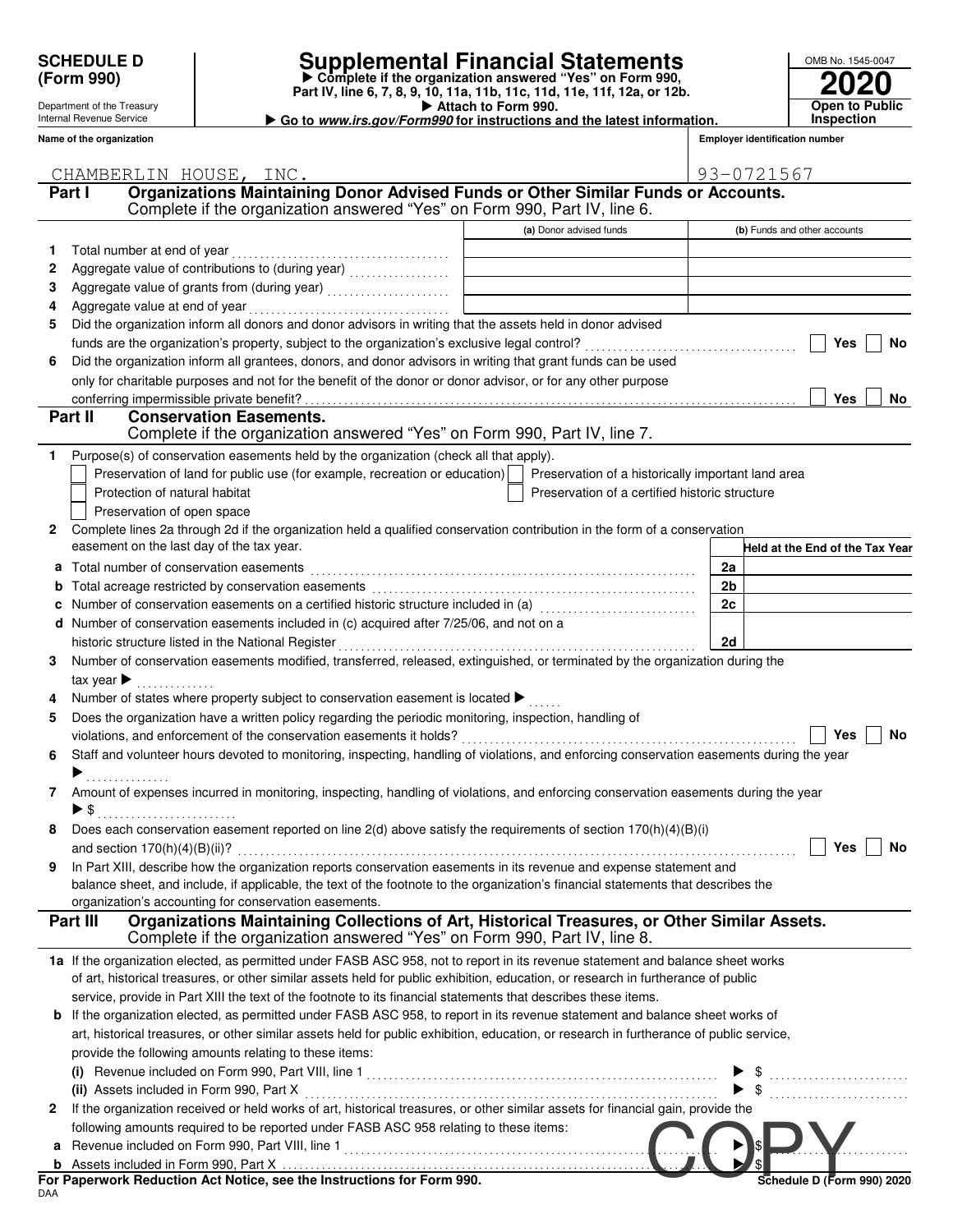|    |                                        |                                                    | Schedule D (Form 990) 2020 CHAMBERLIN HOUSE, INC.                                                                                                                                                                              |                         |                          |                         | 93-0721567      |                      |                            |            | Page 2  |
|----|----------------------------------------|----------------------------------------------------|--------------------------------------------------------------------------------------------------------------------------------------------------------------------------------------------------------------------------------|-------------------------|--------------------------|-------------------------|-----------------|----------------------|----------------------------|------------|---------|
|    | <b>Part III</b>                        |                                                    | Organizations Maintaining Collections of Art, Historical Treasures, or Other Similar Assets (continued)                                                                                                                        |                         |                          |                         |                 |                      |                            |            |         |
| 3. |                                        | collection items (check all that apply):           | Using the organization's acquisition, accession, and other records, check any of the following that make significant use of its                                                                                                |                         |                          |                         |                 |                      |                            |            |         |
| a  |                                        | Public exhibition                                  |                                                                                                                                                                                                                                | d                       | Loan or exchange program |                         |                 |                      |                            |            |         |
| b  |                                        | Scholarly research                                 |                                                                                                                                                                                                                                | е                       |                          |                         |                 |                      |                            |            |         |
| c  |                                        | Preservation for future generations                |                                                                                                                                                                                                                                |                         |                          |                         |                 |                      |                            |            |         |
|    |                                        |                                                    | Provide a description of the organization's collections and explain how they further the organization's exempt purpose in Part                                                                                                 |                         |                          |                         |                 |                      |                            |            |         |
|    | XIII.                                  |                                                    |                                                                                                                                                                                                                                |                         |                          |                         |                 |                      |                            |            |         |
| 5. |                                        |                                                    | During the year, did the organization solicit or receive donations of art, historical treasures, or other similar                                                                                                              |                         |                          |                         |                 |                      |                            |            |         |
|    | <b>Part IV</b>                         |                                                    | <b>Escrow and Custodial Arrangements.</b>                                                                                                                                                                                      |                         |                          |                         |                 |                      |                            | <b>Yes</b> | No.     |
|    |                                        | 990, Part X, line 21.                              | Complete if the organization answered "Yes" on Form 990, Part IV, line 9, or reported an amount on Form                                                                                                                        |                         |                          |                         |                 |                      |                            |            |         |
|    |                                        |                                                    | 1a Is the organization an agent, trustee, custodian or other intermediary for contributions or other assets not                                                                                                                |                         |                          |                         |                 |                      |                            |            |         |
|    |                                        | included on Form 990, Part X?                      |                                                                                                                                                                                                                                |                         |                          |                         |                 |                      |                            | <b>Yes</b> | No      |
|    |                                        |                                                    | <b>b</b> If "Yes," explain the arrangement in Part XIII and complete the following table:                                                                                                                                      |                         |                          |                         |                 |                      |                            |            |         |
|    |                                        |                                                    |                                                                                                                                                                                                                                |                         |                          |                         |                 |                      | Amount                     |            |         |
|    |                                        |                                                    | c Beginning balance expressions and the set of the set of the set of the set of the set of the set of the set of the set of the set of the set of the set of the set of the set of the set of the set of the set of the set of |                         |                          |                         |                 | 1c                   |                            |            |         |
|    |                                        |                                                    |                                                                                                                                                                                                                                |                         |                          |                         |                 | 1 <sub>d</sub>       |                            |            |         |
|    |                                        |                                                    | e Distributions during the year manufactured contains and the year manufactured with the year manufactured with the set of the set of the set of the set of the set of the set of the set of the set of the set of the set of  |                         |                          |                         |                 | 1e                   |                            |            |         |
|    |                                        |                                                    | f Ending balance encourance and contact the contact of the contact of the contact of the contact of the contact of the contact of the contact of the contact of the contact of the contact of the contact of the contact of th |                         |                          |                         |                 | 1f                   |                            |            |         |
|    |                                        |                                                    | 2a Did the organization include an amount on Form 990, Part X, line 21, for escrow or custodial account liability?                                                                                                             |                         |                          |                         |                 |                      |                            | <b>Yes</b> | No      |
|    | <b>Part V</b>                          | <b>Endowment Funds.</b>                            | b If "Yes," explain the arrangement in Part XIII. Check here if the explanation has been provided on Part XIII                                                                                                                 |                         |                          |                         |                 |                      |                            |            |         |
|    |                                        |                                                    | Complete if the organization answered "Yes" on Form 990, Part IV, line 10.                                                                                                                                                     |                         |                          |                         |                 |                      |                            |            |         |
|    |                                        |                                                    |                                                                                                                                                                                                                                | (a) Current year        | (b) Prior year           | (c) Two years back      |                 | (d) Three years back | (e) Four years back        |            |         |
|    |                                        |                                                    | 1a Beginning of year balance [11][11][11]                                                                                                                                                                                      |                         |                          |                         |                 |                      |                            |            |         |
|    |                                        |                                                    |                                                                                                                                                                                                                                |                         |                          |                         |                 |                      |                            |            |         |
|    |                                        | c Net investment earnings, gains, and              |                                                                                                                                                                                                                                |                         |                          |                         |                 |                      |                            |            |         |
|    |                                        |                                                    |                                                                                                                                                                                                                                |                         |                          |                         |                 |                      |                            |            |         |
|    |                                        |                                                    | d Grants or scholarships                                                                                                                                                                                                       |                         |                          |                         |                 |                      |                            |            |         |
|    |                                        | e Other expenditures for facilities and            |                                                                                                                                                                                                                                |                         |                          |                         |                 |                      |                            |            |         |
|    |                                        |                                                    |                                                                                                                                                                                                                                |                         |                          |                         |                 |                      |                            |            |         |
|    |                                        |                                                    |                                                                                                                                                                                                                                |                         |                          |                         |                 |                      |                            |            |         |
|    |                                        |                                                    | End of year balance                                                                                                                                                                                                            |                         |                          |                         |                 |                      |                            |            |         |
|    |                                        |                                                    | 2 Provide the estimated percentage of the current year end balance (line 1g, column (a)) held as:                                                                                                                              |                         |                          |                         |                 |                      |                            |            |         |
|    |                                        |                                                    | a Board designated or quasi-endowment >                                                                                                                                                                                        |                         |                          |                         |                 |                      |                            |            |         |
|    |                                        | <b>b</b> Permanent endowment $\blacktriangleright$ | . %                                                                                                                                                                                                                            |                         |                          |                         |                 |                      |                            |            |         |
|    | c Term endowment $\blacktriangleright$ |                                                    | . %                                                                                                                                                                                                                            |                         |                          |                         |                 |                      |                            |            |         |
|    |                                        |                                                    | The percentages on lines 2a, 2b, and 2c should equal 100%.                                                                                                                                                                     |                         |                          |                         |                 |                      |                            |            |         |
|    |                                        |                                                    | 3a Are there endowment funds not in the possession of the organization that are held and administered for the                                                                                                                  |                         |                          |                         |                 |                      |                            |            |         |
|    | organization by:                       |                                                    |                                                                                                                                                                                                                                |                         |                          |                         |                 |                      |                            | Yes        | No      |
|    |                                        |                                                    |                                                                                                                                                                                                                                |                         |                          |                         |                 |                      | 3a(i)                      |            |         |
|    |                                        |                                                    | (ii) Related organizations [11] Related organizations [11] Related organizations [11] Related organizations [11] Related organizations [11] Related organizations [11] Related organizations [11] Related organizations [11] R |                         |                          |                         |                 |                      | 3a(ii)                     |            |         |
|    |                                        |                                                    |                                                                                                                                                                                                                                |                         |                          |                         |                 |                      | 3b                         |            |         |
|    |                                        |                                                    | 4 Describe in Part XIII the intended uses of the organization's endowment funds.                                                                                                                                               |                         |                          |                         |                 |                      |                            |            |         |
|    | <b>Part VI</b>                         |                                                    | Land, Buildings, and Equipment.                                                                                                                                                                                                |                         |                          |                         |                 |                      |                            |            |         |
|    |                                        |                                                    | Complete if the organization answered "Yes" on Form 990, Part IV, line 11a. See Form 990, Part X, line 10.                                                                                                                     |                         |                          |                         |                 |                      |                            |            |         |
|    |                                        | Description of property                            |                                                                                                                                                                                                                                | (a) Cost or other basis |                          | (b) Cost or other basis | (c) Accumulated |                      | (d) Book value             |            |         |
|    |                                        |                                                    |                                                                                                                                                                                                                                | (investment)            |                          | (other)                 | depreciation    |                      |                            |            |         |
|    |                                        |                                                    |                                                                                                                                                                                                                                |                         |                          | 406,107                 |                 |                      |                            |            | 406,107 |
|    |                                        |                                                    |                                                                                                                                                                                                                                |                         |                          | 2,859,231               |                 | 1,051,786            | 1,807,445                  |            |         |
|    |                                        |                                                    | c Leasehold improvements                                                                                                                                                                                                       |                         |                          |                         |                 |                      |                            |            |         |
|    |                                        |                                                    | d Equipment                                                                                                                                                                                                                    |                         |                          | 346,055                 |                 | 290,254              |                            |            | 55,801  |
|    |                                        |                                                    |                                                                                                                                                                                                                                |                         |                          |                         |                 |                      |                            |            |         |
|    |                                        |                                                    | Total. Add lines 1a through 1e. (Column (d) must equal Form 990, Part X, column (B), line 10c.)                                                                                                                                |                         |                          |                         |                 |                      | 2,269,353                  |            |         |
|    |                                        |                                                    |                                                                                                                                                                                                                                |                         |                          |                         |                 |                      | Schedule D (Form 990) 2020 |            |         |
|    |                                        |                                                    |                                                                                                                                                                                                                                |                         |                          |                         |                 |                      |                            |            |         |
|    |                                        |                                                    |                                                                                                                                                                                                                                |                         |                          |                         |                 |                      |                            |            |         |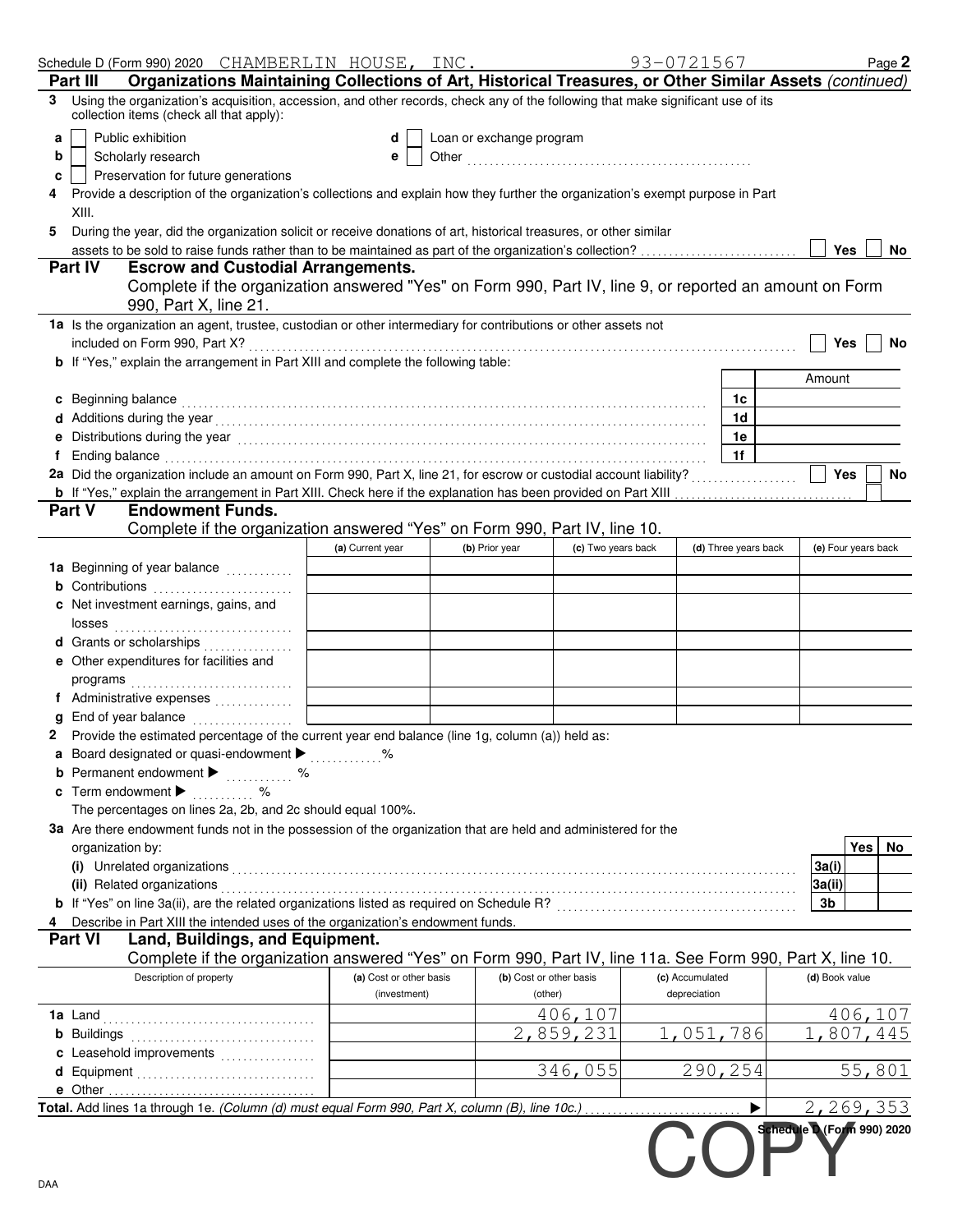| Complete if the organization answered "Yes" on Form 990, Part IV, line 11b. See Form 990, Part X, line 12.                                           |                |                                  |                            |
|------------------------------------------------------------------------------------------------------------------------------------------------------|----------------|----------------------------------|----------------------------|
| (a) Description of security or category                                                                                                              | (b) Book value | (c) Method of valuation:         |                            |
| (including name of security)                                                                                                                         |                | Cost or end-of-year market value |                            |
|                                                                                                                                                      |                |                                  |                            |
| (2) Closely held equity interests                                                                                                                    |                |                                  |                            |
| (3) Other $\ldots$ $\ldots$ $\ldots$ $\ldots$ $\ldots$ $\ldots$ $\ldots$ $\ldots$ $\ldots$                                                           |                |                                  |                            |
| (A)                                                                                                                                                  |                |                                  |                            |
| $\overline{A}$ (B)                                                                                                                                   |                |                                  |                            |
| (C)                                                                                                                                                  |                |                                  |                            |
| (D)                                                                                                                                                  |                |                                  |                            |
| (E)                                                                                                                                                  |                |                                  |                            |
| (F)                                                                                                                                                  |                |                                  |                            |
| (G)                                                                                                                                                  |                |                                  |                            |
| (H)                                                                                                                                                  |                |                                  |                            |
| Total. (Column (b) must equal Form 990, Part X, col. (B) line 12.)<br>▶                                                                              |                |                                  |                            |
| <b>Investments - Program Related.</b><br><b>Part VIII</b>                                                                                            |                |                                  |                            |
| Complete if the organization answered "Yes" on Form 990, Part IV, line 11c. See Form 990, Part X, line 13.                                           |                |                                  |                            |
| (a) Description of investment                                                                                                                        | (b) Book value | (c) Method of valuation:         |                            |
|                                                                                                                                                      |                | Cost or end-of-year market value |                            |
| (1)                                                                                                                                                  |                |                                  |                            |
| (2)                                                                                                                                                  |                |                                  |                            |
| (3)                                                                                                                                                  |                |                                  |                            |
| (4)                                                                                                                                                  |                |                                  |                            |
| (5)                                                                                                                                                  |                |                                  |                            |
| (6)                                                                                                                                                  |                |                                  |                            |
| (7)                                                                                                                                                  |                |                                  |                            |
| (8)                                                                                                                                                  |                |                                  |                            |
| (9)                                                                                                                                                  |                |                                  |                            |
| Total. (Column (b) must equal Form 990, Part X, col. (B) line 13.)<br>▶                                                                              |                |                                  |                            |
| <b>Other Assets.</b><br>Part IX                                                                                                                      |                |                                  |                            |
| Complete if the organization answered "Yes" on Form 990, Part IV, line 11d. See Form 990, Part X, line 15.                                           |                |                                  |                            |
| (a) Description                                                                                                                                      |                |                                  | (b) Book value             |
| (1)                                                                                                                                                  |                |                                  |                            |
| (2)                                                                                                                                                  |                |                                  |                            |
| (3)                                                                                                                                                  |                |                                  |                            |
| (4)                                                                                                                                                  |                |                                  |                            |
| (5)                                                                                                                                                  |                |                                  |                            |
| <u>(6)</u>                                                                                                                                           |                |                                  |                            |
| (7)                                                                                                                                                  |                |                                  |                            |
| (8)                                                                                                                                                  |                |                                  |                            |
| (9)                                                                                                                                                  |                |                                  |                            |
| Total. (Column (b) must equal Form 990, Part X, col. (B) line 15.)                                                                                   |                |                                  |                            |
| Part X<br><b>Other Liabilities.</b>                                                                                                                  |                |                                  |                            |
| Complete if the organization answered "Yes" on Form 990, Part IV, line 11e or 11f. See Form 990, Part X,                                             |                |                                  |                            |
| line 25.                                                                                                                                             |                |                                  |                            |
| (a) Description of liability<br>1.                                                                                                                   |                |                                  | (b) Book value             |
| Federal income taxes<br>(1)                                                                                                                          |                |                                  |                            |
| ACCRUED PAYROLL &<br><b>TAXES</b><br>(2)                                                                                                             |                |                                  | 142,008                    |
| UNEARNED REVENUE<br>(3)                                                                                                                              |                |                                  | 70,000                     |
| (4)                                                                                                                                                  |                |                                  |                            |
| (5)                                                                                                                                                  |                |                                  |                            |
| (6)                                                                                                                                                  |                |                                  |                            |
| (7)                                                                                                                                                  |                |                                  |                            |
|                                                                                                                                                      |                |                                  |                            |
| (8)<br>(9)                                                                                                                                           |                |                                  |                            |
| Total. (Column (b) must equal Form 990, Part X, col. (B) line 25.)                                                                                   |                |                                  | 2,008                      |
| 2. Liability for uncertain tax positions. In Part XIII, provide the text of the footnote to the organization's financial statements that reports the |                |                                  |                            |
| organization's liability for uncertain tax positions under FASB ASC 740. Check here if the text of the footnote has been provided in Part XIII       |                |                                  | X                          |
| DAA                                                                                                                                                  |                |                                  |                            |
|                                                                                                                                                      |                |                                  | Schedule D (Form 990) 2020 |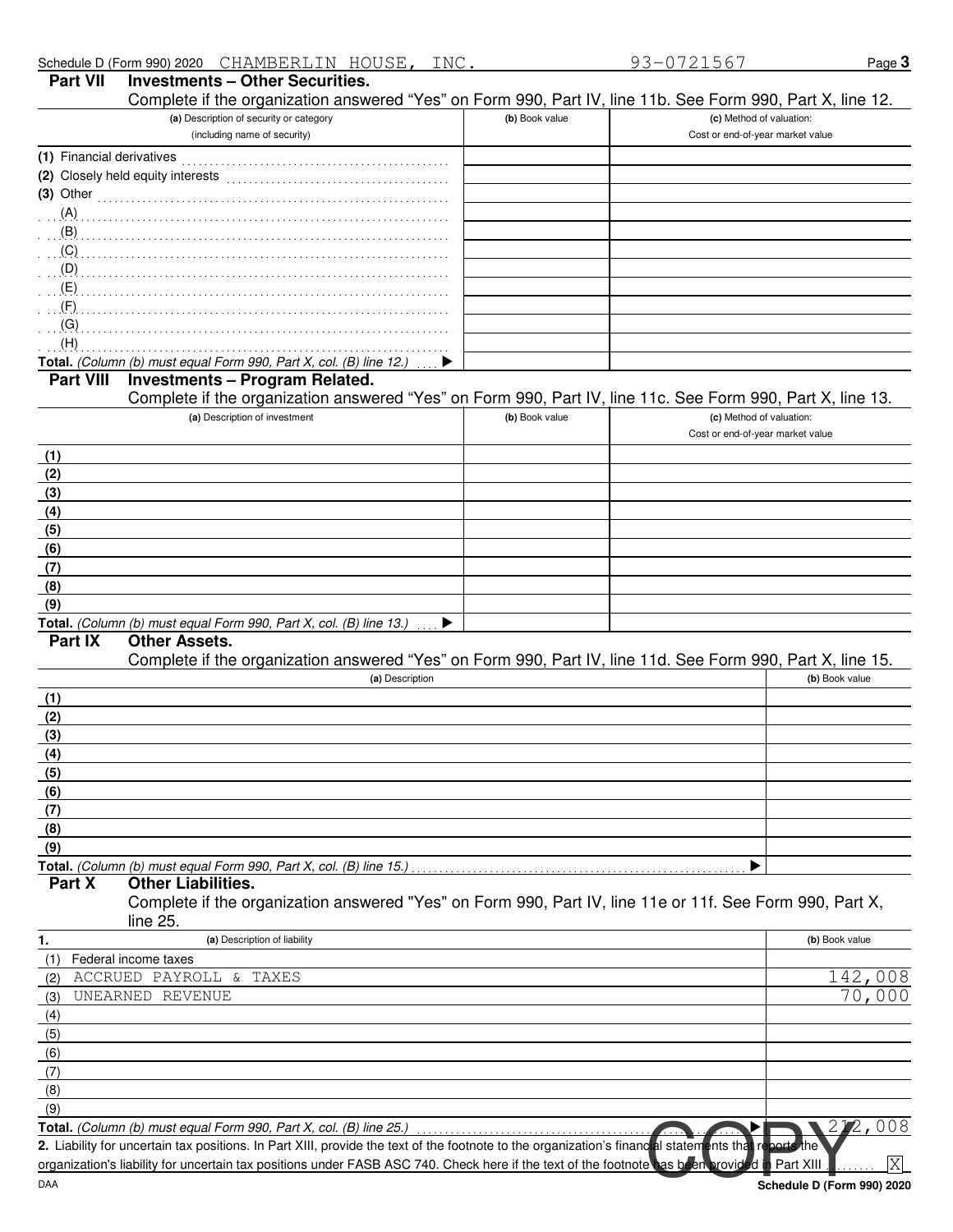| Schedule D (Form 990) 2020 CHAMBERLIN HOUSE, INC.                                                                                                                                                                                        |                | 93-0721567   | Page 4                       |
|------------------------------------------------------------------------------------------------------------------------------------------------------------------------------------------------------------------------------------------|----------------|--------------|------------------------------|
| Reconciliation of Revenue per Audited Financial Statements With Revenue per Return.<br><b>Part XI</b>                                                                                                                                    |                |              |                              |
| Complete if the organization answered "Yes" on Form 990, Part IV, line 12a.<br>Total revenue, gains, and other support per audited financial statements<br>1.                                                                            |                | $\mathbf{1}$ | 4,934,180                    |
| Amounts included on line 1 but not on Form 990, Part VIII, line 12:<br>2                                                                                                                                                                 |                |              |                              |
| а                                                                                                                                                                                                                                        | 2a             |              |                              |
|                                                                                                                                                                                                                                          | 2 <sub>b</sub> |              |                              |
| Recoveries of prior year grants [100] Martin March 1999 (100] March 1999 (100] March 1999 (100] March 1999 (100<br>c                                                                                                                     | 2c<br>2d       |              |                              |
| d<br>Add lines 2a through 2d [11] March 2014 [12] March 2014 [12] March 2014 [12] March 2014 [12] March 2014 [12] March 2014 [12] March 2014 [12] March 2014 [12] March 2014 [12] March 2014 [12] March 2014 [12] March 2014 [12] M<br>е |                | 2e           |                              |
| З                                                                                                                                                                                                                                        |                | 3            | 4,934,180                    |
| Amounts included on Form 990, Part VIII, line 12, but not on line 1:<br>4                                                                                                                                                                |                |              |                              |
|                                                                                                                                                                                                                                          | 4a             |              |                              |
| b<br>c Add lines 4a and 4b                                                                                                                                                                                                               | 4 <sub>b</sub> | 4c           |                              |
|                                                                                                                                                                                                                                          |                | 5            | 4,934,180                    |
| Reconciliation of Expenses per Audited Financial Statements With Expenses per Return.<br><b>Part XII</b>                                                                                                                                 |                |              |                              |
| Complete if the organization answered "Yes" on Form 990, Part IV, line 12a.                                                                                                                                                              |                |              |                              |
| Total expenses and losses per audited financial statements<br>1.                                                                                                                                                                         |                | 1            | 3,730,827                    |
| Amounts included on line 1 but not on Form 990, Part IX, line 25:<br>2                                                                                                                                                                   | 2a             |              |                              |
|                                                                                                                                                                                                                                          | 2 <sub>b</sub> |              |                              |
|                                                                                                                                                                                                                                          | 2c             |              |                              |
|                                                                                                                                                                                                                                          | 2d             | $-520,370$   |                              |
|                                                                                                                                                                                                                                          |                | 2e<br>3      | <u>-520,370</u><br>4,251,197 |
| З<br>Amounts included on Form 990, Part IX, line 25, but not on line 1:<br>4                                                                                                                                                             |                |              |                              |
| Investment expenses not included on Form 990, Part VIII, line 7b [[[[[[[[[[[[[[[[[[[[[[[[[]]]]]]]]]]                                                                                                                                     | 4a             |              |                              |
| b                                                                                                                                                                                                                                        | 4 <sub>b</sub> |              |                              |
| c Add lines 4a and 4b                                                                                                                                                                                                                    |                | 4c           |                              |
| Part XIII Supplemental Information.                                                                                                                                                                                                      |                | 5            | 4, 251, 197                  |
| Provide the descriptions required for Part II, lines 3, 5, and 9; Part III, lines 1a and 4; Part IV, lines 1b and 2b; Part V, line 4; Part X, line                                                                                       |                |              |                              |
| 2; Part XI, lines 2d and 4b; and Part XII, lines 2d and 4b. Also complete this part to provide any additional information.                                                                                                               |                |              |                              |
| PART X - FIN 48 FOOTNOTE                                                                                                                                                                                                                 |                |              |                              |
| CHAMBERLIN HOUSE, INC. IS EXEMPT FROM INCOME TAXES UNDER SECTION 501(C)(3)                                                                                                                                                               |                |              |                              |
| THE INTERNAL REVENUE CODE. THIS TAX-EXEMPT STATUS CAN BE REVOKED BY THE                                                                                                                                                                  |                |              |                              |
| INTERNAL REVENUE SERVICE AS A RESULT OF DIRECT VIOLATIONS OF LAWS AND                                                                                                                                                                    |                |              |                              |
| REGULATIONS GOVERNING 501(C)(3) ORGANIZATIONS. THE ORGANIZATION'S OPERATING                                                                                                                                                              |                |              |                              |
| POLICY REQUIRES STRICT ADHERENCE TO THESE LAWS AND REGULATIONS IN ORDER TO                                                                                                                                                               |                |              |                              |
| MAINTAIN ITS TAXEXEMPT STATUS. MANAGEMENT'S POLICY IS TO ENGAGE IN                                                                                                                                                                       |                |              |                              |
| ACTIVITIES RELATED TO THEIR EXEMPT PURPOSE.                                                                                                                                                                                              |                |              |                              |
| MANAGEMENT EVALUATES TAX POSITIONS ANNUALLY BASED ON THE GUIDANCE IN                                                                                                                                                                     |                |              |                              |
| FINANCIAL ACCOUNTING STANDARDS BOARD (FASB) ACCOUNTING STANDARDS                                                                                                                                                                         |                |              |                              |
|                                                                                                                                                                                                                                          |                |              |                              |
| CODIFICATION (ASC) 740. FASB ASC 740 PRESCRIBES A COMPREHENSIVE MODEL FOR                                                                                                                                                                |                |              |                              |
|                                                                                                                                                                                                                                          |                |              | Schedule D (Form 990) 2020   |
| DAA                                                                                                                                                                                                                                      |                |              |                              |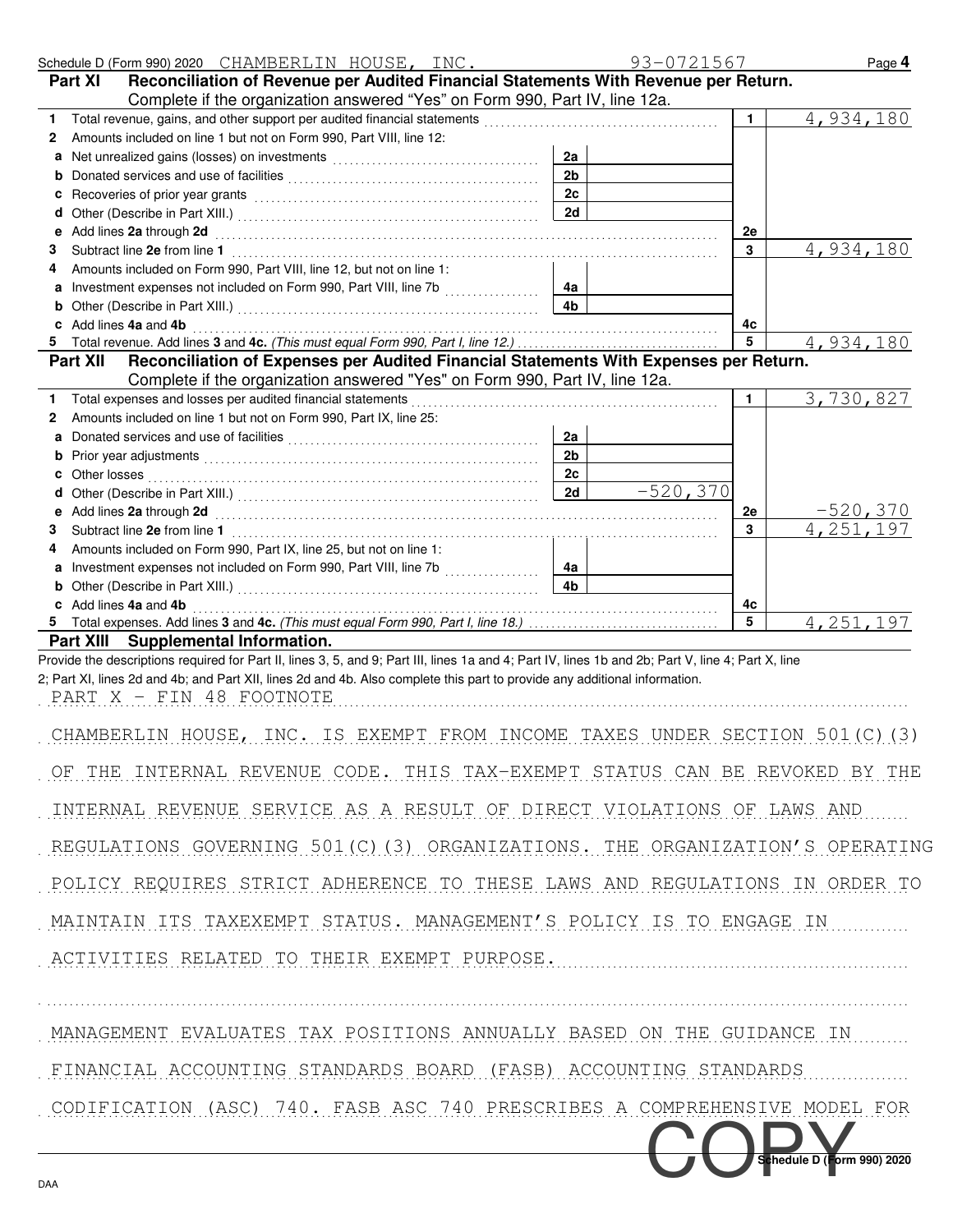| INC.<br>CHAMBERLIN HOUSE,<br>Schedule D (Form 990) 2020                    | 93-0721567                                       | Page 5                     |
|----------------------------------------------------------------------------|--------------------------------------------------|----------------------------|
| Supplemental Information (continued)<br><b>Part XIII</b>                   |                                                  |                            |
| RECOGNIZING, MEASURING, PRESENTING, AND DISCLOSING, IN THE FINANCIAL       |                                                  |                            |
| STATEMENTS, TAX POSITIONS TAKEN OR EXPECTED TO BE TAKEN ON A TAX           |                                                  |                            |
| RETURN, INCLUDING POSITIONS THAT THE ORGANIZATION IS EXEMPT FROM INCOME    |                                                  |                            |
| TAXES OR NOT SUBJECT TO INCOME TAXES ON UNRELATED BUSINESS INCOME.         |                                                  | THE                        |
| ORGANIZATION PRESENTLY DISCLOSES OR RECOGNIZES INCOME TAX POSITIONS BASED  |                                                  |                            |
| ON MANAGEMENT'S ESTIMATE OF WHETHER IT IS REASONABLY POSSIBLE OR PROBABLE, |                                                  |                            |
| RESPECTIVELY, THAT A LIABILITY HAS BEEN INCURRED FOR UNRECOGNIZED          |                                                  | INCOME                     |
| TAX BENEFITS.                                                              |                                                  |                            |
|                                                                            |                                                  |                            |
| PART XII, LINE 2D                                                          | - EXPENSE AMOUNTS INCLUDED IN FINANCIALS - OTHER |                            |
| UNREALIZED GAINS ON INVESTMENTS                                            | $\mathsf{S}$                                     | $-520,370$                 |
|                                                                            |                                                  |                            |
|                                                                            |                                                  |                            |
|                                                                            |                                                  |                            |
|                                                                            |                                                  |                            |
|                                                                            |                                                  |                            |
|                                                                            |                                                  |                            |
|                                                                            |                                                  |                            |
|                                                                            |                                                  |                            |
|                                                                            |                                                  |                            |
|                                                                            |                                                  |                            |
|                                                                            |                                                  |                            |
|                                                                            |                                                  |                            |
|                                                                            |                                                  |                            |
|                                                                            |                                                  |                            |
|                                                                            |                                                  |                            |
|                                                                            |                                                  |                            |
|                                                                            |                                                  | Schedule D (Form 990) 2020 |
|                                                                            |                                                  |                            |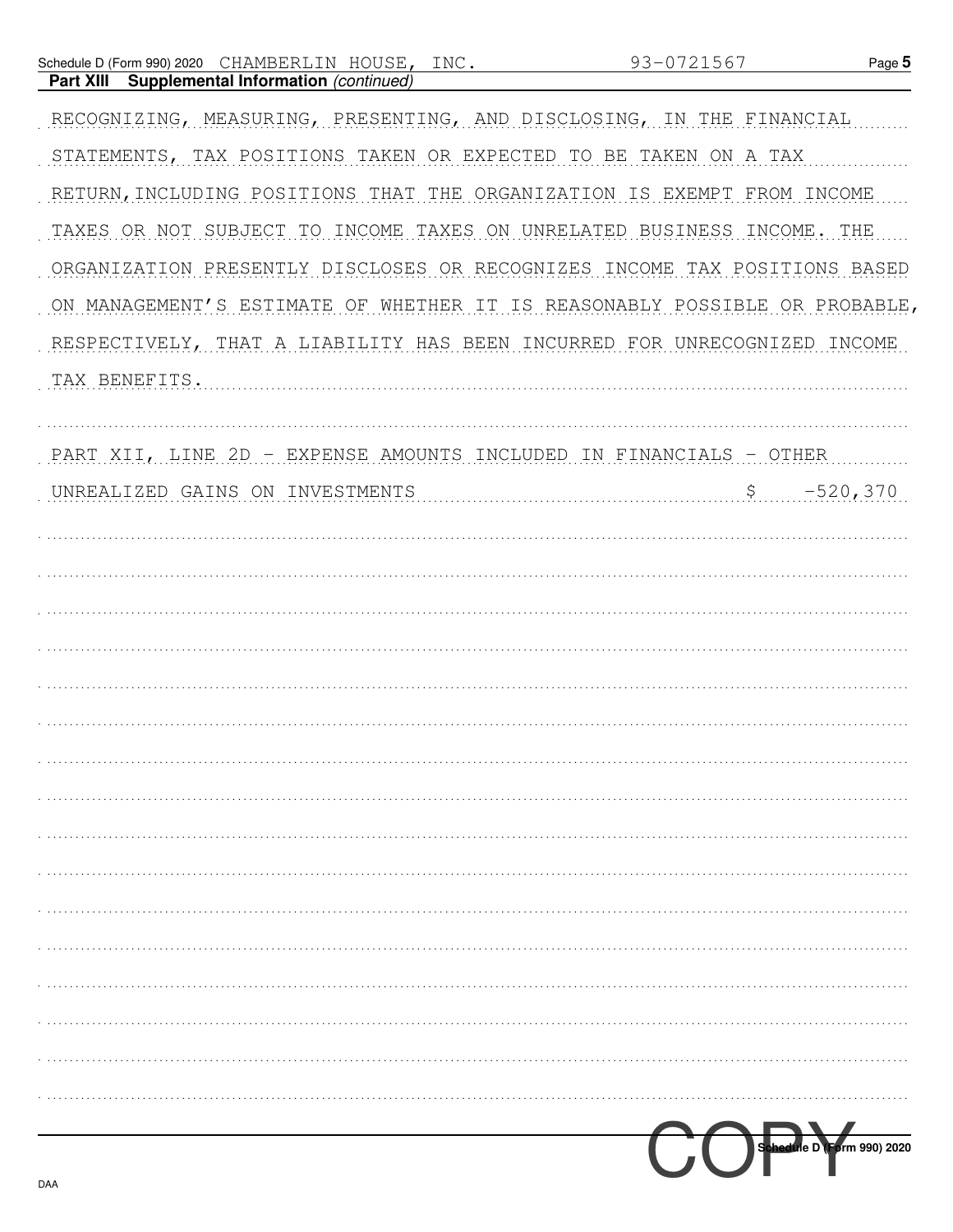| <b>SCHEDULE O</b><br>(Form 990 or 990-EZ)              | Supplemental Information to Form 990 or 990-EZ<br>Complete to provide information for responses to specific questions on | OMB No. 1545-0047                                   |
|--------------------------------------------------------|--------------------------------------------------------------------------------------------------------------------------|-----------------------------------------------------|
|                                                        | Form 990 or 990-EZ or to provide any additional information.                                                             | 2020                                                |
| Department of the Treasury<br>Internal Revenue Service | Attach to Form 990 or 990-EZ.<br>Go to www.irs.gov/Form990 for the latest information.                                   | <b>Open to Public</b><br>Inspection                 |
| Name of the organization                               | CHAMBERLIN HOUSE, INC.                                                                                                   | <b>Employer identification number</b><br>93-0721567 |
|                                                        |                                                                                                                          |                                                     |
|                                                        | FORM 990, PART VI, LINE 11B - ORGANIZATION'S PROCESS TO REVIEW FORM 990                                                  |                                                     |
| A COMPLETE COPY OF                                     | FORM 990 AND RELATED SCHEDULES WERE REVIEWED AND                                                                         |                                                     |
|                                                        | APPROVED BY THE EXECUTIVE DIRECTOR AND BOARD OF DIRECTORS PRIOR TO FILING                                                |                                                     |
|                                                        | FORM 990, PART VI, LINE 12C - ENFORCEMENT OF CONFLICTS POLICY                                                            |                                                     |
|                                                        | THE EXECUTIVE DIRECTOR AND BOARD OF DIRECTORS ENFORCE THE CONFLICTS OF                                                   |                                                     |
|                                                        | INTEREST POLICY WHERE DEEMED NECESSARY.                                                                                  |                                                     |
|                                                        | FORM 990, PART VI, LINE 15A - COMPENSATION PROCESS FOR TOP OFFICIAL                                                      |                                                     |
|                                                        | THE BOARD OF DIRECTORS REVIEWS AND APPROVES THE EXECUTIVE                                                                |                                                     |
|                                                        | DIRECTOR'S COMPENSATION PACKAGE ANNUALLY.                                                                                |                                                     |
|                                                        | FORM 990, PART VI, LINE 15B - COMPENSATION PROCESS FOR OFFICERS                                                          |                                                     |
| THE BOARD OF                                           | DIRECTORS REVIEWS AND APPROVES THE COMPENSATION PACKAGE                                                                  |                                                     |
|                                                        | FOR KEY EMPLOYEES ANNUALLY.                                                                                              |                                                     |
|                                                        | FORM 990, PART VI, LINE 19 - GOVERNING DOCUMENTS DISCLOSURE EXPLANATION                                                  |                                                     |
|                                                        | CHAMBERLIN HOUSE, INC. S GOVERNING DOCUMENTS AND FINANCIAL STATEMENTS ARE                                                |                                                     |
|                                                        | MADE AVAILABLE TO THE PUBLIC UPON REQUEST.                                                                               |                                                     |
|                                                        | FORM 990, PART XI, LINE 9 - OTHER CHANGES IN NET ASSETS EXPLANATION                                                      |                                                     |
|                                                        | UNREALIZED GAINS ON INVESTMENTS                                                                                          | \$ 520, 370                                         |
|                                                        |                                                                                                                          |                                                     |
|                                                        |                                                                                                                          |                                                     |
| <b>DAA</b>                                             | For Paperwork Reduction Act Notice, see the Instructions for Form 990 or 990-EZ.                                         | Schedule O7Form 990 or 990-EZ) 2020                 |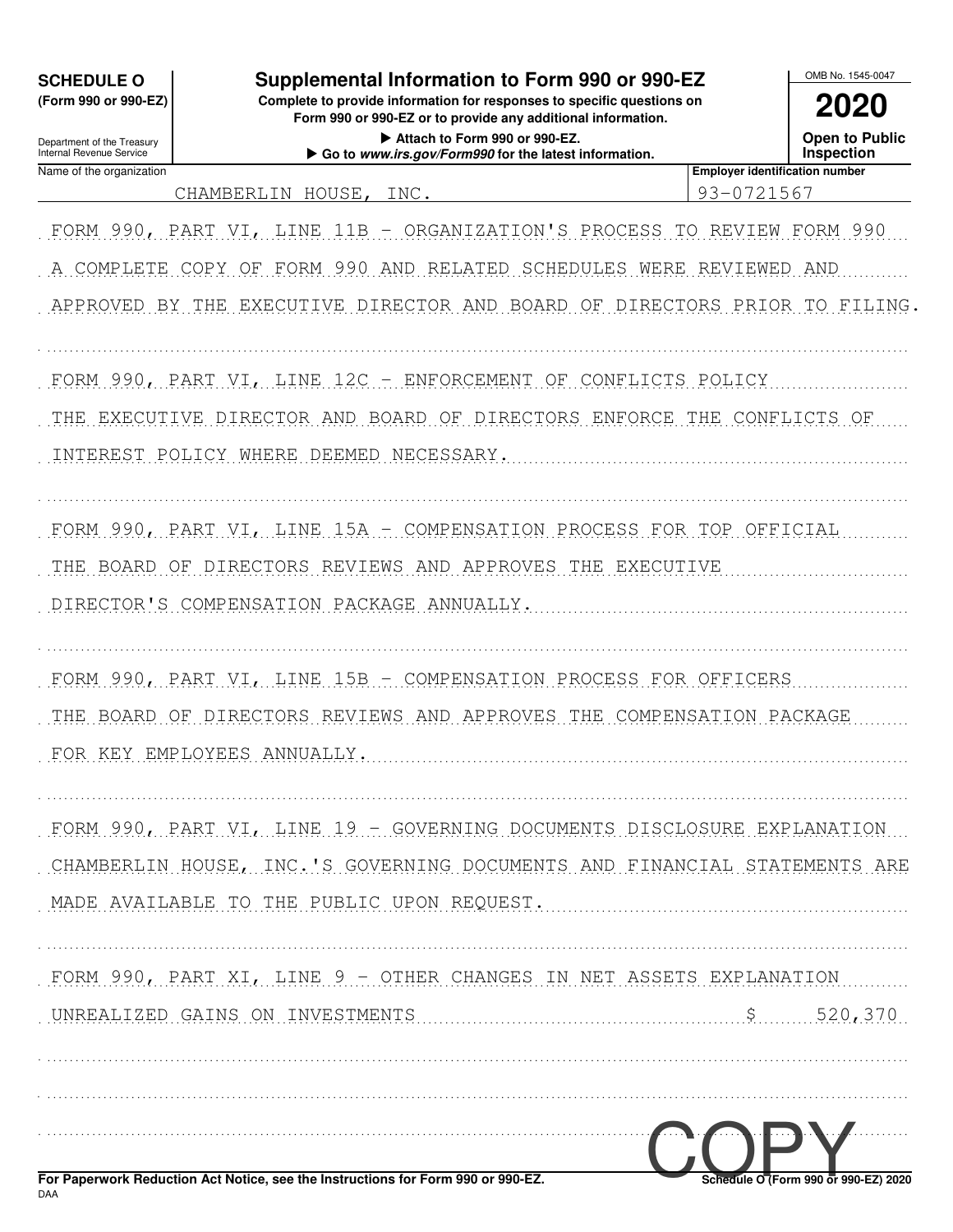# 93-0721567 **Federal Statements**

## **Taxable Interest on Investments**

| Description         |        |                    |    |                                                      |                     |
|---------------------|--------|--------------------|----|------------------------------------------------------|---------------------|
|                     | Amount | Business Code Code |    | Unrelated Exclusion Postal Acquired after<br>6/30/75 | US<br>Obs $($or %)$ |
| INVESTMENT EARNINGS | 45,692 |                    | 14 |                                                      |                     |
| TOTAL               | 45,692 |                    |    |                                                      |                     |